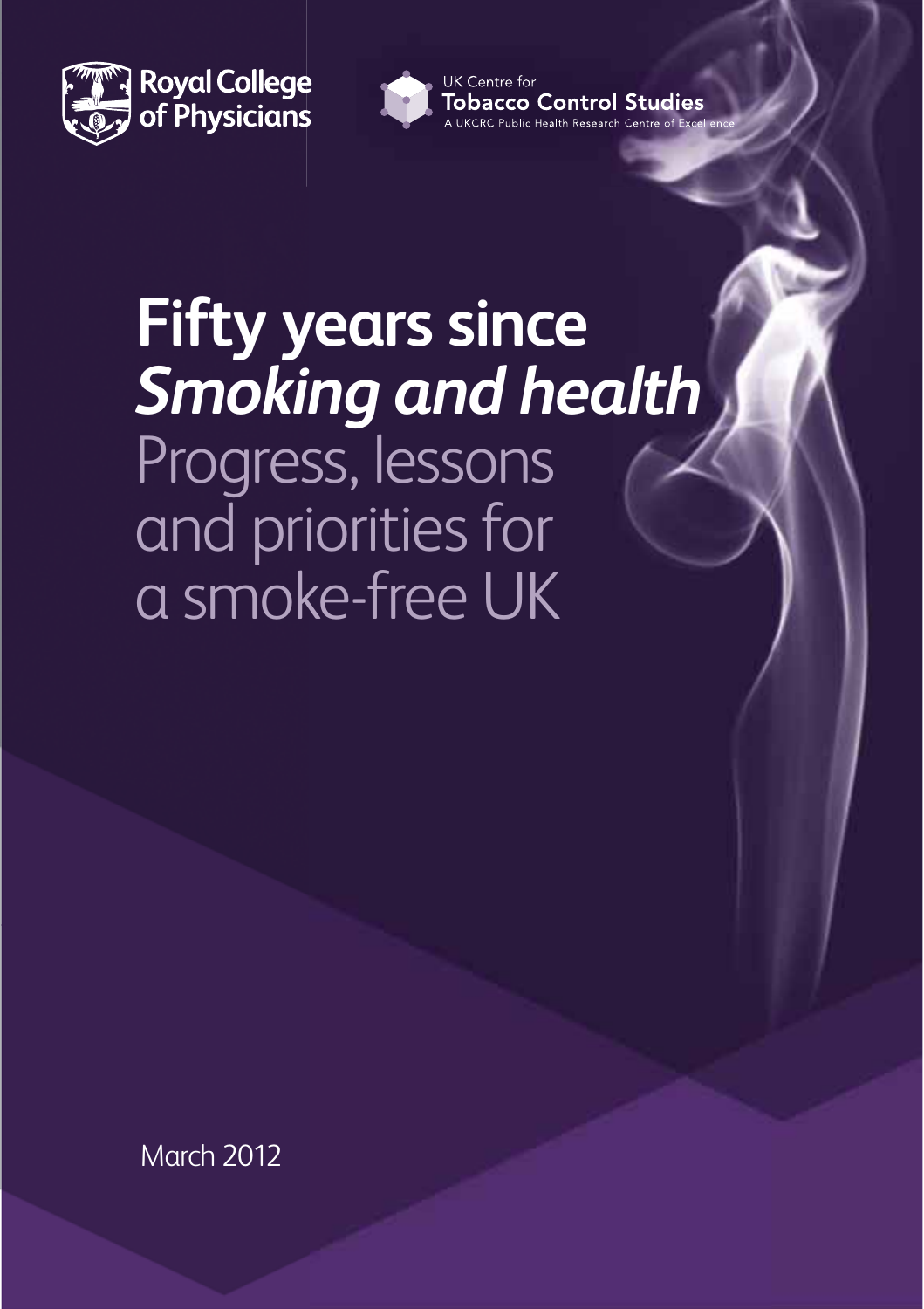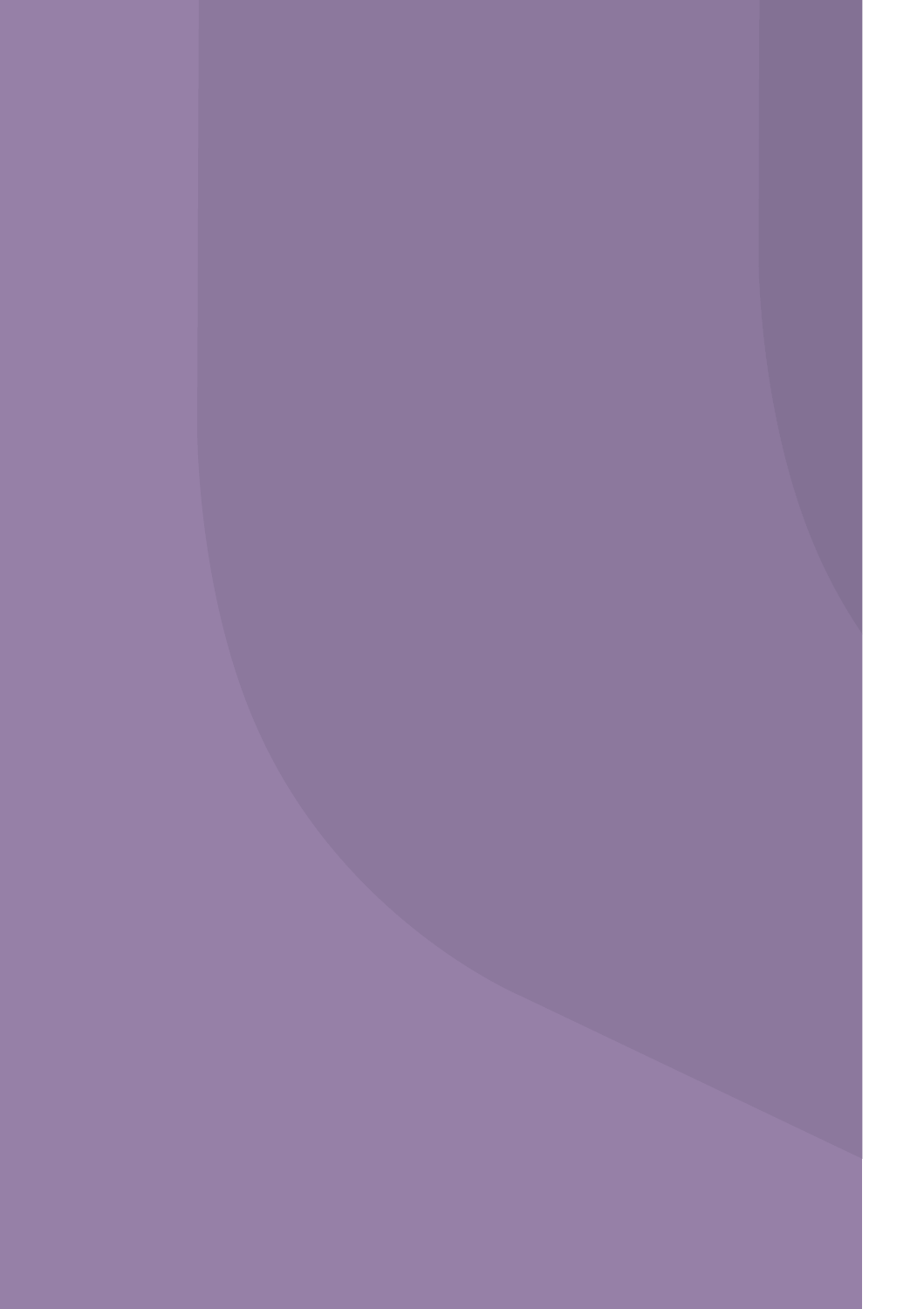



# **Fifty years since**  *Smoking and health* Progress, lessons and priorities for a smoke-free UK

Papers from a conference held in March 2012 to mark 50 years since the publication of the RCP report *Smoking and health*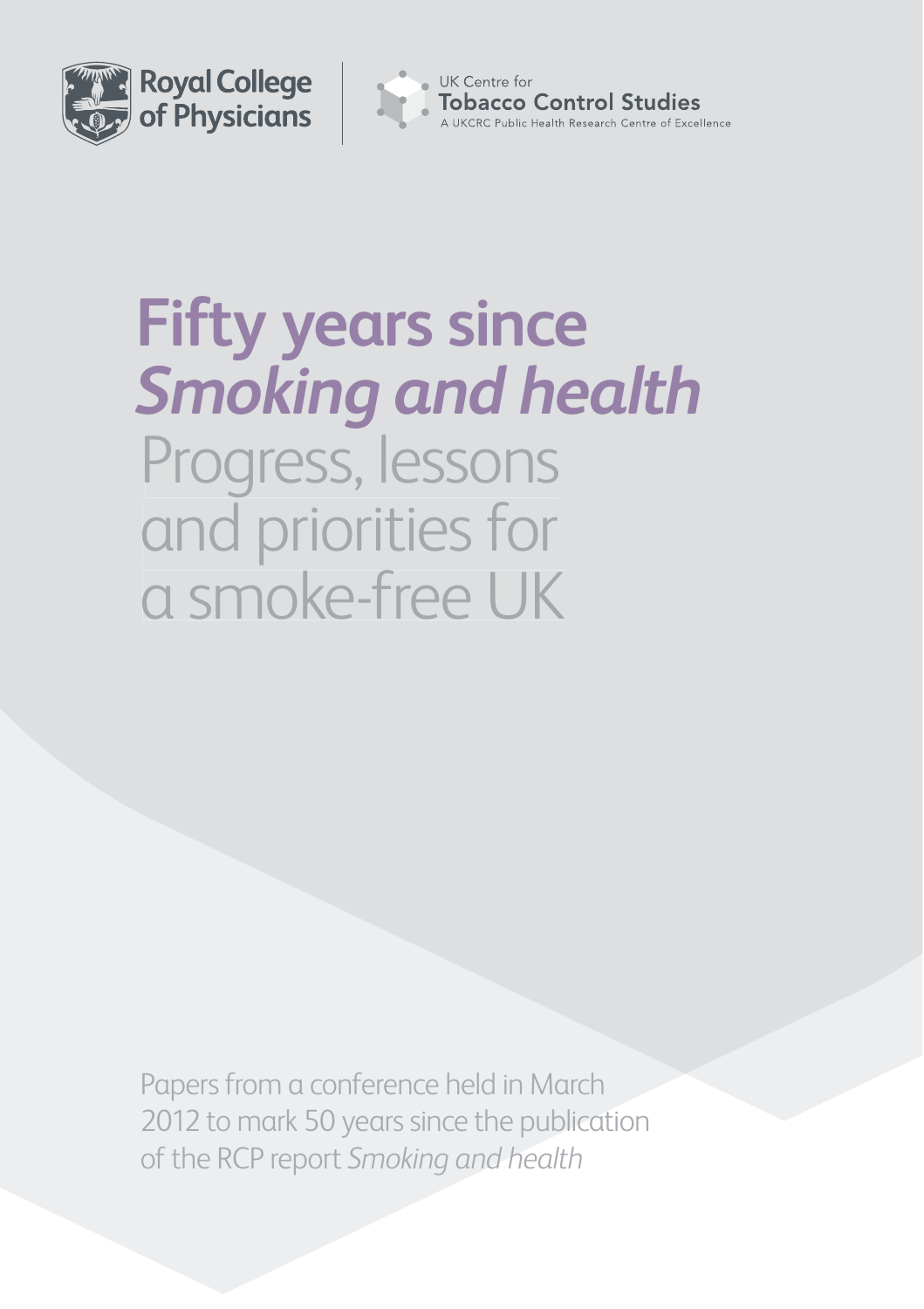The Royal College of Physicians (RCP) is an independent professional membership organisation and registered charity, representing over 25,000 physicians in the UK and internationally.

Citation for this document: Royal College of Physicians. Fifty years since *Smoking and health*. Progress, lessons and priorities for a smoke-free UK. Report of conference proceedings. London: RCP, 2012.

All rights reserved. No part of this publication may be reproduced in any form (including photocopying or storing it in any medium by electronic means and whether or not transiently or incidentally to some other use of this publication) without the written permission of the copyright owner. Applications for the copyright owner's written permission to reproduce any part of this publication should be addressed to the Royal College of Physicians.

#### **Copyright © Royal College of Physicians 2012**

ISBN 978-1-86016-478-1 eISBN 978-1-86016-479-8

Royal College of Physicians 11 St Andrews Place Regent's Park London NW1 4LE

#### **www.rcplondon.ac.uk**

Registered Charity No 210508

UK Centre for Tobacco Control Studies University of Nottingham Clinical Sciences Building, Phase 2 City Hospital Hucknall Road Nottingham NG5 1PB

#### **www.ukctcs.org**

Further copies of this book are available to order from: www.rcplondon.ac.uk

Designer: James Partridge, RCP Publications Department Production editor: Urooj Asif Akhtar, RCP Publications Department Printed in Great Britain by Lavenham Press Ltd, Suffolk.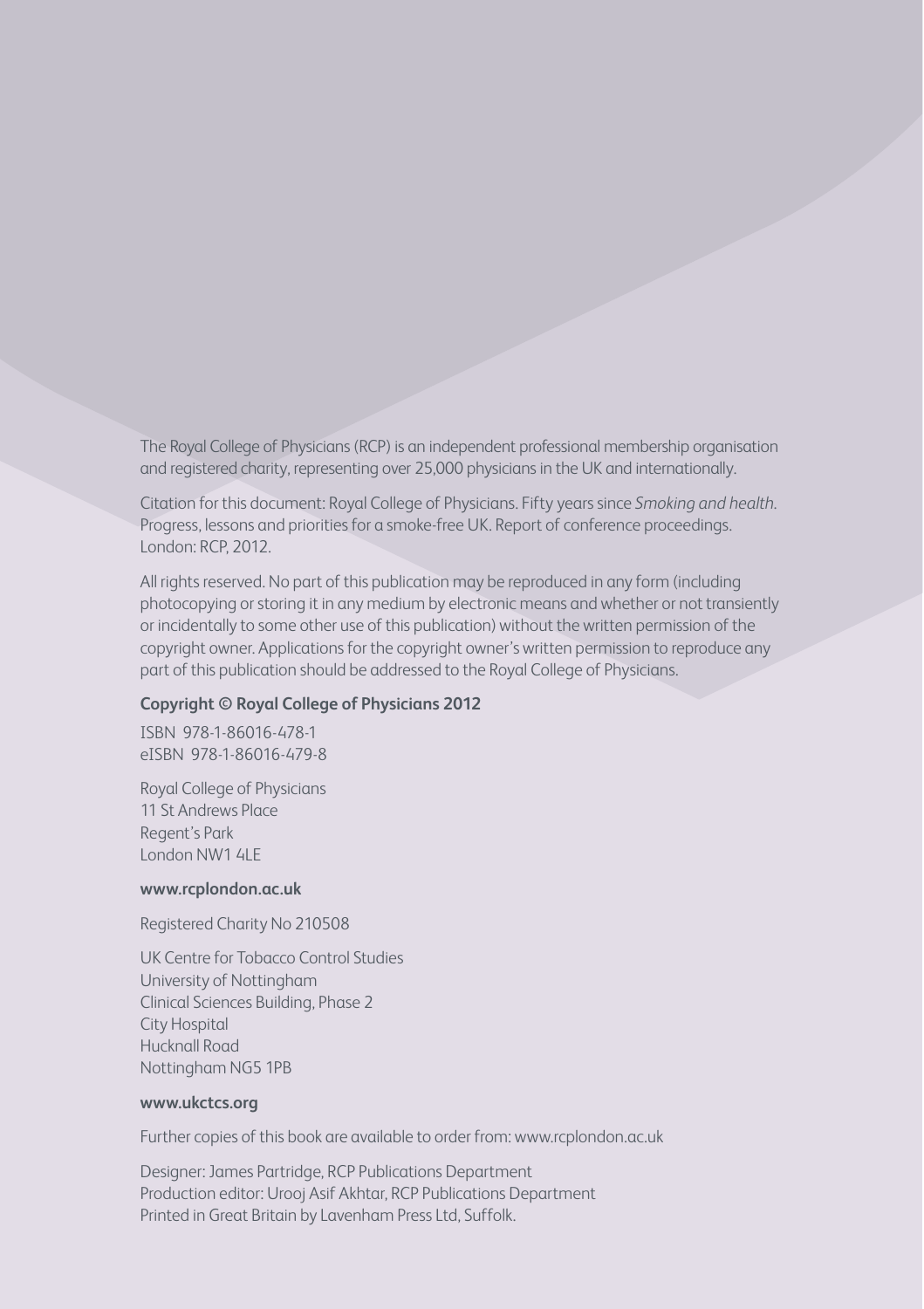### **Contents**

|                                                                                       | Contributors<br>Foreword                                                                                                                                                                                                                                                        |             |
|---------------------------------------------------------------------------------------|---------------------------------------------------------------------------------------------------------------------------------------------------------------------------------------------------------------------------------------------------------------------------------|-------------|
| Part 1 Smoking and health in Britain: achievements and<br>implications for the future |                                                                                                                                                                                                                                                                                 |             |
| 1<br>$\overline{2}$<br>3<br>4                                                         | Smoking and health: UK smoking since 1962 Professor Martin Jarvis<br>Lessons from 50 years of tobacco control in the UK Deborah Arnott<br>Smoking in children and vulnerable adults Professor Amanda Amos<br>The ethics of tobacco control: the role of individuals, businesses | 1<br>4<br>9 |
|                                                                                       | and the state Professor Richard Ashcroft                                                                                                                                                                                                                                        | 12          |
|                                                                                       | Part 2 Preventing smoking: promotion, price and access                                                                                                                                                                                                                          |             |
| 5                                                                                     | Promoting smoking and tobacco products: where does it still happen?                                                                                                                                                                                                             |             |
|                                                                                       | Professor James D Sargent                                                                                                                                                                                                                                                       | 15          |
| 6                                                                                     | Price, affordability and illicit supply Luk Joossens                                                                                                                                                                                                                            | 19          |
| 7<br>8                                                                                | Tobacco package design and use of health warnings Professor David Hammond<br>Controlling access to tobacco products as a tobacco control strategy                                                                                                                               | 21          |
|                                                                                       | Professor Richard Edwards                                                                                                                                                                                                                                                       | 23          |
|                                                                                       | Part 3 Helping smokers who want to quit, and protecting<br>others from smoke and smoking                                                                                                                                                                                        |             |
| 9                                                                                     | Smoking cessation interventions Professor Robert West                                                                                                                                                                                                                           | 27          |
|                                                                                       | 10 Reducing harm from nicotine use Professor Ann McNeill                                                                                                                                                                                                                        | 31          |
|                                                                                       | 11 Passive smoking and smoke-free policy Professor Linda Bauld                                                                                                                                                                                                                  | 35          |
|                                                                                       | 12 Using mass media to reduce tobacco use Professor Melanie Wakefield                                                                                                                                                                                                           | 39          |
|                                                                                       | Part 4 Smoking and health: industry and practice                                                                                                                                                                                                                                |             |
|                                                                                       | 13 The role of the tobacco industry Professor Anna Gilmore                                                                                                                                                                                                                      | 43          |
|                                                                                       | 14 Policy at the front line: the local, sub-national and national divide                                                                                                                                                                                                        |             |
|                                                                                       | Ailsa Rutter and Andrea Crossfield                                                                                                                                                                                                                                              | 47          |
|                                                                                       | 15 Summary and conclusions: smoking and health in the next 50 years<br>Professor John Britton                                                                                                                                                                                   | 52          |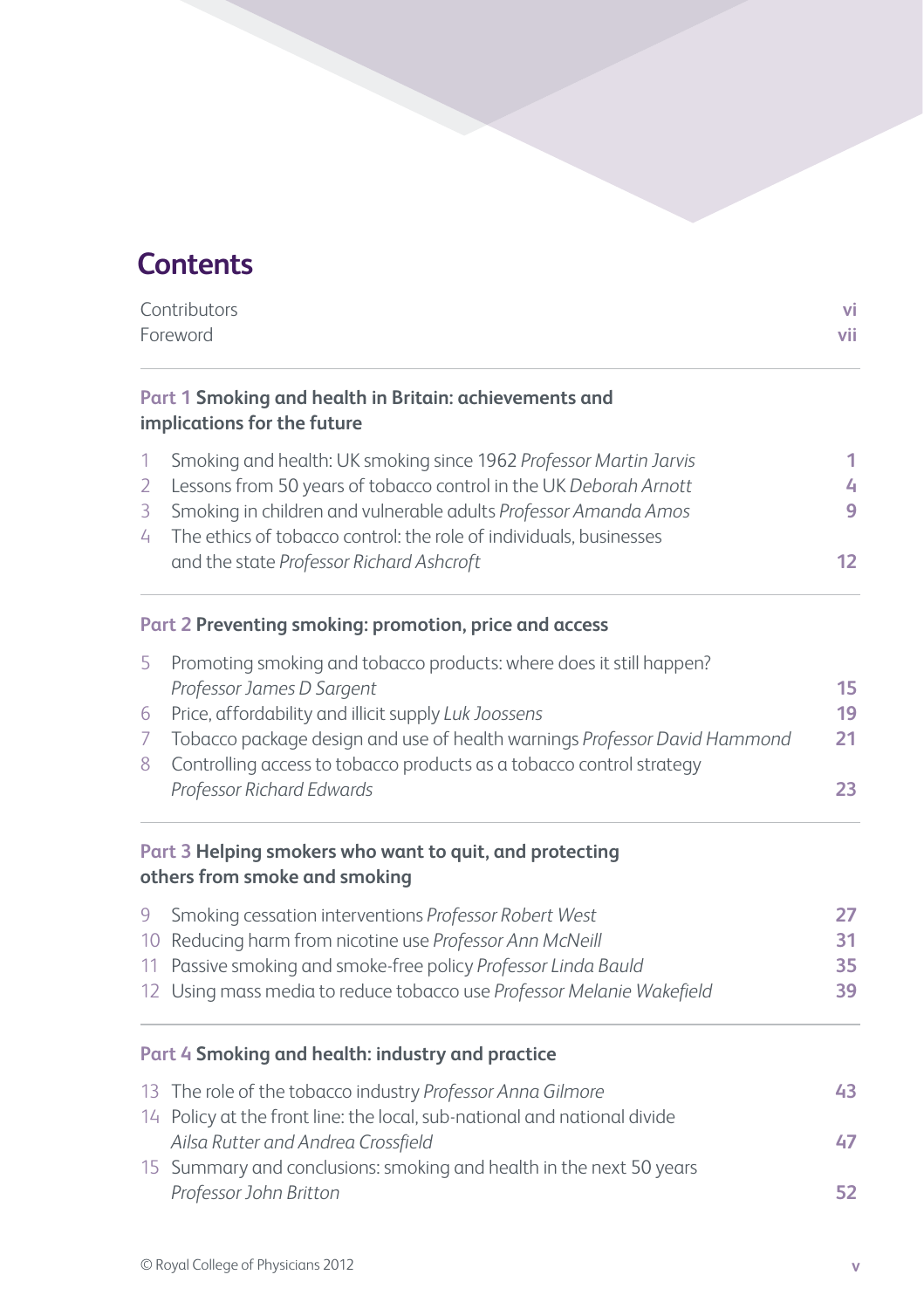### <span id="page-5-0"></span>**Contributors**

- **> Professor John Britton (editor)** Professor of epidemiology and director, UK Centre for Tobacco Control Studies, University of Nottingham
- **> Professor Amanda Amos** Professor of health promotion, Centre for Population Health Sciences, University of Edinburgh; and UK Centre for Tobacco Control Studies
- **> Deborah Arnott** Chief executive, Action on Smoking and Health
- **> Professor Richard Ashcroft** Professor of bioethics, School of Law, Queen Mary University of London
- **> Professor Linda Bauld** Professor of socio-management, University of Stirling; and UK Centre for Tobacco Control Studies
- **> Jeff Collin** Director, Global Public Health Unit, University of Edinburgh
- **> Andrea Crossfield** Director, Tobacco Free Futures, Manchester
- **> Professor Richard Edwards** University of Otago, New Zealand
- **> Professor Anna Gilmore** Professor of public health, University of Bath; and UK Centre for Tobacco Control Studies
- **> Professor David Hammond** Associate professor, School of Public Health and Health Systems, University of Waterloo
- **> Professor Martin Jarvis** Emeritus professor of health psychology, University College London
- **> Luk Joossens** Advocacy officer, Association of European Cancer Leagues, Belgian Foundation against Cancer, Brussels
- **> Professor Ann McNeill** Professor of health policy and promotion, University of Nottingham; and UK Centre for Tobacco Control Studies
- **> Ailsa Rutter** Director, FRESH Smoke Free North East, County Durham
- **> Professor James D Sargent** Professor of paediatrics, Dartmouth Medical School, New Hampshire, USA
- **> Professor Melanie Wakefield** Director, Centre for Behavioural Research in Cancer, Cancer Council Victoria, Melbourne, Australia
- **> Professor Robert West** Health Behaviour Research Centre, University College London; and UK Centre for Tobacco Control Studies

Fig 1 p24, re-used with the permission of: The Information Centre for Health and Social Care. Copyright © 2012. All rights reserved.

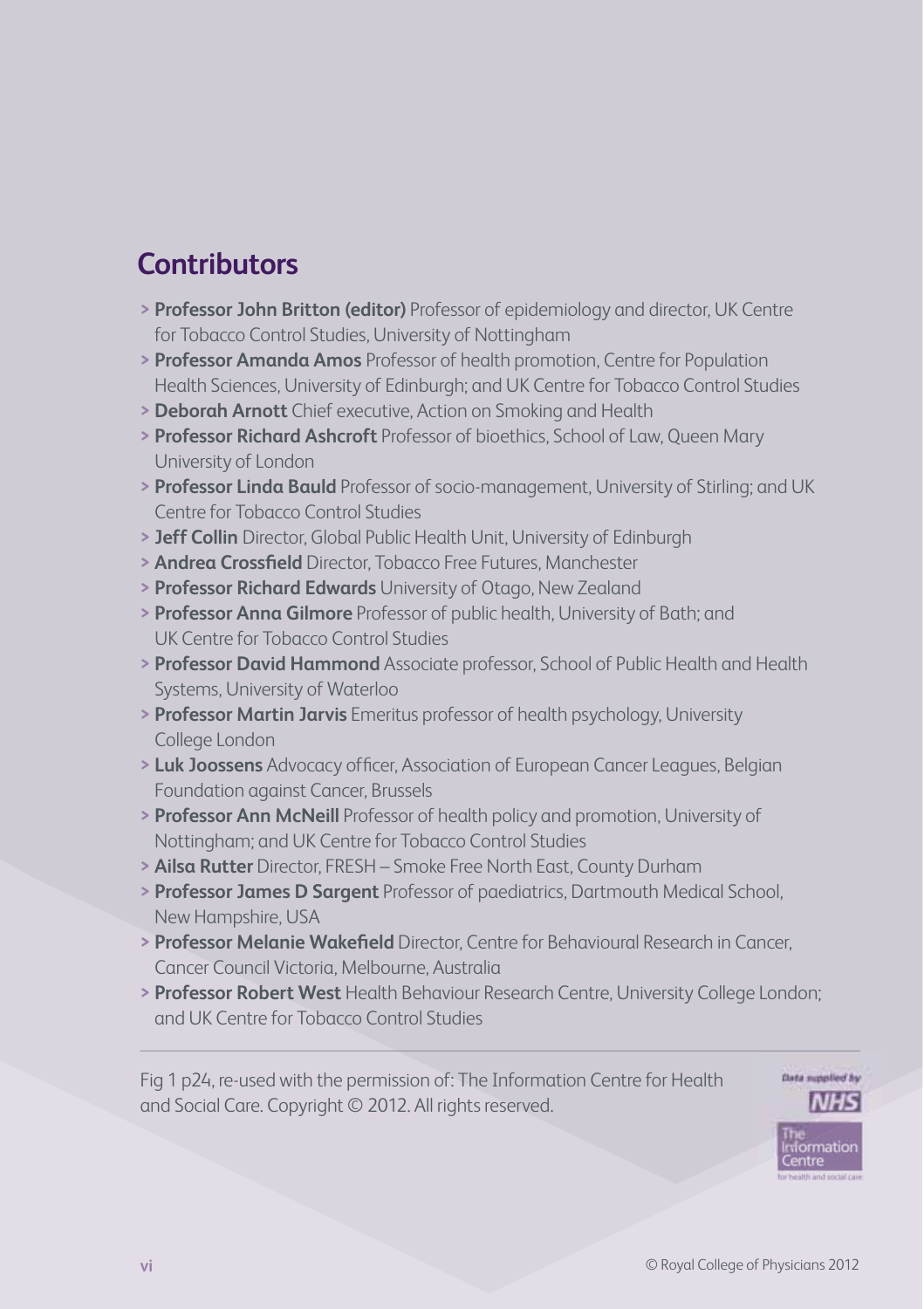### <span id="page-6-0"></span>**Foreword**

1962. A world suffocated by the swirling clouds of tobacco smoke, in pubs, cinemas, trains, buses, on the streets, and even in hospitals and schools. Around 70% of men and 40% of women smoked. Smoking was omnipresent, accepted, established.

**Into that world Sir Robert Platt, then president of the Royal College of Physicians**  (RCP), launched the report *Smoking and health*, with another first – the RCP's first **press conference on 7 March. This brave report, with policy recommendations based on the research of Sir Richard Doll and Sir Austin Bradford Hill, caused a media storm and an ambivalent, even hostile response from some quarters of government, media**  and society. It also began five decades of action on tobacco control at the RCP.

During this time, the death toll from smoking continued to be the highest from any single cause – over six million premature deaths in five decades. At the 40th anniversary of the report, the then RCP president Sir George Alberti recognised the human tragedy behind this cold statistic, and was deeply saddened at the lack of progress in tackling our biggest killer.

I am delighted to report that in the past decade we have made much more progress than might have been expected. A ban on smoking in public places, a ban on tobacco advertising and promotion, the success of NHS cessation services, and continued government commitment to tobacco control have been major contributors to a very different UK to that of 50 years ago. Smoking-related deaths have been decreasing steadily. If Sir Robert could return, I am sure he would be extremely proud of the progress we have made in implementing the report's original recommendations.

2012. A world in which smoking is no longer the norm. Our schools, hospitals, pubs, cinemas and public transport are subject to smoke-free legislation. Only 21% of the population smokes. Government, media and society have largely accepted the need to protect people, particularly children, from much of the harm associated with tobacco smoke.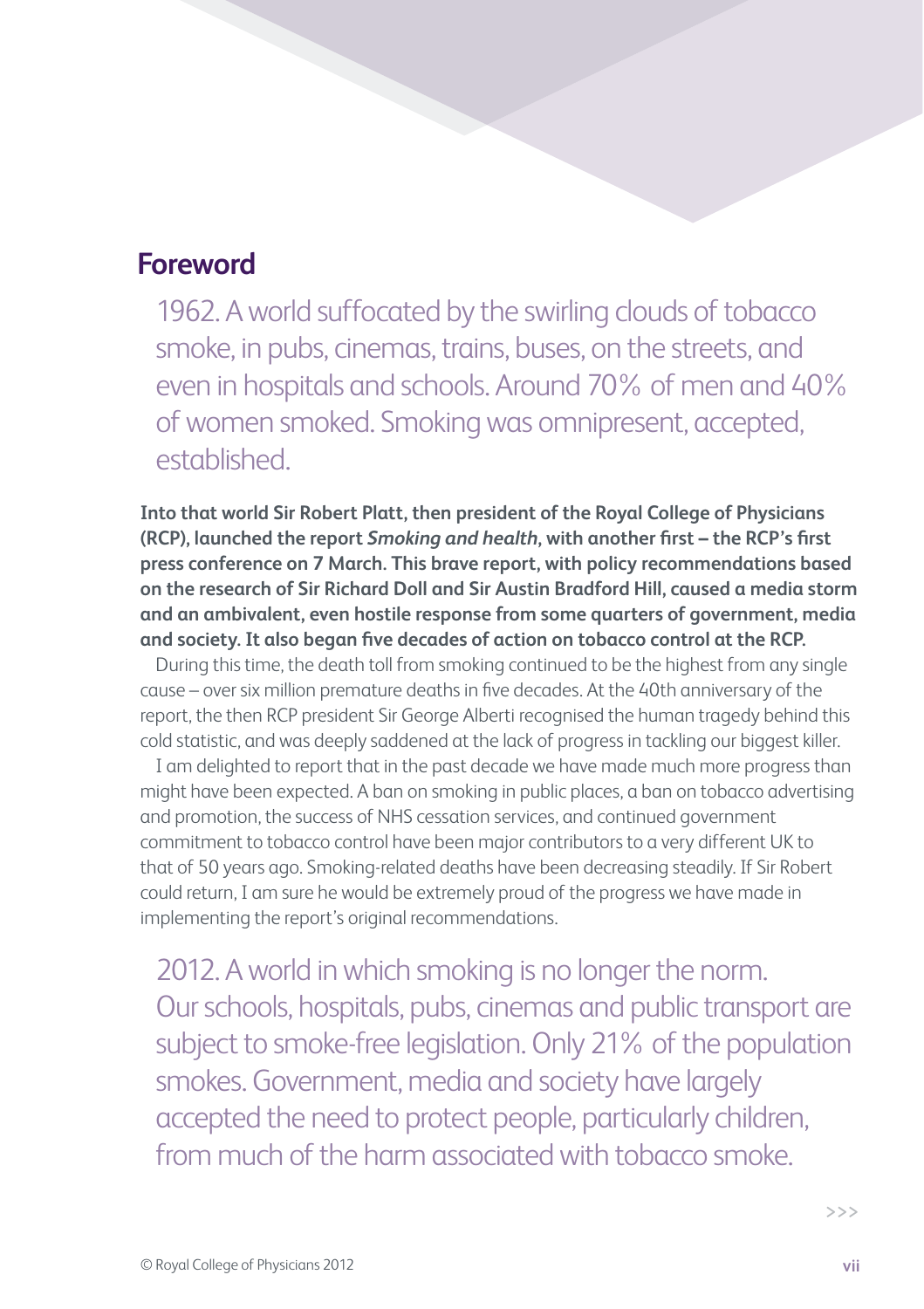#### $<<$

The RCP did not, of course, achieve this single-handedly. In 1971 the RCP set up Action on Smoking and Health (ASH) to campaign and lobby on tobacco issues where at that time it was felt the RCP would be unable to do so. Successive chairs and directors of ASH have turned it into a powerful and effective organisation, a model copied all over the world. Now, the two organisations work successfully side by side, dovetailing our efforts with other health and environmental organisations, medical and research charities, and specialty societies. The wider smoke-free coalitions that have emerged over the past two decades have added new perspectives and invaluable extra resource to the fight against what is still our biggest killer.

I would like to acknowledge the contributions of all my predecessors in the past 50 years for leading, supporting and encouraging the RCP's work on tobacco control. Two people in particular deserve special thanks - Professor John Britton and Linda Cuthbertson, the chair and secretary of the RCP's Tobacco Advisory Group, for their enduring commitment and energy in successfully pursuing our tobacco-control strategy over the past 15 years. ■

**> Sir Richard Thompson March 2012** President, Royal College of Physicians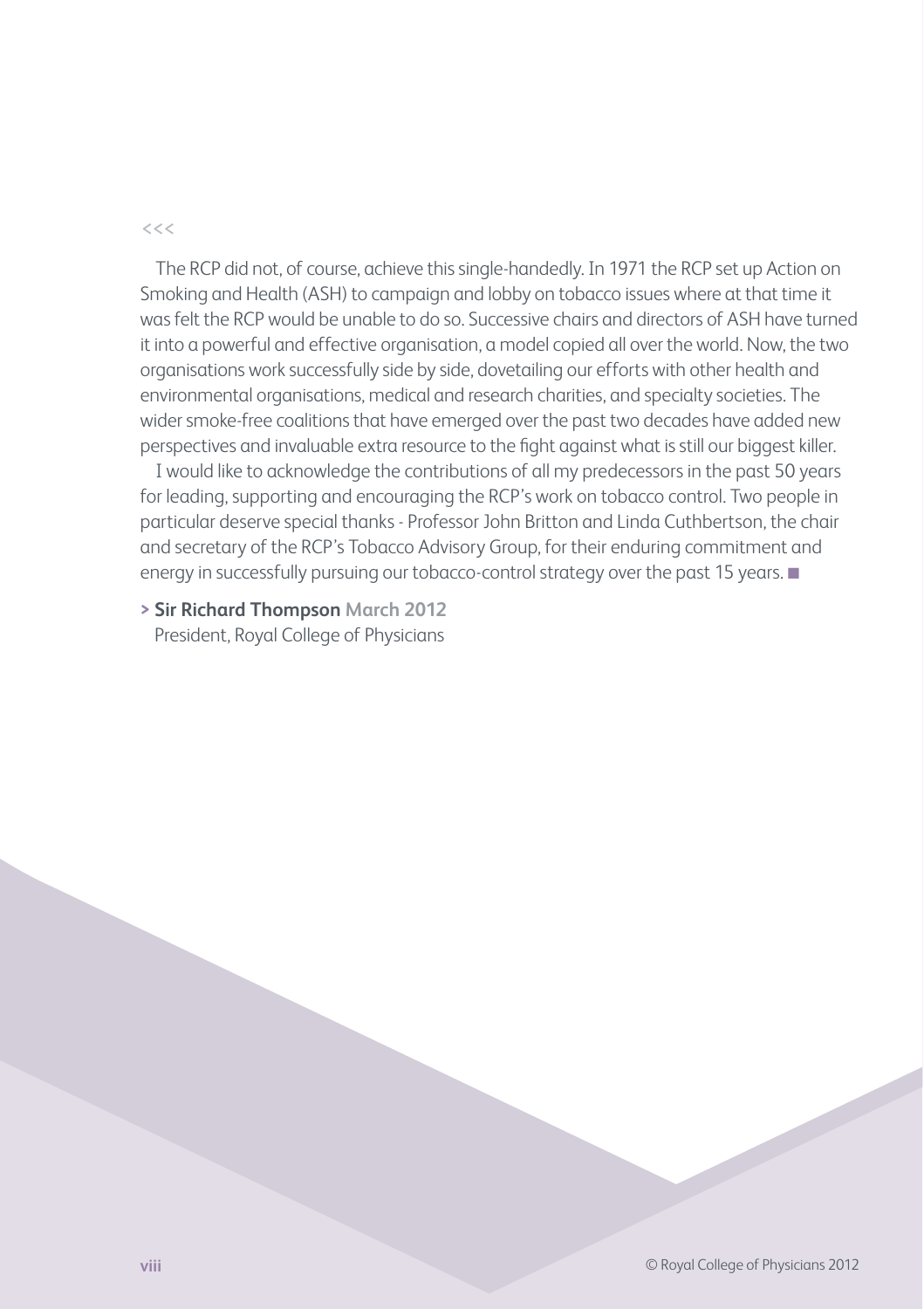<span id="page-8-0"></span>**Part 1 Smoking and health in Britain: achievements and implications for the future**

### **1. Smoking and health: UK smoking since 1962**

**Professor Martin Jarvis** Emeritus professor of health psychology, University College London

**The 1962 report of the Royal College of Physicians (RCP) was the seminal event that fi nally established in the public mind the extent of the impact of smoking on health. Cigarette smoking was virtually unknown at the beginning of the 20th century, but increased inexorably, fuelled by two world wars, and reached epidemic proportions by the middle of the century. By 1959, when the RCP committee started its deliberations, over 70% of men and 40% of women in the UK were tobacco smokers, mostly of cigarettes. Primarily because duration of smoking habit is an important determinant of risk, deaths from smoking increased with a time lag of about 20 years from**  smoking prevalence. Death rates in 1960 were still rising steeply, reflecting smoking **habits in the immediate post-war period, with the implication that even sharp declines in smoking would not be matched by reductions in smoking-attributable deaths for some years.**

In the event, the report had an immediate shock effect on both cigarette consumption and smoking prevalence, before something of a plateau during the rest of the 1960s. Major declines in smoking proved hard to achieve, owing to the addictive power of nicotine, and required further reports from the RCP and the slow development of political will and tobacco control policies. In the 50 years since the publication of *Smoking and health*, prevalence has declined by an average of less than 1% of the population per year, reaching around 22% in men and 20% in women by 2009.

Declines in smoking prevalence have been accompanied by substantial changes in demographic and socio-economic patterns of smoking. Rates of smoking in men and women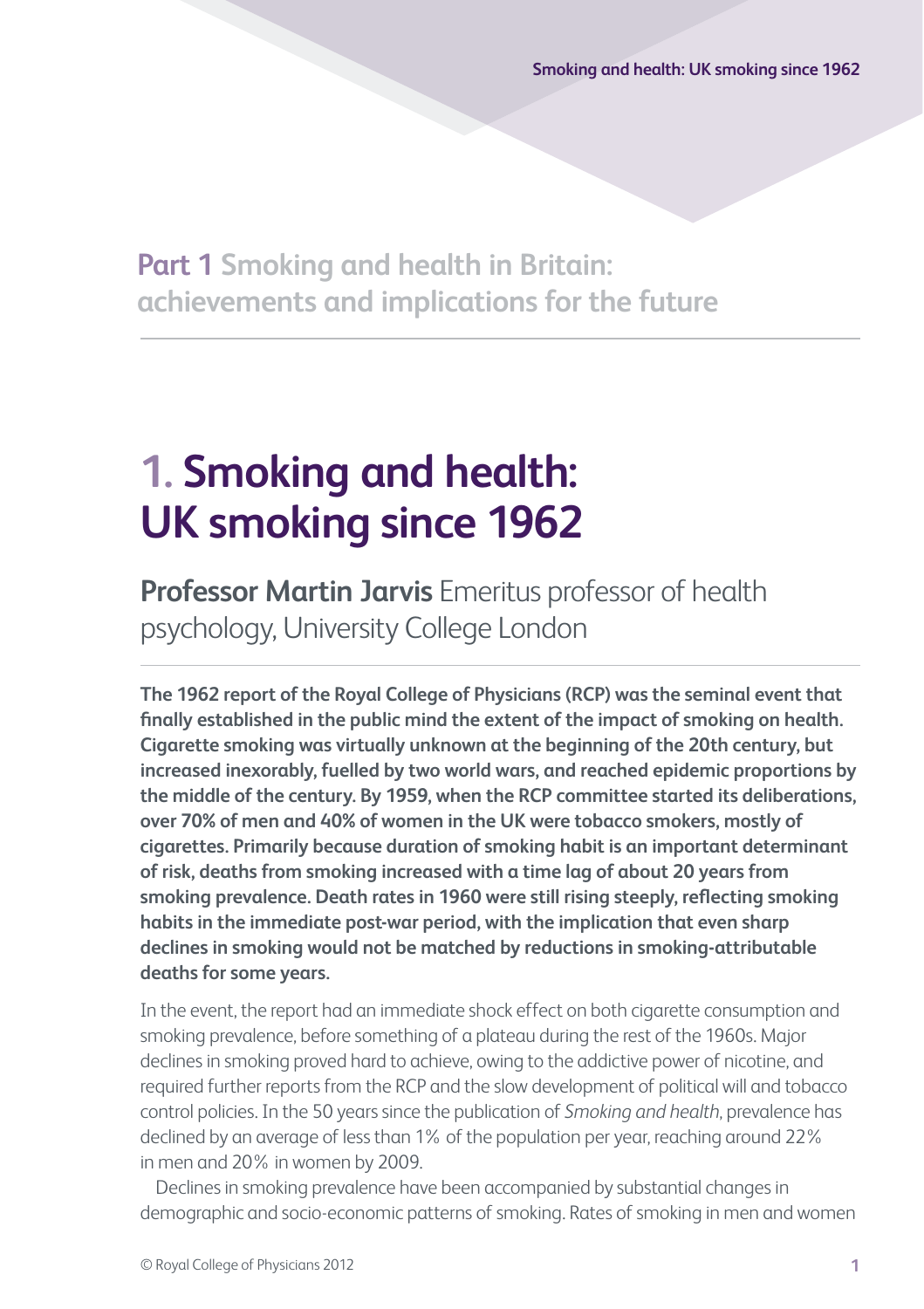have converged, as cohorts of older women who never smoked have died and been replaced by young women whose smoking patterns closely match men's. A steep gradient in smoking by socio-economic group has emerged where none existed in 1960, as middle-class and affluent smokers have quit, and far fewer poor and disadvantaged smokers have been able to achieve this. In 2009, cigarette smoking prevalence in manual groups (26%) was close to double that in non-manual groups (16%).

The 1962 report focused on cancer (especially lung cancer), cardiovascular disease (myocardial infarction and stroke), and chronic obstructive lung disease (now termed chronic obstructive pulmonary disease – COPD) as the principal diseases caused by smoking. These remain responsible for the great majority of smoking-attributable deaths to the present day, but *Smoking and health* was far from the last word on the nature and extent of smokingrelated disease. The British doctors study, begun in 1951, continued to identify risks for morbidity and mortality, and to specify the degrees of risk more precisely through 50 years of follow-up. The overall risk of death for a continuing lifetime smoker was estimated at 1 in 4 at the 20-year follow up, but, after longer follow-up experience, was raised to 1 in 2. Among adults aged 35–69, annual all-cause mortality attributable to smoking in men peaked in 1965, at 7.57 per 1,000, declining to 2.1 by 2000. In women of the same age, the peak came in 1985, at 1.62 per 1,000, and declined to 1.08 by 2000. Among older adults, peak smoking mortality came later: 1975 in men and 1995 in women. Total deaths from smoking continued to rise through the 1960s, peaking in 1970 in men, when 35% of all deaths were attributable to smoking, and in 2000 in women, when 16% of deaths were caused by smoking. Declining smoking prevalence led to substantial reductions in cardiovascular and respiratory deaths, but most strikingly in deaths from lung cancer, which for young men in their thirties declined by 90% between 1960 and 2000.

The topic of passive smoking was not addressed in the 1962 report. Indeed, the term 'passive smoking' was only coined in about 1970, and effects of breathing other people's smoke on lung cancer and heart disease were not identified until the early 1980s, and definitively established some years later. As a result, restrictions to protect non-smokers from passive smoking were few until the 1990s. In the 1980s, the ubiquity of tobacco smoke in public and private spaces meant virtually all non-smokers had measurable concentrations of smoke products in their bodies. The past two decades have seen a steep continuing trend of declining exposure in both adults and children, as bans on smoking on public transport and in many public buildings were followed by a legislative ban in 2007, and households, including those with smokers, increasingly adopted smoke-free rules. These major social shifts were only possible because of the earlier acceptance of the devastating effect of smoking on smokers' own health. Fifty years on from the publication of *Smoking and health*, huge progress has been made in reducing death and disease from smoking. Every year, many thousands of people who would have died prematurely from tobacco continue to live healthy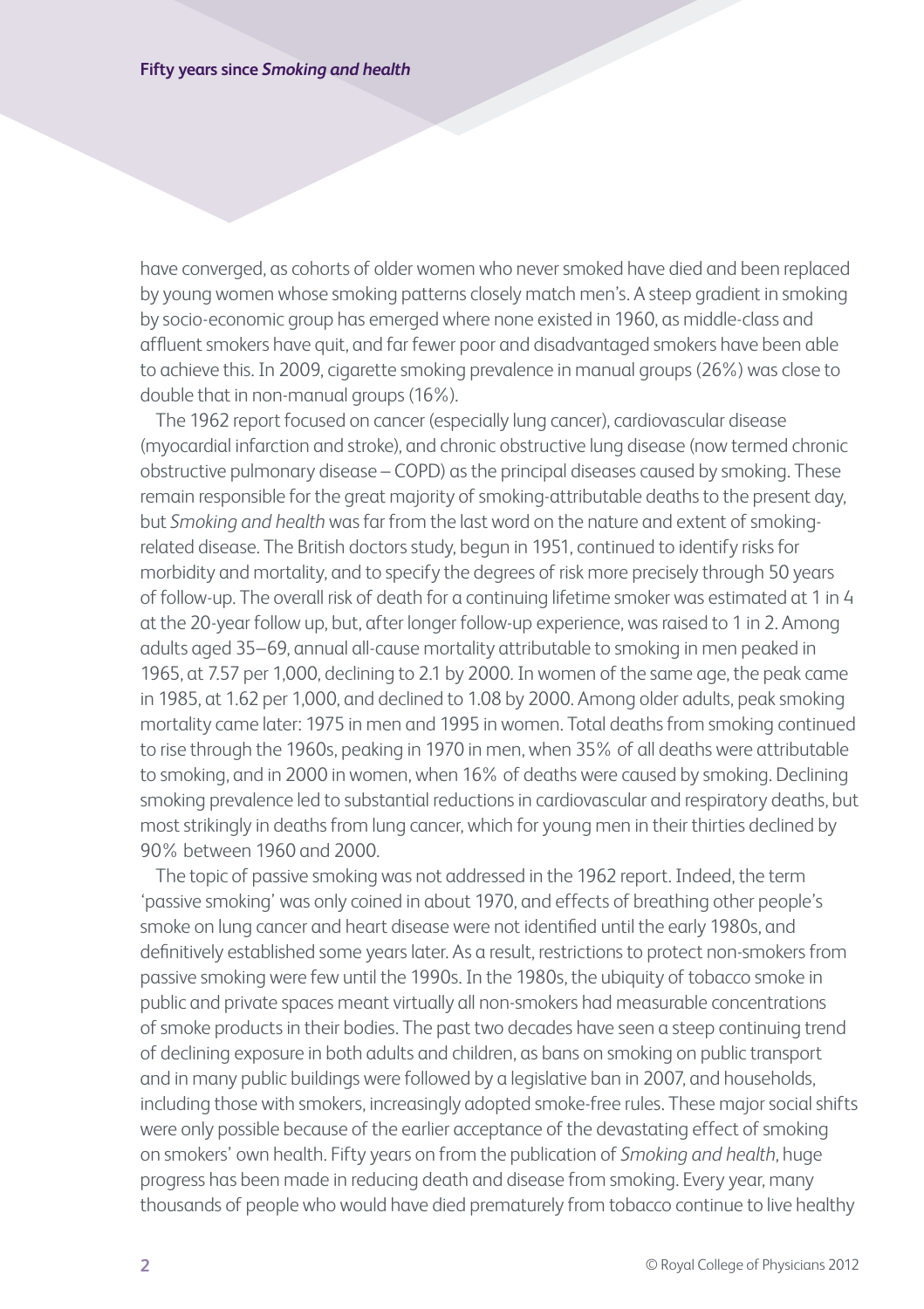lives. Smoking prevalence has declined by about two-thirds since the early 1960s, reflecting both quitting in existing smokers and lower recruitment of new smokers to replace those killed by tobacco. But despite this progress, smoking remains the largest preventable cause of premature death in the UK, responsible for 18% of deaths – around 100,000 – each year. At the same time, the increasing concentration of smoking in deprived groups may make the achievement of further declines in smoking prevalence and smoking-related deaths more challenging. Smokers who continue to smoke will continue to run a 50% risk of dying from tobacco-related illness. Set in train by *Smoking and health*, the process of reducing, and eventually eliminating, smoking-related disease still has a long way to run. ■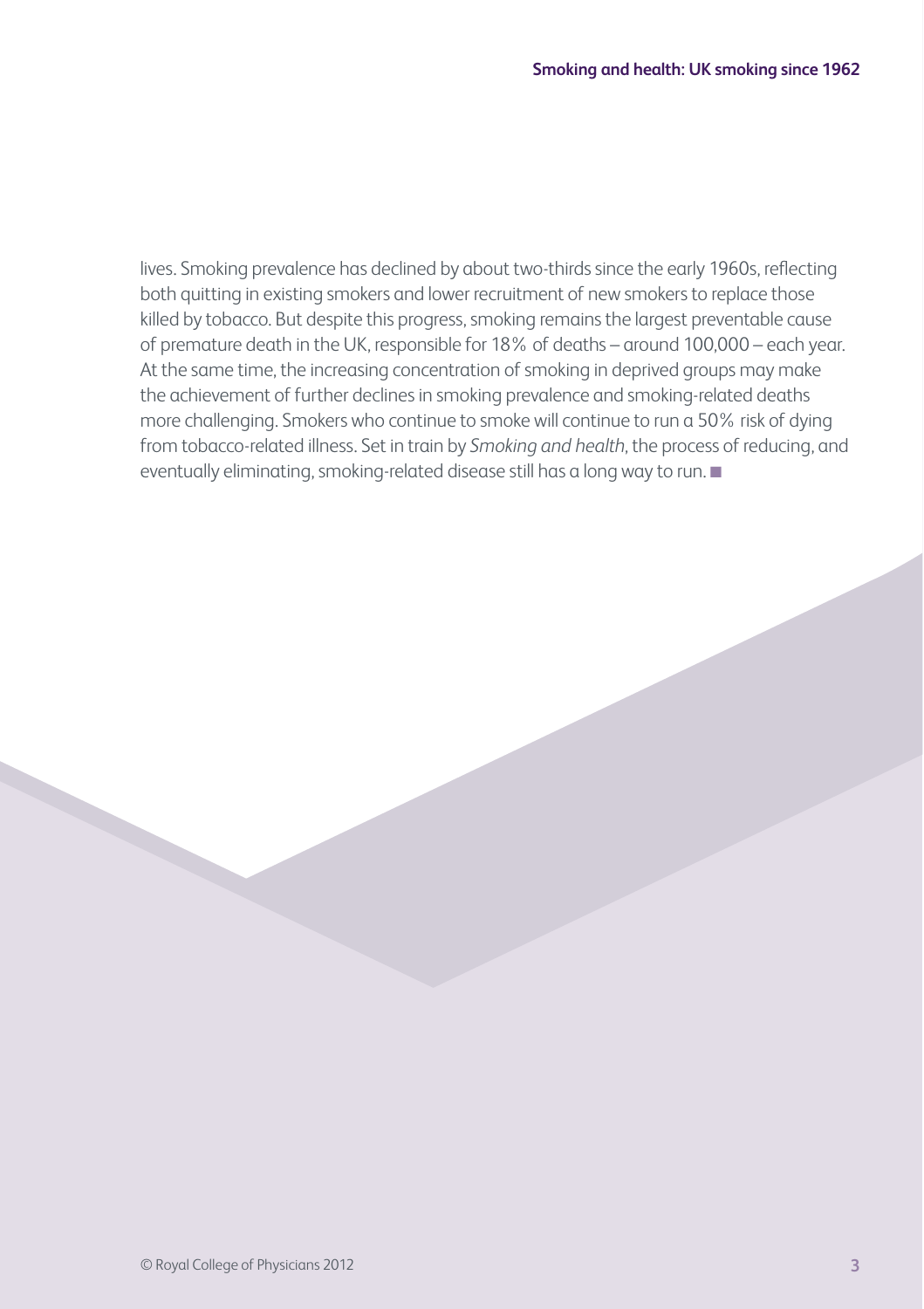## **2. Lessons from 50 years of tobacco control in the UK**

**Deborah Arnott** Chief executive, Action on Smoking and Health

The world was a different place in 1962, when smoking was the norm<sup>1</sup> and largely **regarded to be a matter of free choice. The harm caused by smoking went largely unacknowledged, not just by the tobacco industry but by society at large. The 1962**  Royal College of Physicians (RCP) report,<sup>2</sup> which described the health risks of smoking unequivocally and for the first time to the public as well as to a professional audience, **caused a seismic shift in attitudes to smoking and to the role of government in the public health aspect of smoking.**

The impact of the report has been global, and its recommendations have become the core of tobacco control policies worldwide over the last 50 years. Indeed, the world's first health treaty, the World Health Organization's *Framework Convention on Tobacco Control*, enshrines at its heart the policy measures first set out in the report.<sup>3</sup>

The report was visionary in that it not only set out the evidence about smoking-related harm, but also urged government to take action. In contrast, the US surgeon general's report, published two years later to great acclaim, went no further than to itemise the impact of smoking.4 The RCP report's recommendations, set out below, envisaged a comprehensive strategy and prioritised population-wide over individual strategies:

- *(1) more education of the public and especially school children concerning the hazards of smoking*
- *(2) more effective restrictions on the sale of tobacco to children*
- *(3) restriction of tobacco advertising*
- *(4) wider restriction of smoking in public places*
- *(5) an increase in tax on cigarettes, perhaps with adjustment of the tax on pipe and cigar tobaccos*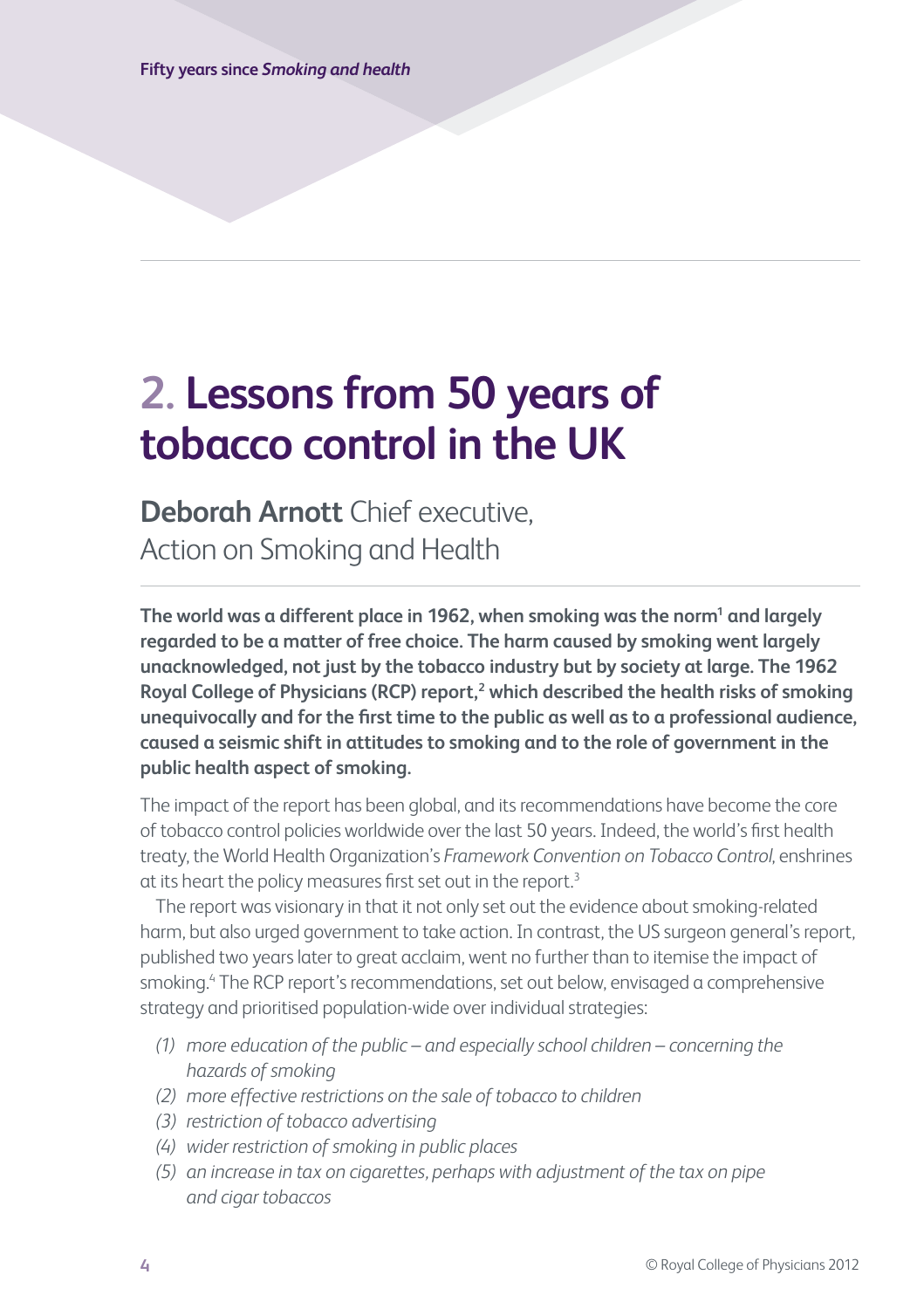- *(6) informing purchasers of the tar and nicotine content of the smoke of cigarettes*
- (7) investigating the value of anti-smoking clinics to help those who find giving *up smoking difficult.*

The report was truly innovative, not only in its content but also in how it was promoted. The RCP hired a PR consultant to orchestrate the launch, and for the first time ever held a press conference.<sup>5</sup> The report received widespread publicity and had a significant impact in driving down smoking prevalence.<sup>6</sup> Sadly, the government did little to implement the RCP's recommendations.

However, the RCP has adhered to the principle 'if at first you don't succeed, try, try again' – with great success. Charles Fletcher, the TV doctor behind the 1962 report, went on to be co-author on a report on 'The limitation of smoking', presented to the World Health Assembly in 1970. This recommended a range of actions, including an end to cigarette advertising and promotion, and was endorsed by the second RCP report on smoking published in 1971. Recognising that it could not succeed in changing government policy without continued advocacy, the RCP also set up Action on Smoking and Health (ASH) in 1971.

Such advocacy continues to be necessary as the tobacco industry evolves to survive. In line with the RCP recommendation, TV advertising was banned in 1965, but developing sports sponsorship enabled the tobacco industry to promote its products even more widely on the BBC as well as on commercial channels. In 2002 legislation was passed to end advertising, promotion and sponsorship, but still left packaging and display as potent promotional tools for the tobacco industry. In England, tobacco displays will be removed from large shops in 2012 and from small shops in 2015. Australia is enforcing plain, standardised packaging from December 2012, and the UK is consulting on the possibility of following suit. The industry will continue to find new ways to promote its products, so must be required to publish data on all its sales and promotional activities so that public policy can keep up with tobacco industry practice.

Although based on little hard evidence at the time, other recommendations that have passed the test of time include the use of tax to decrease the affordability of cigarettes,<sup>7</sup> which has been widely proven to be an effective population strategy to reduce cigarette consumption, as long as the illicit market is properly controlled.<sup>8</sup> The pilot anti-smoking clinics that sprang from the RCP's 1962 recommendation have matured into one of the most cost-effective health interventions, free at the point of delivery to all smokers.9 Mass media campaigns motivating and encouraging smokers to quit, backed up by earned or unpaid media, are now a core part of a comprehensive strategy, which between 1998 and 2008 was accompanied by more rapid declines in youth smoking than adult smoking.<sup>8</sup>

However, other recommendations have had to be revised in the light of the evidence. In 1962 it was believed that 'more education of the public and especially schoolchildren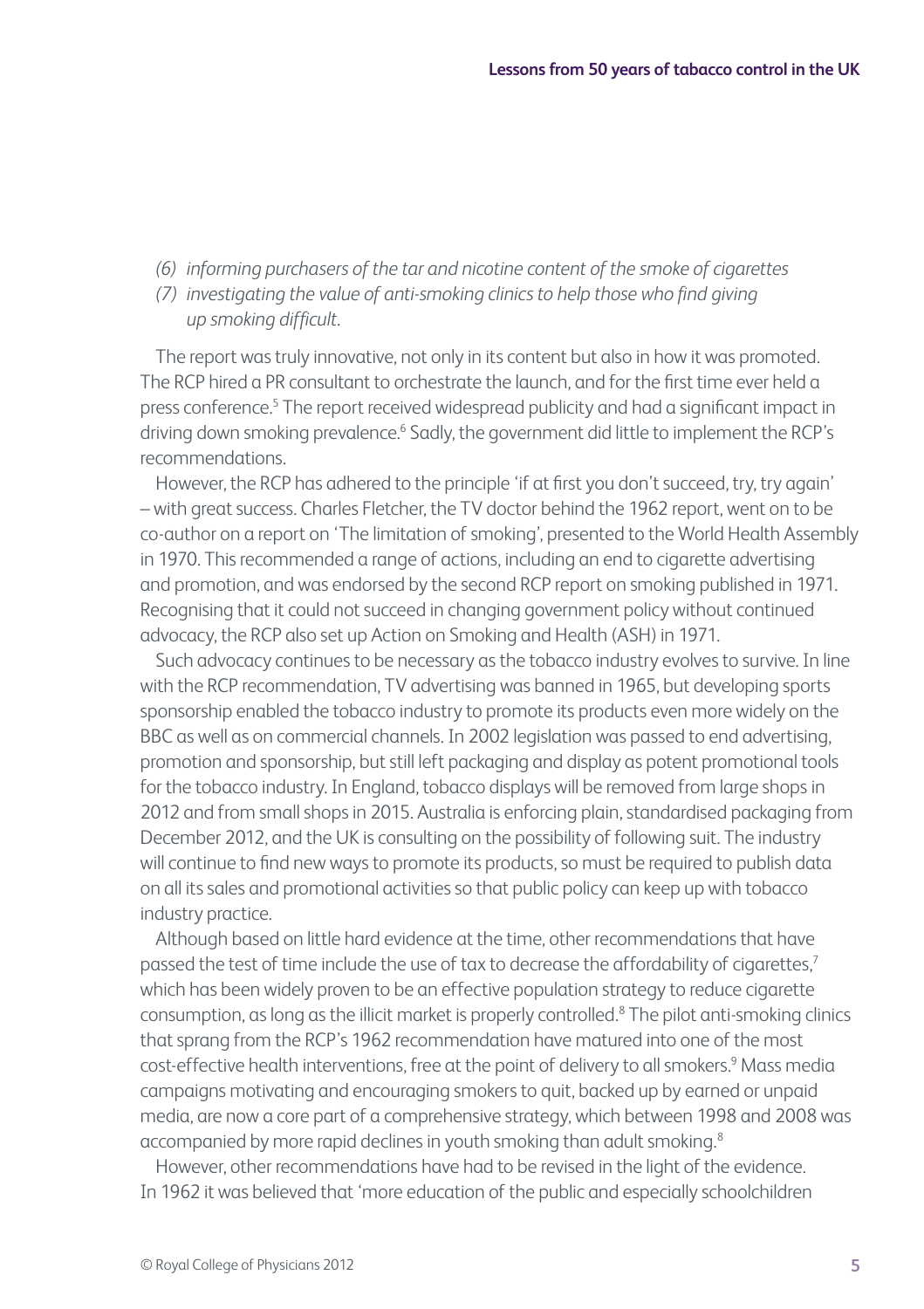concerning the hazards of smoking'2 would inherently lead to reduced smoking prevalence. But the focus on schoolchildren, and the assumption that increased knowledge would change attitudes and behaviour, were found to be counterproductive. The tobacco industry is very keen on youth smoking prevention campaigns, because by making smoking appear forbidden and adult, they make it more, not less, glamorous and attractive to young people.<sup>10</sup> The evidence is now clear that the best way to prevent young people from taking up smoking is to get adults to quit.<sup>11</sup>

Recommendations to provide information on the tar and nicotine content of smoke have also proved ineffective, as the demand for nicotine drives smokers to compensate for reduced concentrations with more intense patterns of smoking. The emergence and promotion of lowtar brands has in fact probably been counterproductive to smoking prevention by encouraging a false perception that these products reduce the risk of smoking. 12

For years the 'harm principle' of John Stuart Mill,<sup>13</sup> an axiom for politicians in the UK, was used to argue against regulation of smoking in public places. The debate was mired in discussion about the claimed 'freedom' and 'rights' of smokers, and the need for 'voluntary' shifts towards compromise solutions, particularly in pubs, restaurants and clubs. The failure of the hospitality trade's Public Places Charter to control smoking in pubs epitomised the failure of voluntary measures to control smoking.<sup>14</sup> However, it wasn't the failure of the voluntary approach, but the evidence provided by the RCP on the number of deaths caused by passive smoking, which was key to reframing the debate around the rights of non-smokers.<sup>15</sup> Mill's philosophy then became a potent argument for legislation, leading to the overwhelming victory for comprehensive smoke-free legislation in parliament on a free vote.

The RCP continues to play a leading role in evidence-based policy development. The idea of tobacco harm reduction, first proposed by the RCP in 2002<sup>16</sup> and followed up by a more detailed report in 2007,<sup>18</sup> with strong support from ASH,<sup>17</sup> has led to the adoption of a harm-reduction strategy based on better access to alternative safer nicotine products by the Department of Health, the Medicines and Healthcare Products Regulatory Agency (MHRA) and the National Institute for Health and Clinical Excellence (NICE).19 Regulation of tobacco is now core to health policy, largely unaffected by changes in government. The current UK coalition government may be committed to scaling back regulation, but nonetheless accepts that tobacco is an exception to the rule.<sup>19</sup> The UK now scores significantly higher than all other European nations on its tobacco policy and is at the forefront of global tobacco policy, alongside other world leaders such as Australia and Canada. 17

Much has been learned since 1962. Firstly it has become clear that the industry will always find its way around voluntary measures, and that strict regulation backed up by enforcement is essential if tobacco control policy is to be successful. Secondly, it is evident that, for smoking prevention, the most effective policies are those aimed at changing behaviour at the population level, not the individual level. Thirdly, experience demonstrates that a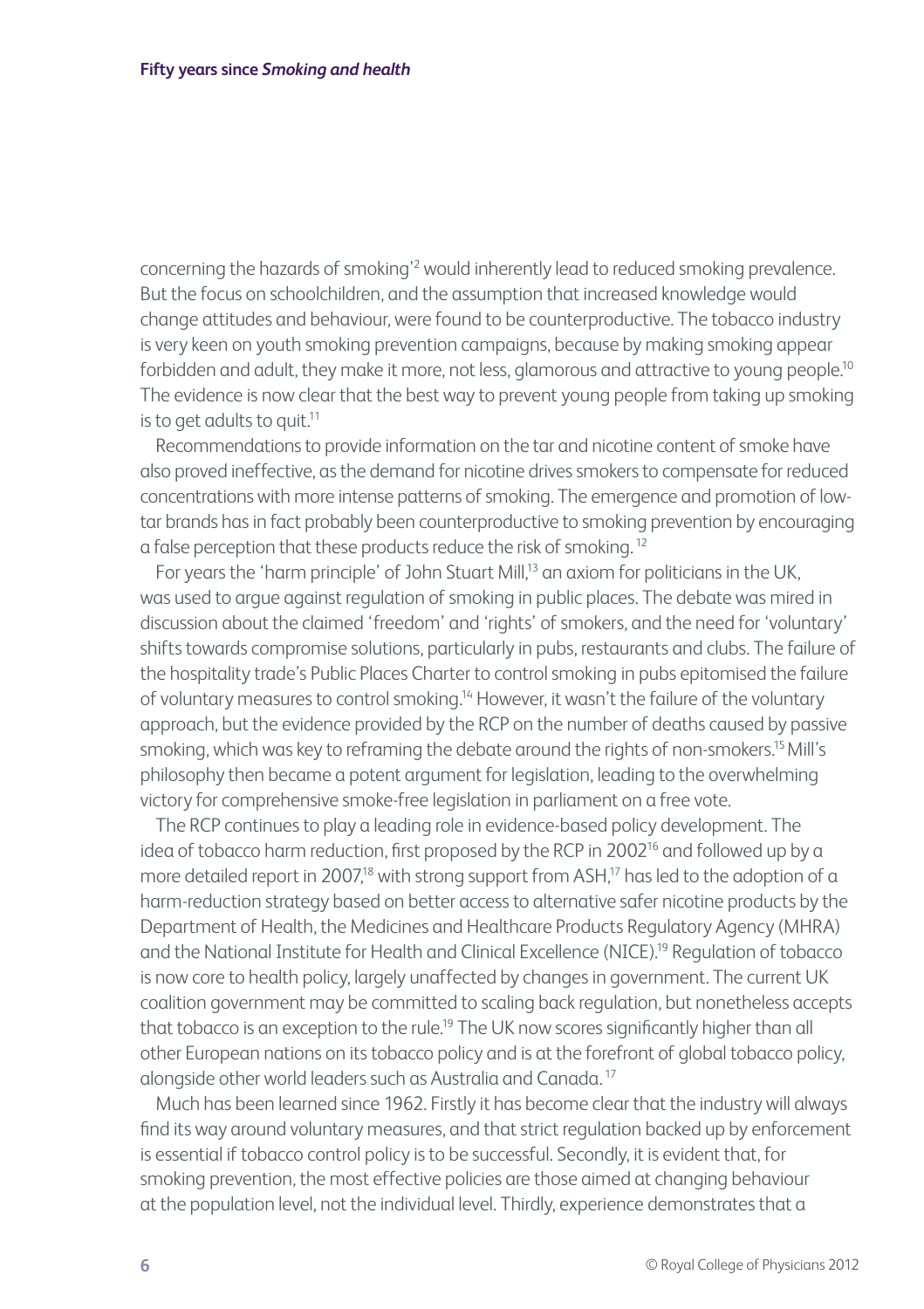comprehensive strategy is essential, but also that it must be evaluated and improved over time if it is to continue to be effective. Yet despite all that has been achieved, and although smoking rates in the UK are less than half what they were in 1962, smoking remains the norm among the most disadvantaged in society, and one in five of the adult population are still addicted to tobacco. Smoking remains the largest avoidable cause of premature death and disability, and of social inequalities in health in the UK. The tobacco industry continues to evolve to survive and we must too if we are to succeed in ending the harm caused by tobacco. ■

#### **References**

- 1 Royal College of Physicians. *Nicotine addiction in Britain*. London: RCP, 2000.
- 2 Royal College of Physicians. *Smoking and health*. London: RCP, 1962.
- 3 World Health Organization. *WHO Framework Convention on Tobacco Control*. Geneva: WHO, 2003. http://whqlibdoc.who.int/publications/2003/9241591013.pdf
- 4 US Department of Health, Education and Welfare. *Smoking and health*. Report of the Advisory Committee to the surgeon general of the Public Health Services. Atlanta: PHS, 1964.
- 5 Berridge V. *Smoking and the sea change in public health, 1947–2007*. www.historyandpolicy.org/papers/policy-paper-59.html
- 6 Russell M. Changes in cigarette price and consumption by men in Britain 1946–1971: a preliminary analysis. *Br J Prev Soc Med* 1973:27;1–7.
- 7 Jha P, Chaloupka FJ. *Curbing the epidemic: governments and the economics of tobacco control.* Washington DC: World Bank, 1999.
- 8 All-Party Parliamentary Group on Smoking and Health. *Inquiry into the effectiveness and costeffectiveness of tobacco control:* Submission to the 2010 spending review and public health white paper consultation process. London: APPG Smoking and Health, 2010.
- 9 National Institute for Health and Clinical Excellence. *Brief interventions and referral for smoking cessation in primary care and other settings.* London: NICE, 2006.
- 10 Action on Smoking and Health. *Danger! PR in the playground. Tobacco industry initiatives on youth smoking.* London: ASH, 2000.
- 11 Royal College of Physicians. *Passive smoking and children.* London: RCP, 2010. http://bookshop.rcplondon.ac.uk/contents/pub305-e37e88a5-4643-4402-9298-6936de103266.pdf
- 12 National Cancer Institute. *Risks associated with smoking cigarettes with low machine-measured yields of tar and nicotine*. Maryland: NCI, 2001
- 13 Mill JS. *On liberty* (Chapter 3). 1859.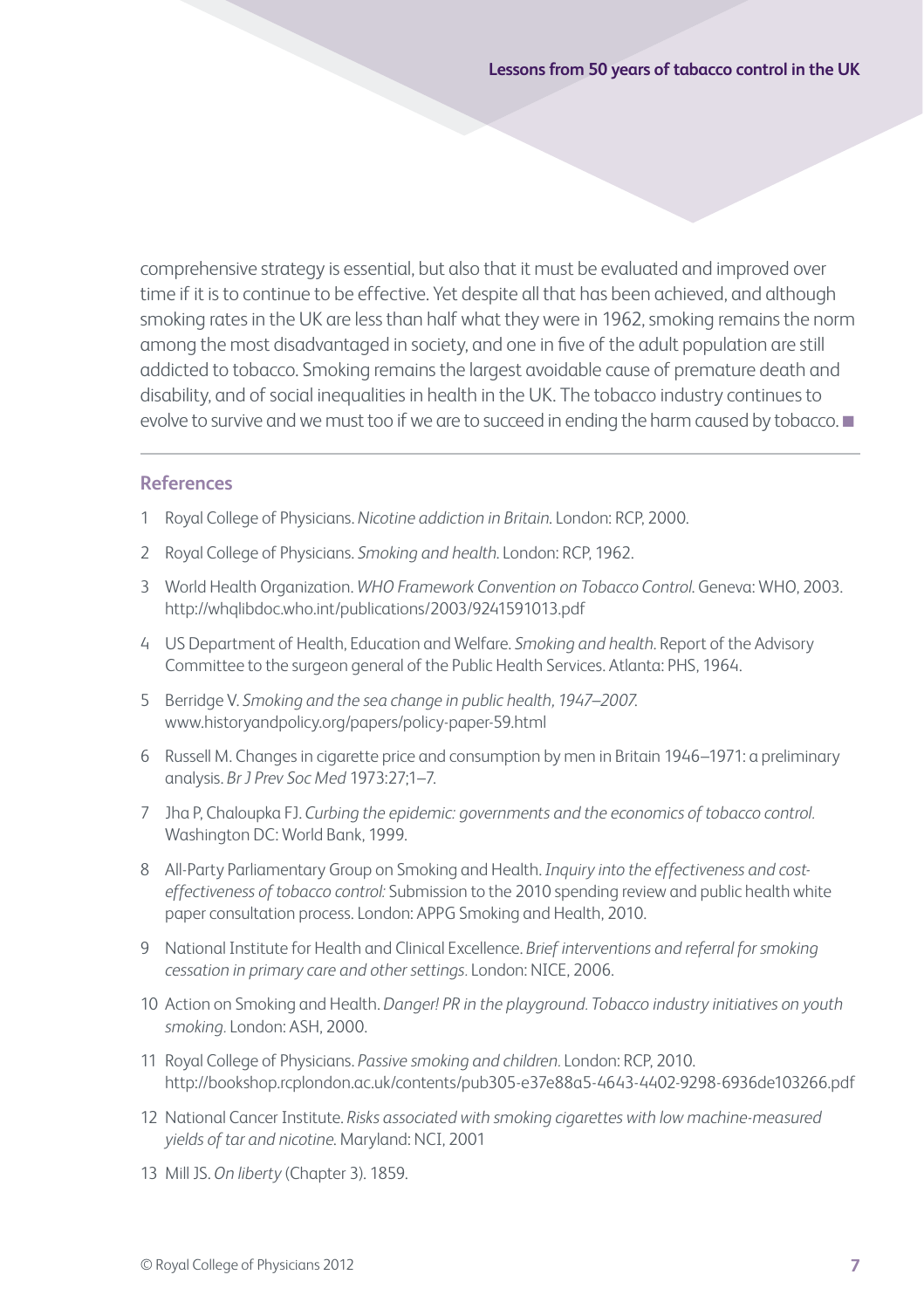- 14 Royal College of Physicians. *Tobacco smoke pollution: the hard facts. 10 reasons to make public places smoke free.* London: RCP, 2003. http://bookshop.rcplondon.ac.uk/contents/6ea5fa51-577e-4c86-af10-f639938dbfb9.pdf
- 15 Royal College of Physicians. *Going smoke-free the medical case for clean air in the home, at work and in public places.* London: RCP, 2005. http://bookshop.rcplondon.ac.uk/contents/pub4-fc8ce703-7a85-4f1e-a579-1151971a5157.pdf
- 16 Royal College of Physicians. *Protecting smokers, saving lives: the case for a tobacco and nicotine regulatory authority*. London: RCP, 2002. http://bookshop.rcplondon.ac.uk/contents/36e53d82-ab68-428c-9d48-817a64b2ab08.pdf
- 17 Action on Smoking and Health. *Beyond smoking kills: protecting children, reducing health inequalities*. London: ASH, 2008.
- 18 Royal College of Physicians. *Harm reduction in nicotine addiction: helping people who can't quit*. London: RCP, 2007. http://bookshop.rcplondon.ac.uk/contents/pub234-aafdfc2b-5c23-4ee3-8f1d-ea18f017edce.pdf
- 19 Department of Health. *Healthy lives, healthy people: a tobacco control plan for England*. London: DH, 2011.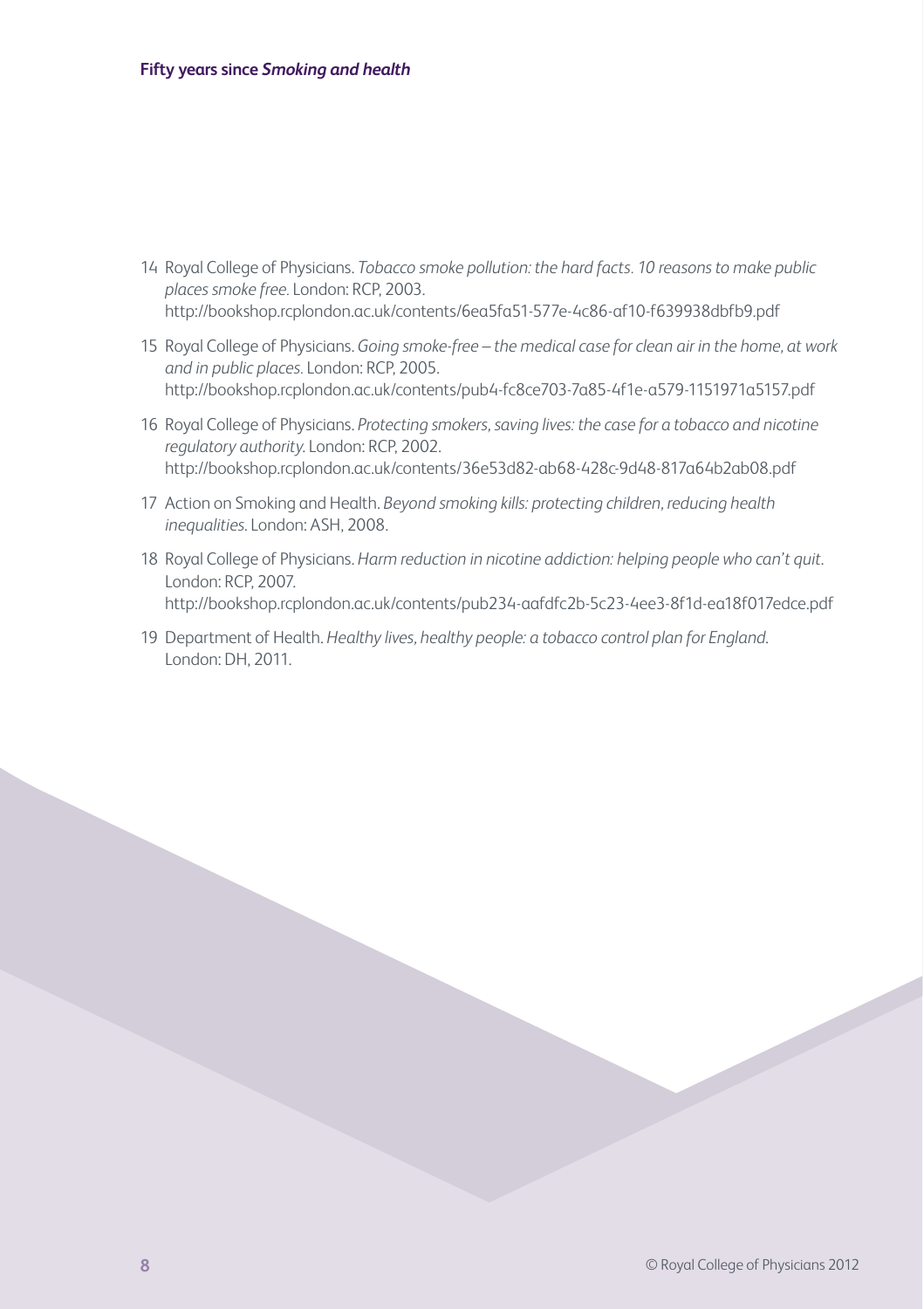## **3. Smoking in children and vulnerable adults**

**Professor Amanda Amos** Professor of health promotion, Centre for Population Health Sciences, University of Edinburgh; and UK Centre for Tobacco Control Studies

**Preventing smoking in children is a key aim of tobacco control, and there has been considerable success in reducing smoking uptake in Britain over the last few years. Between 1996 and 2010 the prevalence of regular smoking among 15-year-olds declined from 31% to 13% in England, and from 30% to 13% in Scotland. However, there are considerable challenges in maintaining this decline, particularly as smoking has become increasingly concentrated among disadvantaged young people. Also there has been a much more modest reduction in smoking rates among older British adolescents, from 29% of 16- to 19-year-olds in 1996 to 24% in 2009.**

A recent review of research on smoking among young people identified a range of factors operating at the individual, social, community and societal levels, which increase children's and young people's risk of becoming smokers. In particular, smoking uptake is linked to disadvantaged social, educational and economic trajectories. Young people are most at risk of becoming smokers if they grow up in families and communities where smoking is the norm and where they have access to cigarettes. For example, children whose parents and/or siblings smoke are more likely to become smokers. During adolescence they move into social networks and peer groups with similar smoking norms, where smoking is valued in social relationships, and they think that smoking helps project the type of image to which they (and their friends) aspire. Young smokers are also more likely to believe that smoking helps them to deal with difficult psychosocial aspects of adolescence and transition, including stress, anxiety and boredom.

Markers of disadvantage and exclusion in adolescence continue to play an important role in smoking in young adults and adults more generally. For example, in Scotland young adults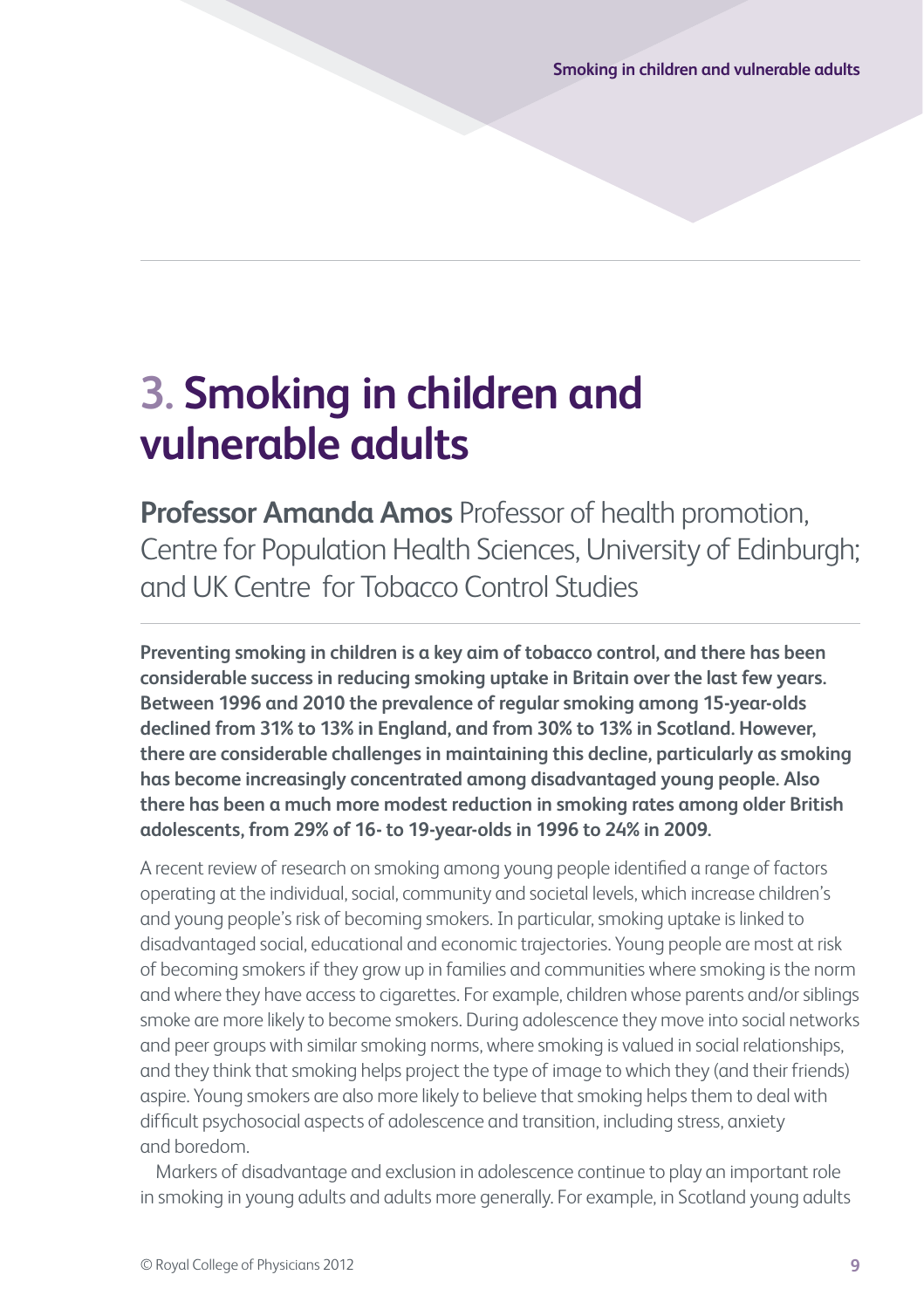(16- to 24-year-olds) who are not in education, employment or training (NEETs) are nearly three times more likely to be smokers than those in further or higher education. Among adults generally the highest rates of smoking and lowest quit rates are found among those who are disadvantaged and/or excluded. A recent study, which scored people in England according to their number of personal indicators of low socioeconomic status (SES), found that 15% of those with no indicators of low SES smoked, whereas 60% of those with the most indicators of low SES (6 to 7) smoked. Smoking rates are also very high in other disadvantaged and excluded groups, including prisoners, the homeless and those with mental health problems. For example, 76% of prisoners in Scotland smoke, an estimated 90% of homeless people are smokers, and people with neurotic disorders (eg depression, phobias) are twice as likely to be smokers as those with no neurotic disorder. Thus many of the factors which increase children's and adolescents' vulnerability to taking up smoking also play an important role in maintaining such vulnerability among disadvantaged and excluded adults. In addition, these factors reinforce smoking dependence and high consumption, which, compounded by higher levels of negative life events and limited resources and opportunities, can make quitting very difficult. Many regret becoming smokers and want to quit smoking. For example, over half of prisoners in Scotland who smoke say that they would like to quit. However, until recently, little support and insufficient tailored smoking cessation services have been available to meet the needs of these disadvantaged groups.

Disadvantaged children, young people and adults are also likely to be exposed to higher levels of second-hand smoke (SHS) than those from more privileged backgrounds. This is in part due to the higher rates of smoking in parents and adults in these groups, but also to the lower levels of smoking restrictions in disadvantaged homes and residential accommodation in psychiatric hospitals and prisons. There is good evidence that the national smokefree legislation reduced SHS exposure in children and adults across the UK, and has had significant health benefits. However, studies have found that children and adults from more disadvantaged homes showed relatively lower reductions in exposure to SHS. More action is needed to protect these vulnerable groups from SHS exposure where they live, whether it be in 'private' homes or 'public' residential accommodation.

Further action is needed at national and local levels to prevent smoking uptake in children, to help vulnerable adults to quit smoking, and to protect children and adults from SHS. There is clear evidence identifying the most effective policies and interventions to prevent smoking uptake, and these should be combined in a comprehensive approach, incorporating action to reduce young people's access to tobacco and cigarettes, and continuing to denormalise smoking so that it becomes less desirable and acceptable to use tobacco. Reducing access involves regularly increasing the real price of cigarettes through taxation, enforcing age-of-sale laws, and tackling alternative sources of cigarettes, including proxy sales and cheap black market sources. Adequately resourced national social marketing and mass media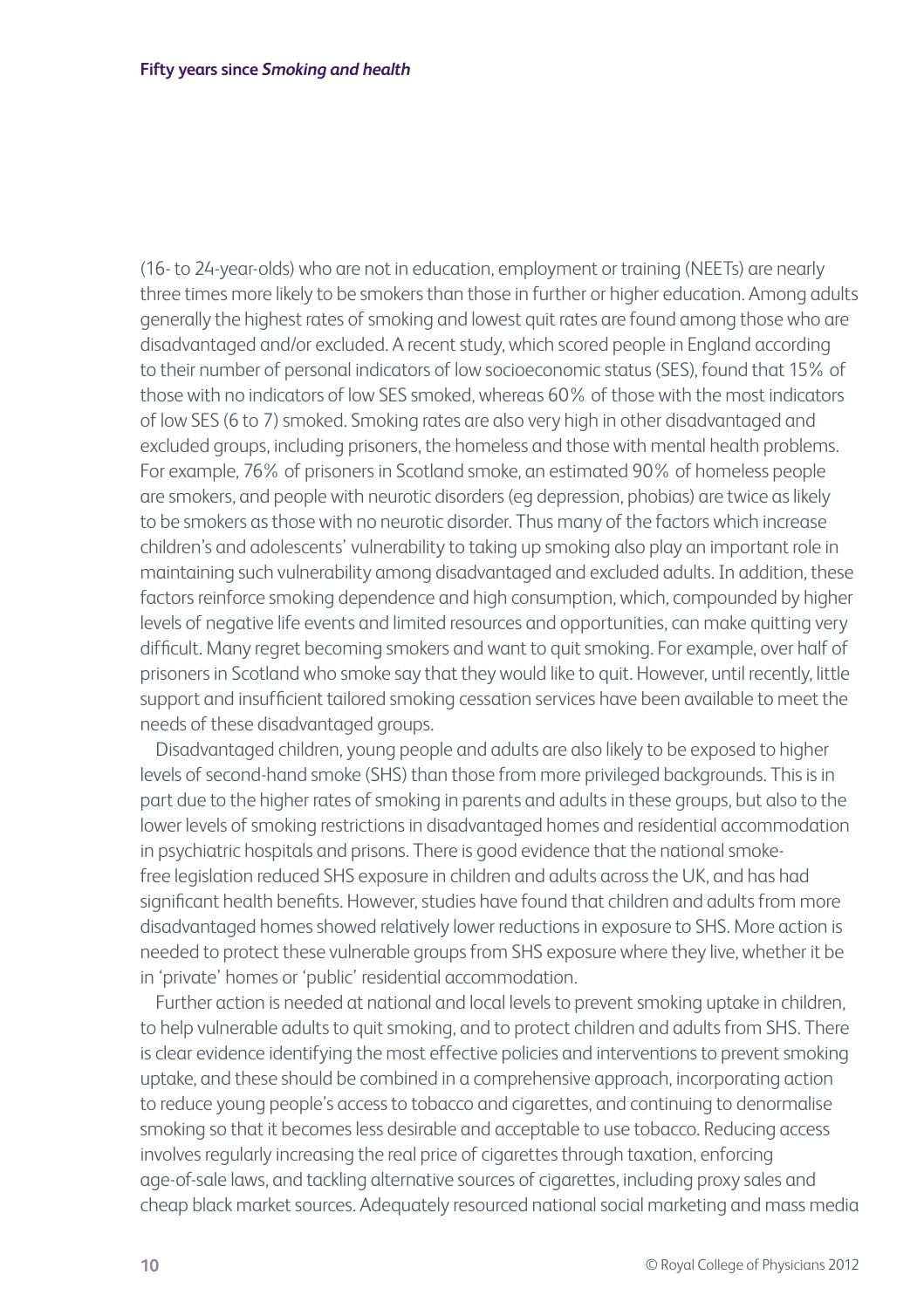campaigns which challenge positive social norms about smoking are essential to continue the decline in smoking in young people, and can have the double benefi t of reducing smoking in adults too. Reducing adult smoking also further helps to reduce smoking uptake in young people. In addition, more action is needed to reduce positive images of smoking in the media (notably films) and to stop young people from being exposed to the marketing tactics of tobacco companies, through implementing the legislation banning point-of-sale advertising and introducing mandatory plain packaging for cigarettes. More research is needed to develop effective interventions for older adolescents and young adults, and to reduce inequalities in smoking among children and adults. Finally, tobacco control strategies need to be complemented by policies which address the wider social, educational and economic determinants of disadvantage which make children and adults more vulnerable to becoming, and staying, smokers. ■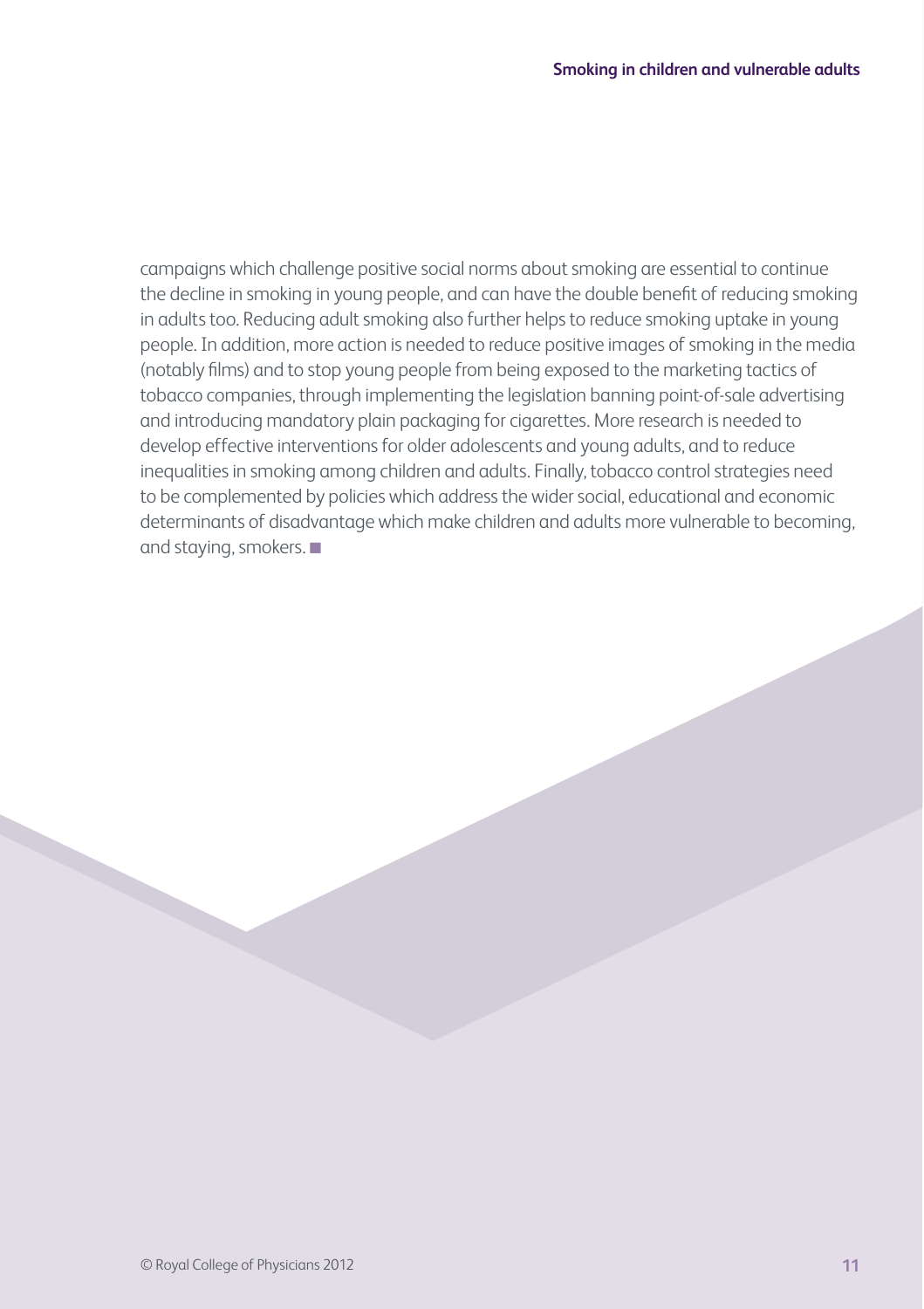# **4. The ethics of tobacco control: the role of individuals, businesses and the state**

**Professor Richard Ashcroft** Professor of bioethics, School of Law, Queen Mary University of London

**We have known for more than 50 years that smoking is hazardous to the health of the smoker, and for more than 25 years that smoking is also hazardous to the health of people exposed to second-hand smoke. The habit-forming characteristics of smoking have been recognised for decades, and since the 1980s there has been**  consensus in the scientific community and within the tobacco industry that **tobacco dependence is properly an addiction. No one can seriously deny that tobacco is a dangerous substance. And yet by a variety of means the tobacco industry and its allies continue to promote the beliefs and arguments that there is doubt about the harms of passive smoking; that smoking is a mere lifestyle choice, and one freely chosen; and, increasingly, that smokers are a persecuted minority. Meanwhile, it is aggressively pursuing expansion of its markets in the**  newly industrialising countries and developing world, flouting laws (both openly **and covertly) which are passed to control the sale and marketing of tobacco, and aggressively litigating to protect its interests in the face of measures taken to promote public health and tobacco control.**

There are a number of different ethical strands to tobacco control. The first is focused on reducing the extent of tobacco-related morbidity and mortality. In the developed world, this focus acknowledges that tobacco use is widespread, and socially and culturally established. Tobacco control therefore emphasises: information to consumers (both the control of tobacco advertising and marketing and the dissemination of health promotion information through various channels); control of sales to vulnerable groups (particularly children); regulation of sales outlets; and increasingly strict limitations on smoking in public places. These measures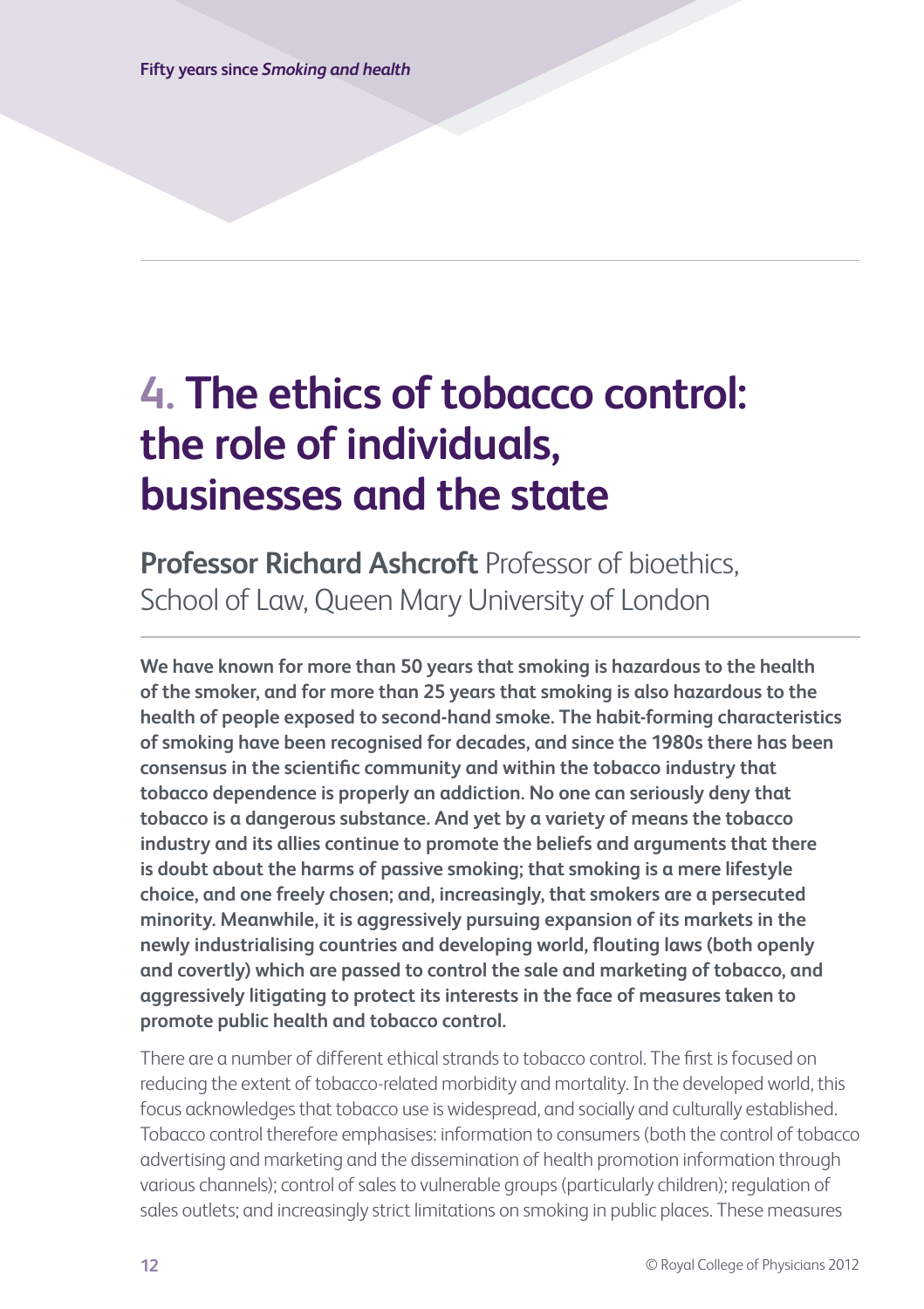aim to improve awareness among smokers and non-smokers of the harms of smoking to the smoker and to others, to: discourage initiation into smoking; encourage smoking cessation; and reduce the harms caused to vulnerable or non-consenting third parties. Alongside these measures, 'harm reduction' is an increasing focus of research and product development, to allow smokers who cannot quit, or who wish to smoke more safely, to continue to do so using a safer product which does not produce sidestream smoke. Harm reduction is controversial in some circles, but has some support within public health as part of a package of measures to help smokers quit.

All of these strategies acknowledge the centrality of individual liberty and preferences. Up to a point, smoking can be a choice and a source of pleasure and enjoyment. This is of course offset by the short- and long-term health hazards of smoking, its addictive nature, and the strong wish that most smokers have to quit. Nonetheless, there is little public appetite for complete prohibition of smoking or of tobacco products, in part because of strongly and widely held views about individual liberty. However, this emphasis on liberty in policy debates (as opposed to safety or harm or addictiveness) is quite deliberately fed by the tobacco industry through its media and public relations strategies, using key opinion leaders to promote the ideas that smoking is the free choice of consenting adults, and that tobacco control is inherently 'nannying'. This is consistent with long-term strategy of the industry over the past 100 years, which has successfully linked the promotion of smoking to the promotion of ideas of freedom, independence and sophistication. This idea has been promoted to children, women, the working class, and now especially, to the developing world populations where smoking is associated with urbanisation, wage labour, and entry to the global economy.

While the public health community has quite rightly sought to develop its tobacco control approaches consistently with a respect for autonomy, personal liberty, and anti-paternalism, the tobacco industry has felt no such compunction, and has consistently used banners of liberty, 'corporate social responsibility', 'freedom of speech' and other libertarian shibboleths to mislead the public and undermine public health messages. As noted above, it is now adapting these strategies, and its marketing methods generally, aggressively to open new markets in the developing world. We need now to consider tobacco control as a global initiative, and to consider how the public health community can move on from the successful adoption of the World Health Organization's *Framework Convention on Tobacco Control* to its consistent implementation, and to building links between the Convention and international human rights and world trade law. Arguably different methods are needed to prevent the expansion of what many would consider an epidemic of tobacco use and tobacco-related illness, as distinct from the strategies developed in the first world to manage transition to tobacco-free societies.

#### **Ethical debates in this important area need to face:**

> the traditional focuses on autonomy, freedom, and harm prevention and reduction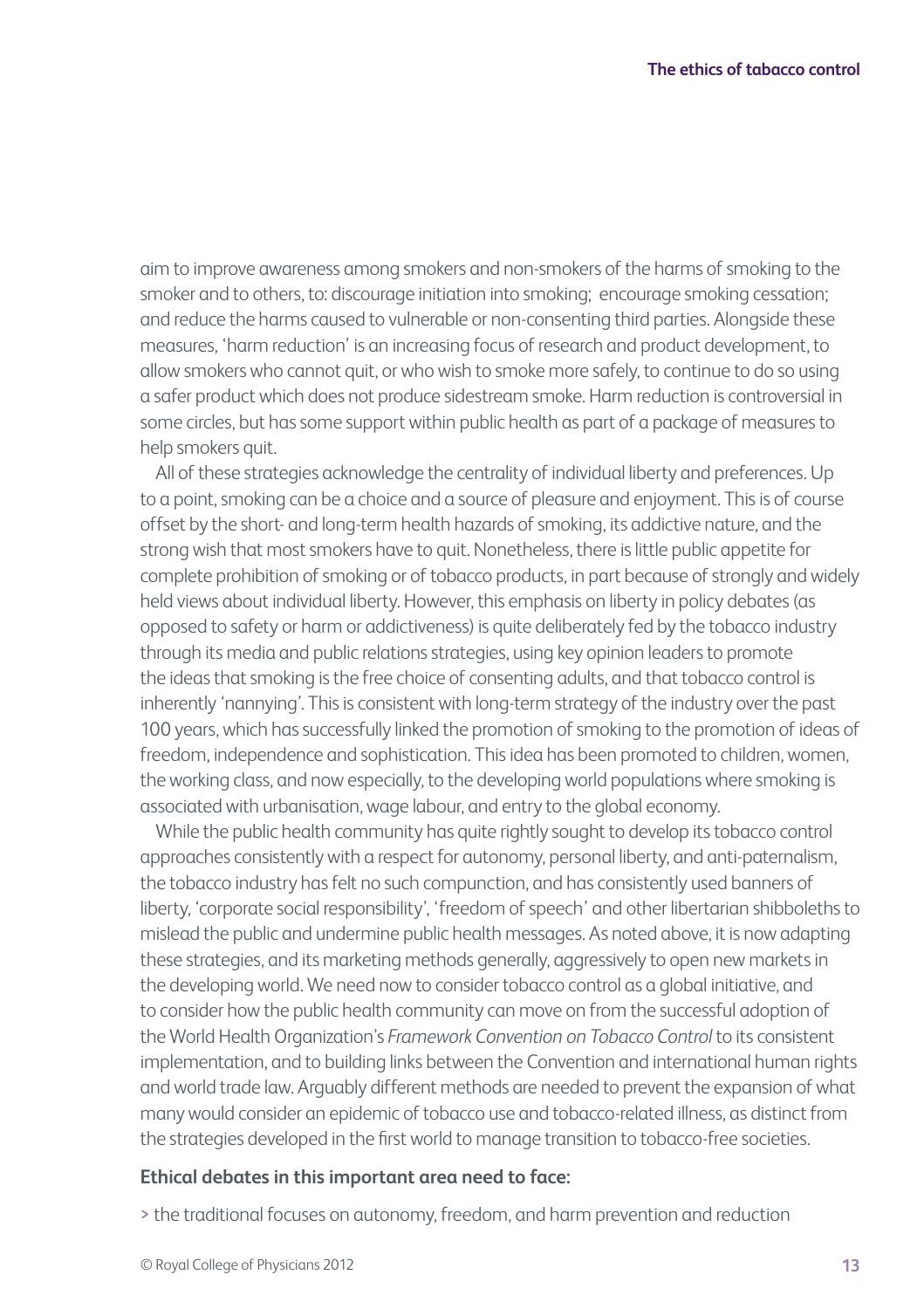- > the reality of tobacco control in a market dominated by powerful corporations with consistent track records of deliberate falsehood, the use of sophisticated media, and cultural management techniques
- > the bigger picture of the conflict between systems of international governance focused on health and human rights on the one hand, and those focused on trade liberalisation and globalisation on the other.

At a time when, worldwide, the tide has turned against seeing the role of government as strongly regulatory and interventionist, in favour of seeing a responsibility to promote trade and economic growth in an economic downturn, we need to reconsider how to situate tobacco control to engage with this now dominant image of the role of the state. But we also need to scrutinise the role of government here, and press for regimes worldwide to do more to respect their real moral and legal obligations to protect their citizens from tobacco's harms. ■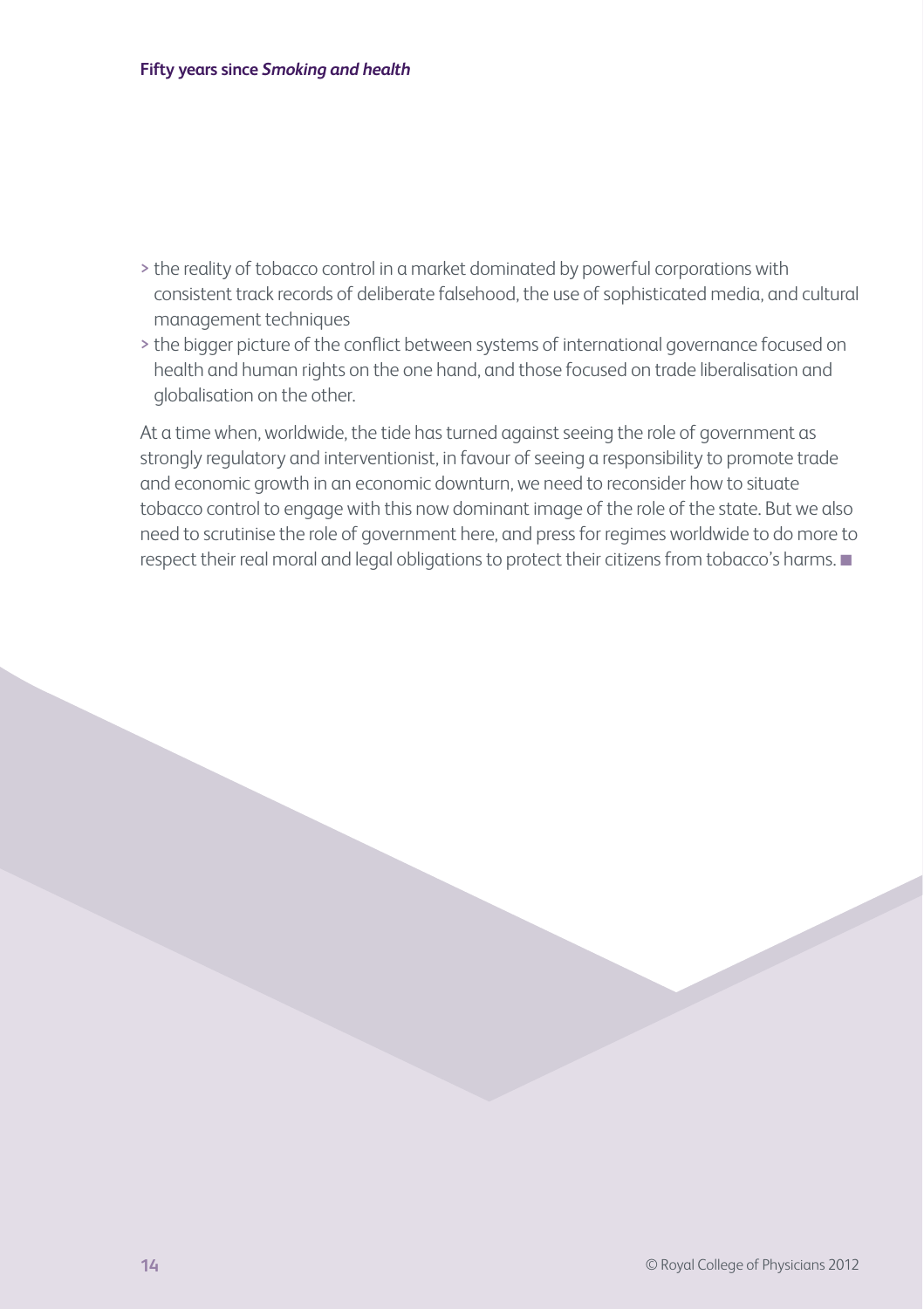<span id="page-22-0"></span>**Part 2 Preventing smoking: promotion, price and access**

### **5. Promoting smoking and tobacco products: where does it still happen?**

**Professor James D Sargent** Professor of paediatrics, Dartmouth Medical School, New Hampshire, USA

**Advertising has always been crucial to maintaining a large and viable tobacco market. Image advertising develops brand personality, for example the Marlboro cowboy, and recruits young smokers by imbuing favourable expectancies (what smoking can 'do for me') and prototypes (what typical smokers are like). Since most direct and indirect advertising of tobacco was prohibited in the UK by the 2002 Tobacco Advertising and Promotion Act, tobacco companies have had to rely on smoking imagery in other media portrayals to communicate favourable smoking imagery. Smoking is found on television, the internet, in video games, music and fi lm, all of which have been shown to transmit billions of favourable smoking images to youth across the globe.1,2 Entertainment media represent the last stand for pro-tobacco imagery in countries like the UK which have strong tobacco marketing regulations.**

#### **Films**

Films represent the top of the entertainment media food chain, and the most notable source of pro-tobacco imagery. Although smoking portrayals in UK films are slowly declining in frequency, $3-6$  recent data demonstrate that 59% of the most popular contemporary films over the past 20 years contained smoking imagery, and that brand appearances, particularly Marlboro and Silk Cut, were more common in films with British production involvement (for instance, the Marlboro brand appeared in the UK15-rated 2005 film *The constant gardener*).<sup>3</sup> Because most films with smoking are rated as appropriate for youth viewing, $27$  youth in Britain were exposed to over 1 billion impressions of smoking in films on general release between 2001 and 2006 alone.<sup>7</sup> Major screen actors have strong name recognition across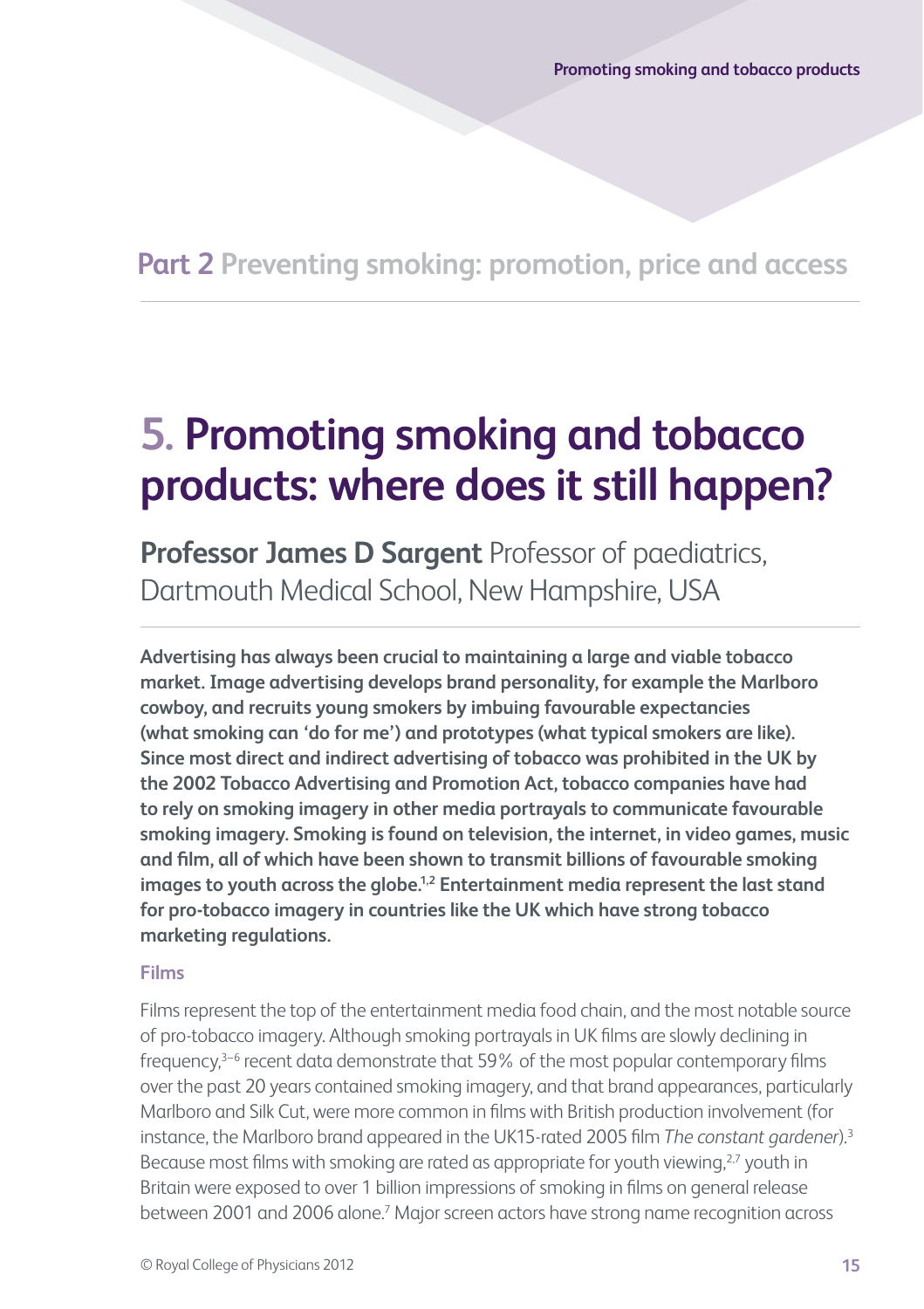an international audience, making them ideal candidates for endorsement of smoking. They operate in a context in which viewers have suspended their disbelief, and hence their scepticism toward the favourable smoking message. Whether or not the film character who smokes is a positive or negative role model, the film star who smokes almost invariably is. That exposure to film smoking causes smoking among young people is evident from the fact that the exposure consistently predicts onset of smoking across populations; shows a dose– response relation;<sup>8</sup> and remains after extensive adjustment for potential confounders such as age, educational achievement, personality and smoking by peers parents and siblings. The effect appears to be as strong as that of exposure to family smoking.<sup>9</sup>

#### **Television**

Television options are expanding greatly in Britain, as they have in America, with the proliferation of cable TV. Subscribers to satellite services may have upwards of 200 free-to-air channels that deliver American and UK television programming and films. Thus, television is a major source of viewership of film and its associated smoking imagery, but 34% of BBCproduced television programming also contains some smoking. A recent content analysis found tobacco use in 12% of BBC programmes, particularly in reality TV (which contained as much as films), comedies and dramas. Television is thus important as a source of recycled film tobacco content, but also because tobacco use is incorporated into some television programming.

#### **The internet**

The internet represents a vast unregulated medium for current and future delivery of tobacco imagery, with much stronger interactive potential than conventional media. A YouTube search for the term 'smoking' as early as 2007,<sup>10</sup> returned almost 30,000 videos, half of the top 50 of which contained tobacco imagery when sorted by relevance, and one-quarter when sorted by number of hits. Although most were in fetish videos, the two most viewed were music videos. YouTube smoking hits have since increased substantially,<sup>11</sup> with a search at the end of 2011 returning 707,000 hits. Smoking fetish videos on YouTube typically involve a single female model inhaling, exhaling, holding and lighting up cigarettes. One-third of these would be rated adult by Motion Picture Association of America rating standards, but 85% were accessible without any restriction.12 However, YouTube excludes sexually explicit material; a Google search for 'smoking fetish site' on 31 December 2011 returned over 21 million results. The extent to which young people access any of these large caches of pro-smoking imagery is not known, though methods of measurement are established<sup>13</sup> and need to be applied to monitor exposure.

#### **Video games**

The video games industry is a multibillion dollar one, widely popular with adolescent and young adult males. With the extent to which gamers become involved and sympathetic with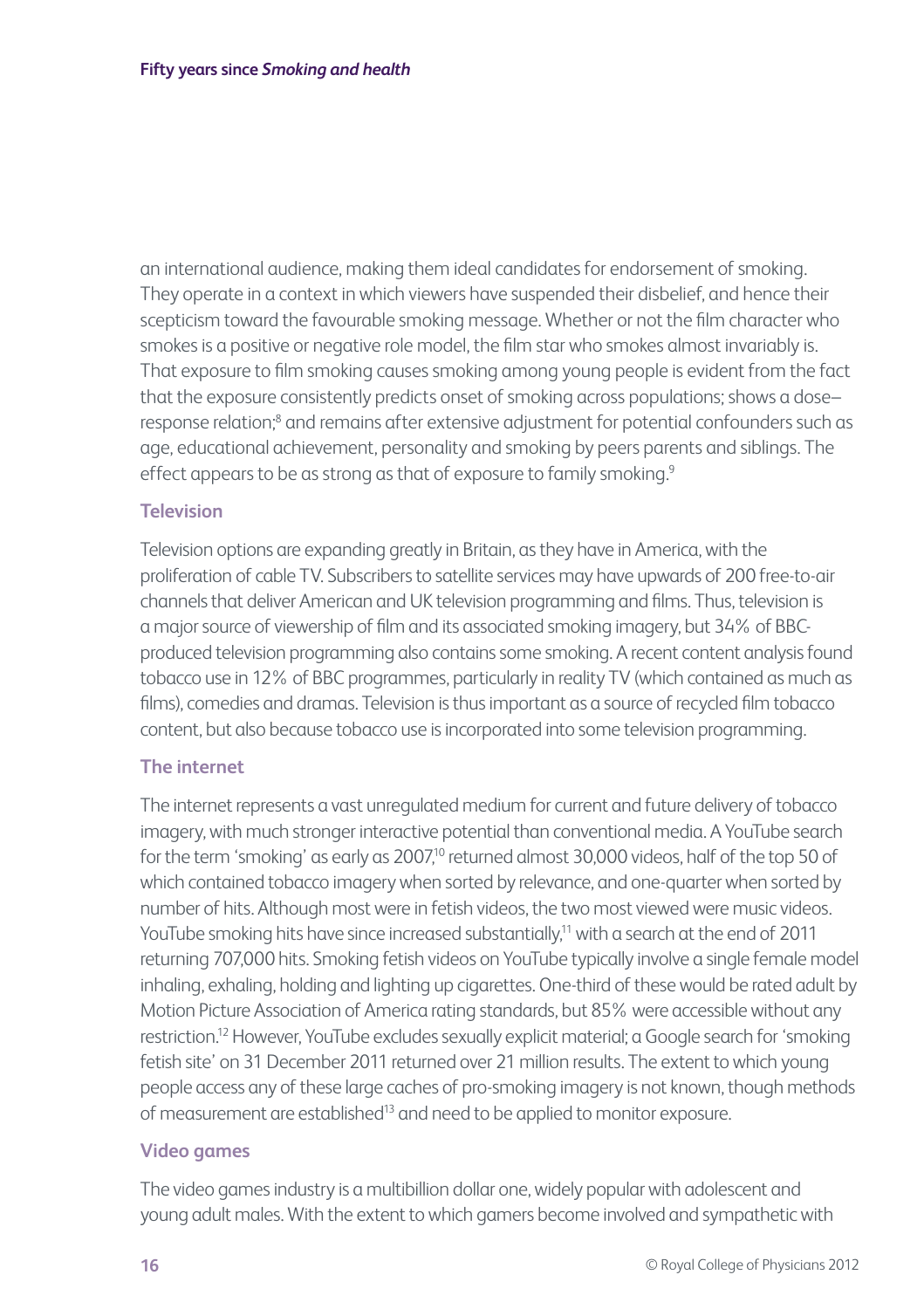the characters they choose to play, the depiction of smoking by those characters could convey positive expectations for smoking. Thus, the potential for exposure is great, but smoking in video game characters is understudied. A 2006 study found tobacco use in 22% of games, occurring in between 1% and 8% of gameplay,14 but although a recent game – *Starcraft II: wings of liberty* – involves soldiers smoking branded cigarettes, it is not currently known how common this type of exposure is, or whether exposure is related to smoking behaviour.

#### **Music**

Music is a key socialising force among young people, and musicians often achieve cultural notoriety equivalent to that film stars. Music sponsorship and product placement deals are now illegal in the UK, but unbranded smoking in music videos is another source of favourable smoking imagery. Content analyses of music videos from the 1990s found smoking in 30% of rap and 22% of rock music videos.15 One longitudinal study has linked viewing of music video channels like MTV with onset of smoking among adolescents and their friends.<sup>16</sup> So evidence thus far would suggest that closer scrutiny of music videos and also the use of tobacco by musicians on stage is required. Many adolescents watch music videos on the internet through YouTube, so this medium is available both through music television channels and the internet.

#### **Policy solutions**

Entertainment media companies have devised ratings systems to protect children from media that could harm them, while avoiding censorship. Given the harms smoking causes to society and compelling evidence that such imagery prompts adolescents to smoke, entertainment ratings should relegate smoking imagery to adult categories, just as they do for sex and violence.

#### **Obvious solutions include:**

- > an adult rating classification for films, television programmes, and video games to restrict tobacco exposure to children; this is likely to result in widespread elimination of smoking from films and other media content aimed at younger age groups
- > use of time slots or watersheds for smoking content on television
- > parent education programmes emphasising the importance of preventing exposure to smoking in film and other media, combined with technology that facilitates their ability to restrict viewing of adult venues when children and young adolescents are watching unsupervised.

However, while some internet content exposure may prove extremely difficult to prevent, the pre-eminent role of movies as a source of media exposure to smoking makes this medium a key target for more effective self-regulation and external regulation through the ratings system. ■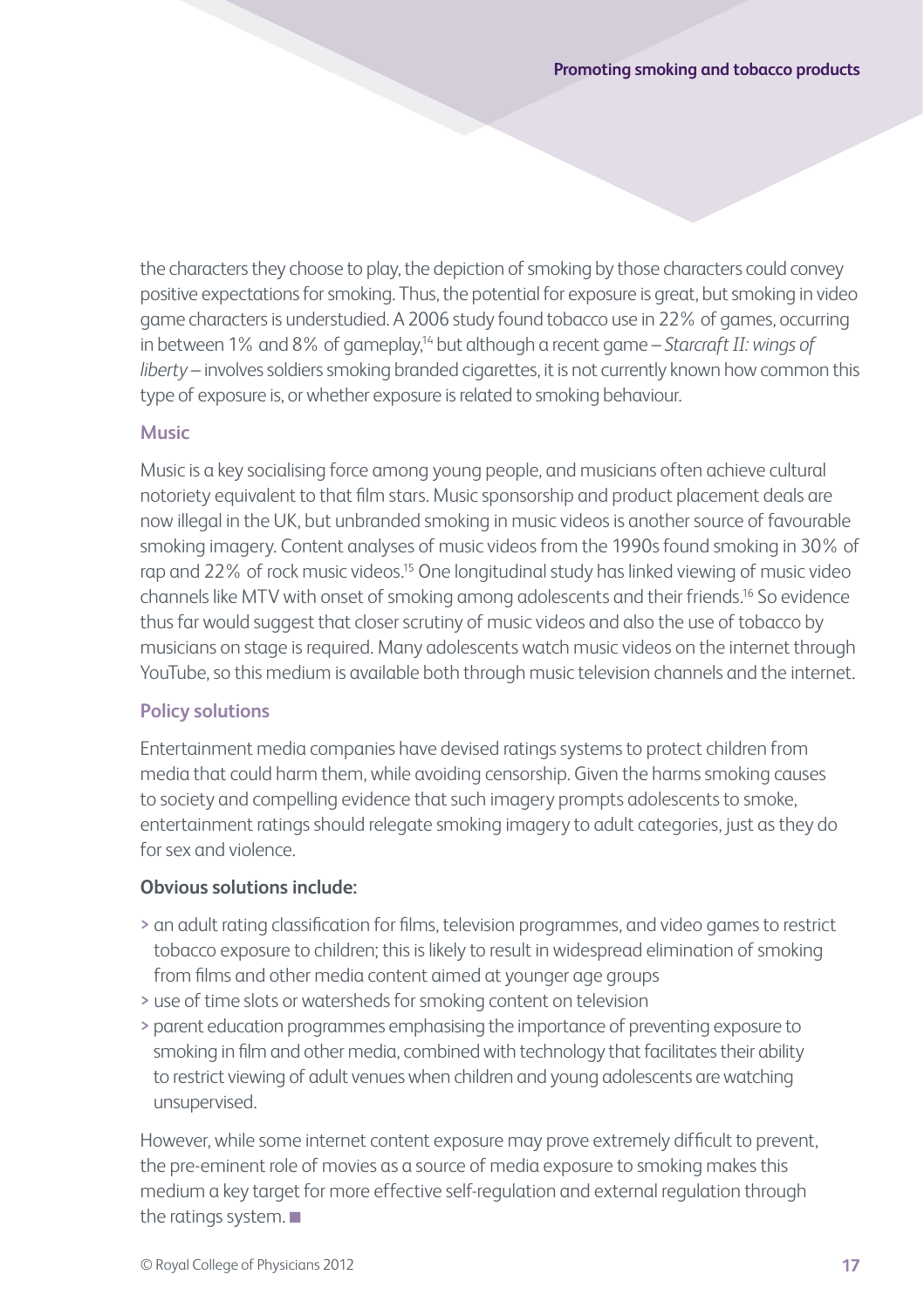#### **References**

- 1 Sargent JD *et al.* Brand appearances in contemporary cinema films and contribution to global marketing of cigarettes. *Lancet* 2001;357(9249):29–32.
- 2 Sargent JD, Tanski SE, Gibson J. Exposure to movie smoking among US adolescents aged 10 to 14 years: a population estimate. *Pediatrics* 2007;119(5):e1167–76.
- 3 Lyons A et al. Tobacco and tobacco branding in films most popular in the UK from 1989 to 2008. *Thorax* 2010;65(5):417–22.
- 4 Glantz SA *et al*. Smoking in top-grossing movies United States, 2010. *MMWR Morb Mortal Wkly* 2011;60(27):909–13.
- 5 Jamieson PE, Romer D. Trends in US movie tobacco portrayal since 1950: a historical analysis. *Tob Control* 2010;19(3):179–84.
- 6 Sargent JD, Heatherton TF. Comparison of trends for adolescent smoking and smoking in movies, 1990–2007. *JAMA* 2009;301(21):2211–13.
- 7 Anderson SJ *et al*. Exposure to smoking in movies among British adolescents 2001–2006. *Tob Control*  2010;19(3):197–200.
- 8 Morgenstern M *et al*. Smoking in movies and adolescent smoking: cross-cultural study in six European countries. *Thorax* 2011;66(10):875–83.
- 9 Leonardi-Bee J, Jere ML, Britton J. Exposure to parental and sibling smoking and the risk of smoking uptake in childhood and adolescence: a systematic review and meta-analysis. *Thorax* 2011;66(10):847–55.
- 10 Freeman B, Chapman S. Is 'YouTube' telling or selling you something? Tobacco content on the YouTube video-sharing website. *Tob Control* 2007;16(3):207–10.
- 11 Forsyth SR, Malone RE. 'I'll be your cigarette light me up and get on with it': examining smoking imagery on YouTube. *Nicotine Tob Res* 2010;12(8):810–6.
- 12 Kim K, Paek HJ, Lynn J. A content analysis of smoking fetish videos on YouTube: regulatory implications for tobacco control. *Health Commun* 2010;25(2):97–106.
- 13 Jenssen BP *et al*. Exposure to tobacco on the internet: content analysis of adolescents' internet use. *Pediatrics* 2009;124(2):e180–6.
- 14 Thompson KM, Tepichin K, Haninger K. Content and ratings of mature-rated video games. *Arch Pediatr Adolesc Med* 2006;160(4):402–10.
- 15 DuRant RH et al. Tobacco and alcohol use behaviors portrayed in music videos: a content analysis. *Am J Public Health* 1997;87(7):1131–5.
- 16 Slater MD, Hayes AF. The influence of youth music television viewership on changes in cigarette use and association with smoking peers: a social identity, reinforcing spirals perspective. *Communic Res* 2010;37(6):751–73.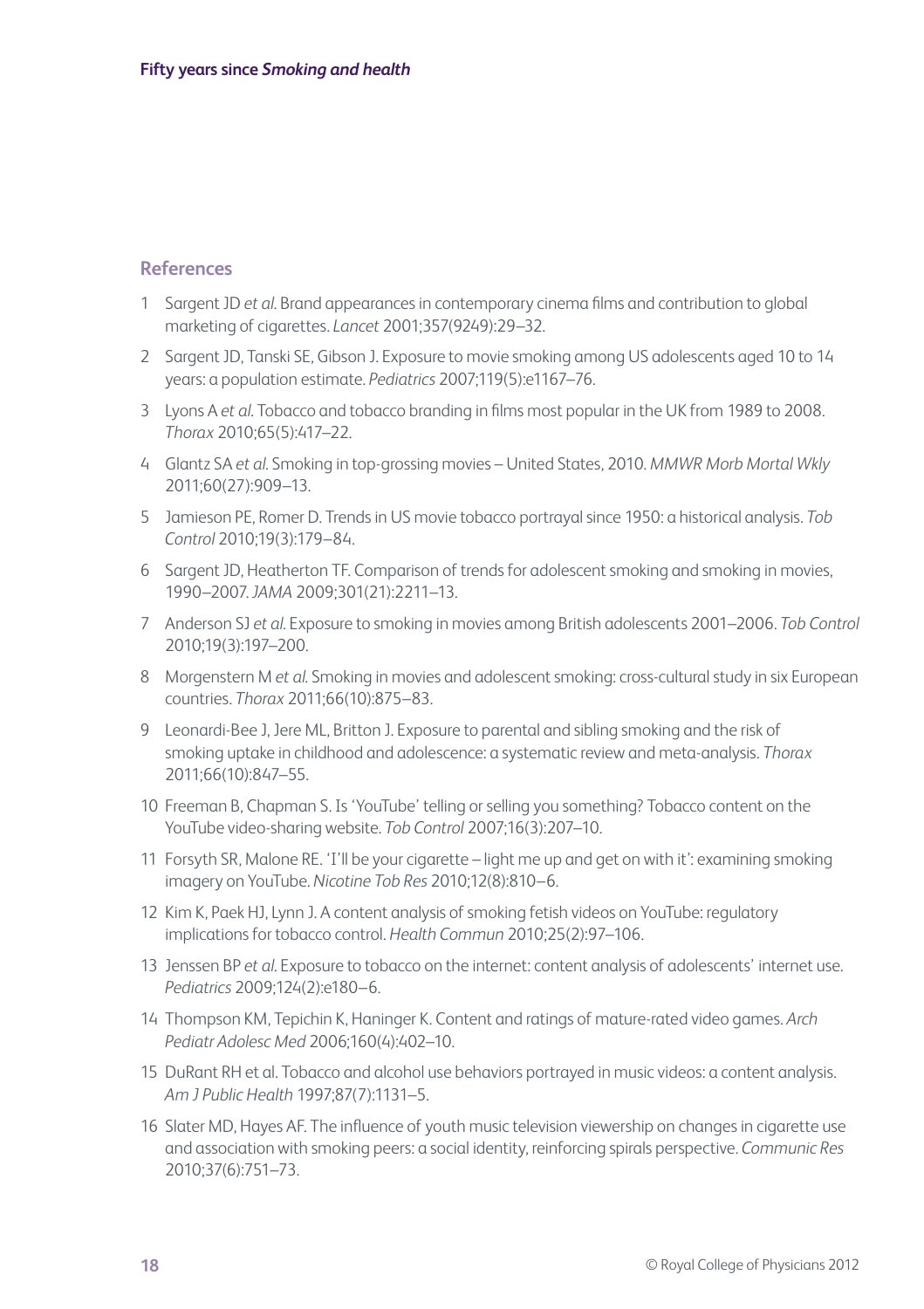# **6. Price, affordability and illicit supply**

**Luk Joossens** Advocacy officer. Association of European Cancer Leagues, Belgian Foundation against Cancer, Brussels

**Raising the price of cigarettes through tax is the most effective strategy to reduce tobacco consumption and smoking prevalence, but this strategy can be undermined by increases in income, which counteract the effect of price on affordability; and by tax avoidance and evasion, which result in lower prices for smokers, and thereby increased tobacco use.** 

Tax avoidance refers to legal activities to reduce tax, such as purchase and import of tobacco for personal use from lower tax jurisdictions, in accordance with legal customs constraints. Tax evasion encompasses illegal activities to pay less or no tax, for instance the purchase of smuggled and/or illicitly manufactured tobacco products. Illicit trade arises from classic forces of supply and demand: demand from smokers for cheaper tobacco products or for products perceived to be desirable but not available on the domestic market; and supply by legal and illegal tobacco manufacturers looking for higher profits, sales, market share, or penetration of new markets. Illicit trade is facilitated by corruption, the presence of criminal networks and weak government enforcement capacity. Smokers' use of illicit tobacco is related to price and availability, and demand for illicit tobacco products is strongly influenced by prices, typically representing 30% to 50% discounts on legal products.

Tobacco smuggling became a serious problem in the UK about ten years ago. British Customs and Excise estimated that the proportion of illicit cigarettes on the market increased from 3% in 1996–7 to 21% in 2000–1, but fell to 10% in 2009–10. Anti-smuggling measures in the UK included: scanners for container detection; prominent fiscal marks on packs; increased punishment for offenders; more customs officers; and parliamentary hearings, which exposed tobacco industry export practices. The UK strategy to tackle illicit trade was continuously updated, and involved strong cooperation between different agencies using improved intelligence, risk profiling, tasking and coordination, to detect and disrupt the supply of illicit tobacco products. However, at 46% of the hand-rolled tobacco (HRT) market and 10% of the manufactured cigarette market, illicit tobacco represents a significant proportion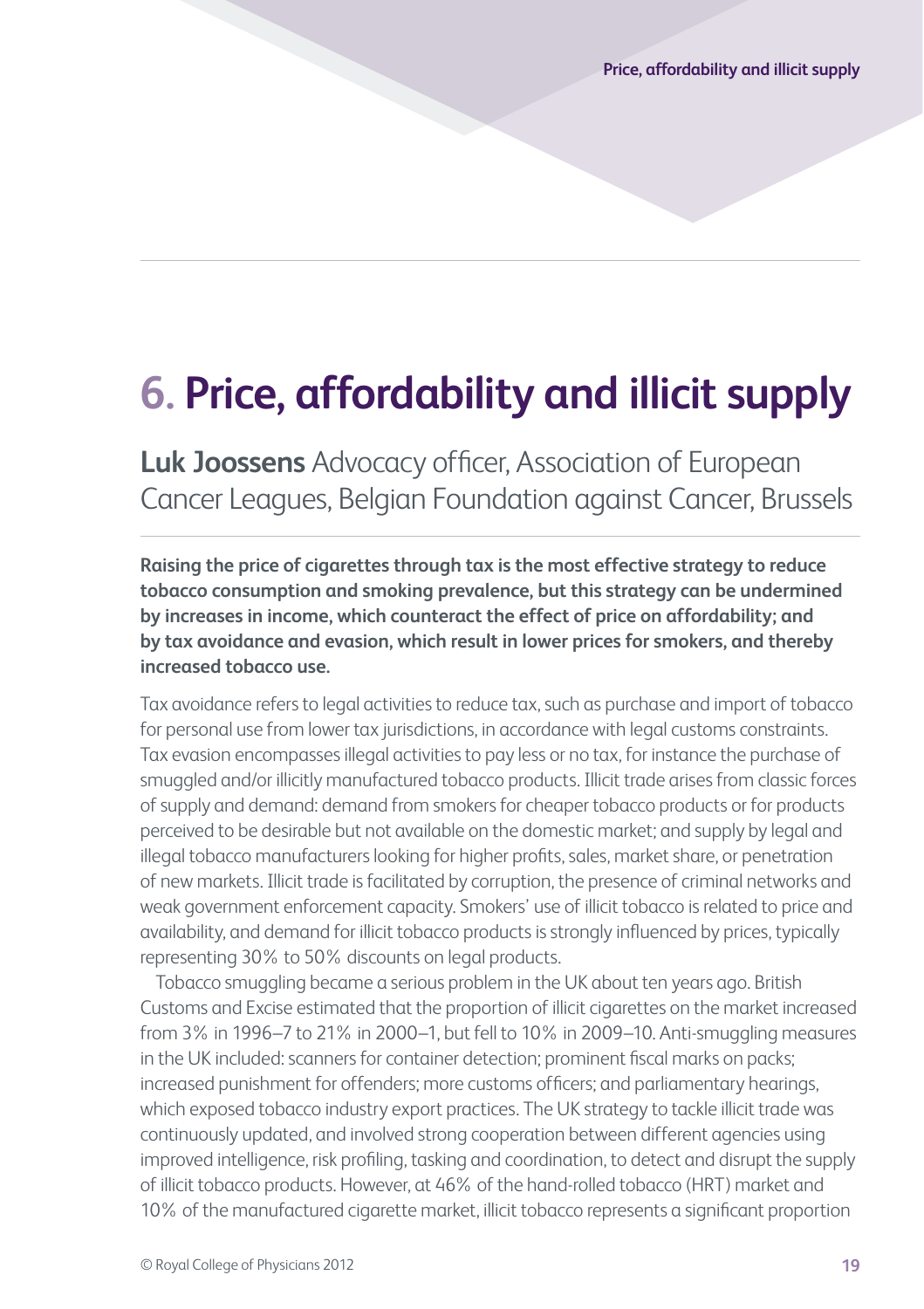of consumed tobacco, particularly since illicit use tends to be concentrated among the relatively poor and disadvantaged.

A recent report by the United Nations Office on Drugs and Crime (UNODC)<sup>1</sup> looks at major trafficking of products such as illicit drugs (cocaine and heroin), firearms, counterfeit products and stolen natural resources. The issues described in this report are similar to those in the illicit tobacco trade. One of the main conclusions of the UNODC report is that, because transnational organised crime markets are global in scale, strategies to address them should also be global. The report outlines principles to combat transnational organised crime, which also apply to tackling the illicit tobacco trade; the global scope and multifaceted nature of the illicit tobacco trade requires a coordinated international response. The illicit tobacco trade protocol set out in the World Health Organization's *Framework Convention on Tobacco Control* (FCTC) is the global response of the global tobacco control community.2

Maximising the effectiveness of price in smoking prevention requires further action to prevent illicit trade, reduce tax avoidance, and outpace the effects of income increases. Although cigarette prices in the UK in 2011 were the second highest in the European Union, proportionately greater increases in income over recent decades mean that UK cigarettes are now relatively more affordable than they were in the mid-1960s. It is therefore important to:

- > set targets to reduce the illicit market share of cigarettes to 3% by 2015–16 and of HRT to 25% by 2015–16
- > reduce the minimum indicative limits for cross-border shopping to 200 cigarettes and 250g of HRT
- $>$  increase price ahead of inflation and income
- > introduce a minimum excise tax per pack to discourage discount brands
- > encourage other EU countries to increase tobacco taxation
- > continue to invest in enforcement and coordination between agencies
- > enhance market analysis, monitoring, tracing and surveillance
- > adopt the FCTC protocol on illicit tobacco trade.

In summary, combating illicit trade remains difficult, but a combination of measures such as international cooperation, legislative measures to control the supply chain and more investment in enforcement and dissuasive penalties can lead to positive results in tackling illicit trade. ■

#### **References**

- 1 United Nations Office on Drugs and Crime. *The globalization of crime: a transnational organized crime threat assessment*. Vienna: UNODC, 2010. www.unodc.org/documents/data-and-analysis/tocta/TOCTA\_Report\_2010\_low\_res.pdf
- 2 World Health Organization. *Framework Convention on Tobacco Control*. Geneva: WHO, 2003.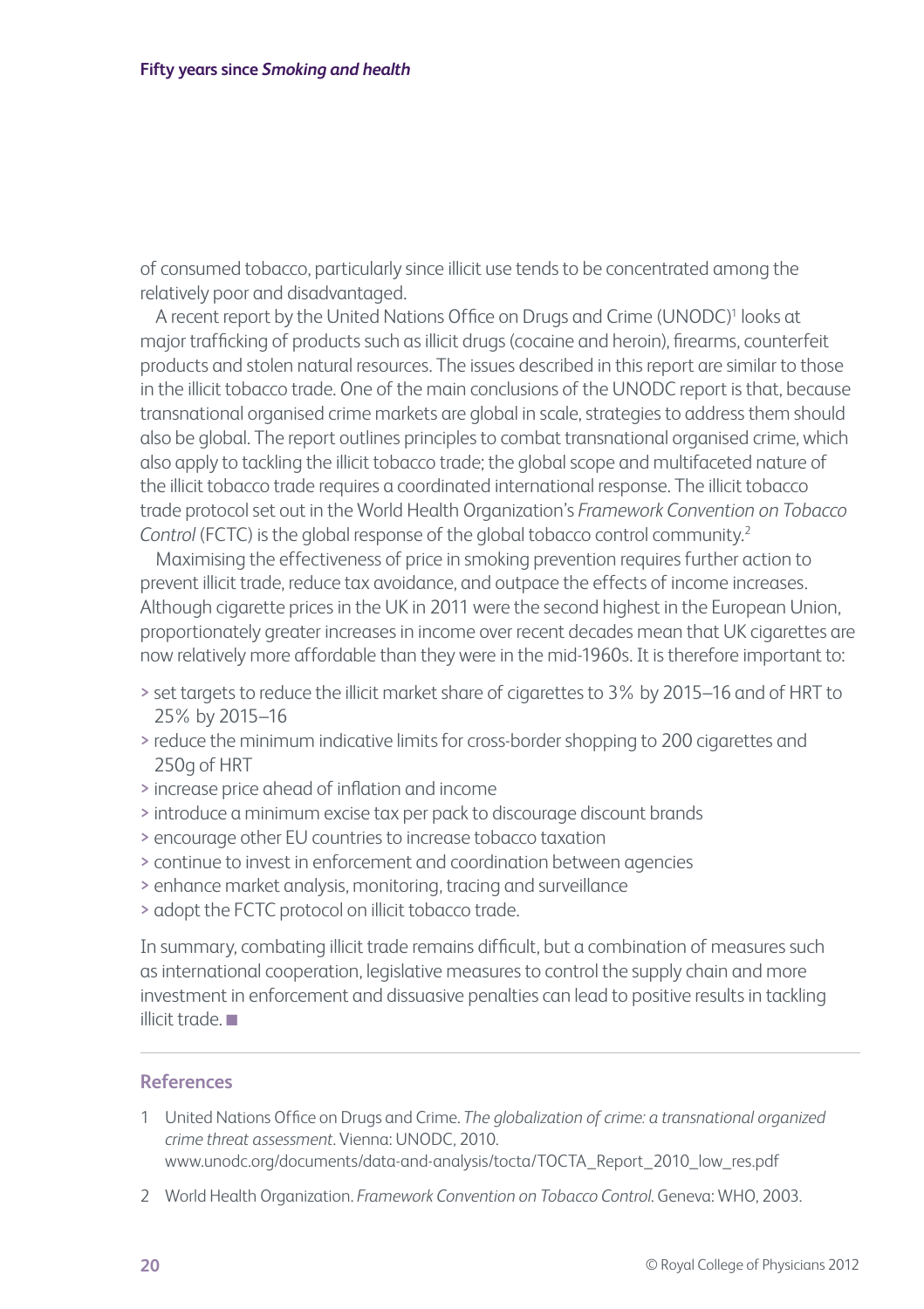### **7. Tobacco package design and use of health warnings**

**Professor David Hammond** Associate professor, School of Public Health and Health Systems, University of Waterloo

#### **Summary**

**Packaging is an integral component of tobacco marketing. The pack provides a direct link between consumers and manufacturers, and is particularly important for consumer products such as cigarettes, which have a high degree of visibility among both smokers and non-smokers. As a result of the prohibition of most traditional forms of tobacco advertising in the UK over the past decade, the relative importance of packaging has increased substantially.** 

For the tobacco companies, packaging has three primary functions: to reassure consumers about the potential risks of their products; to increase the appeal of tobacco products, particularly to young people; and to distinguish between 'premium' and discount or 'value' brands. A central feature of the consumer reassurance strategy has been to use misleading brand descriptors, such as the words 'light' and 'mild'. Although these terms have now been prohibited in the UK and more than 30 other countries, the false belief that some brands are less harmful than others persists. These beliefs about the relative risks of products have been associated with descriptors that are not regulated, such as the term 'smooth', as well as colours and brand imagery.

Descriptors, colours and brand imagery on packages also increase the appeal of cigarette products to young people. Packaging allows tobacco companies to target subgroups of smokers, such as the marketing of 'superslims' brands to young women and girls. In 2012, Australia will become the first country to require plain packaging for tobacco products and will prohibit branded colours, logos and other imagery from packs. Packs will display the brand name in a regulated font style and size, printed against a dark olive brown colour. The pack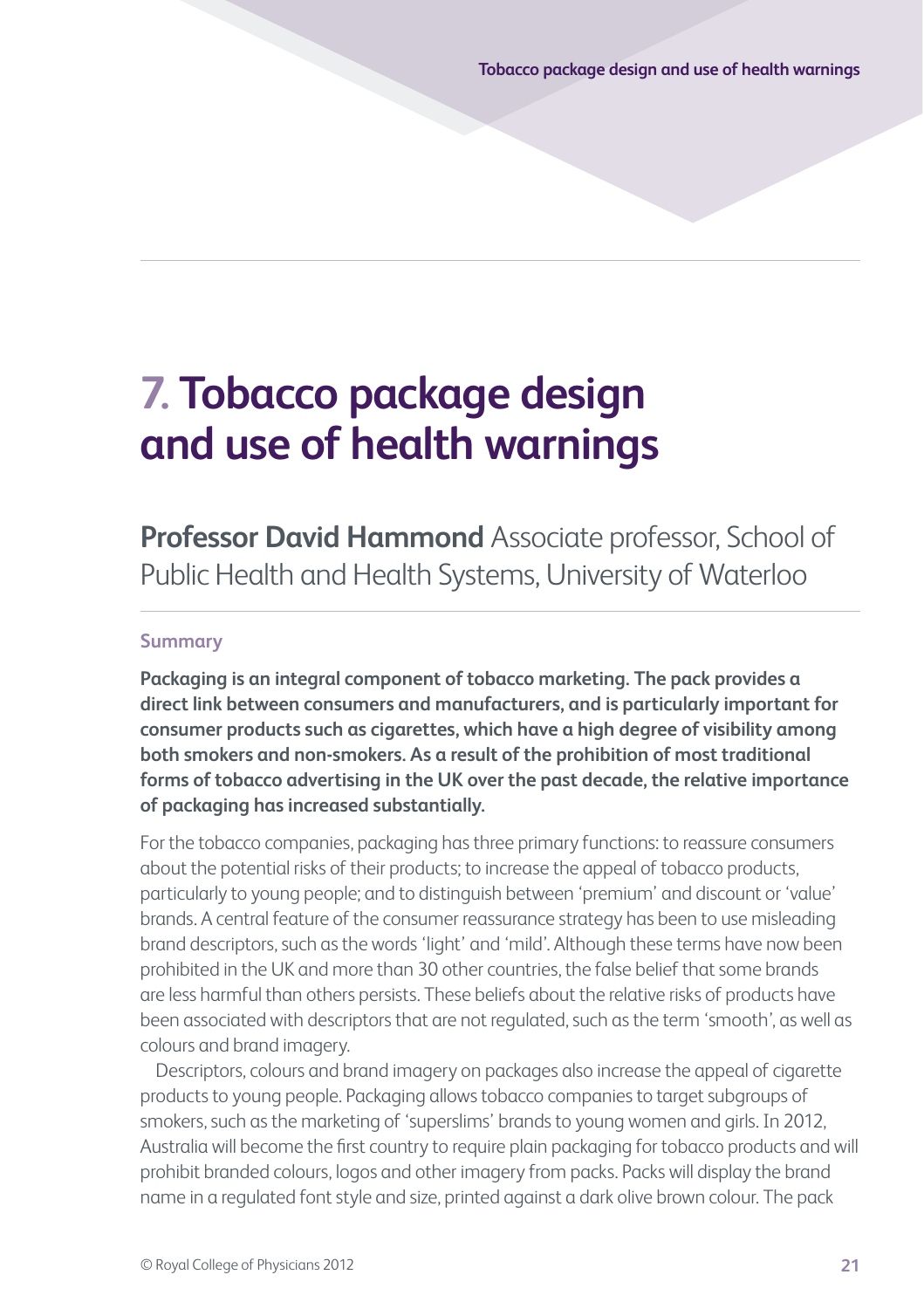size and shape will also be standardised, as will the appearance and colour of cigarette sticks themselves. Health warnings and tax stamps will remain on packages as required by the government.

Tobacco packaging has also emerged as an important communication channel for governments. The UK is one of more than 30 countries to have implemented large pictorial health warnings on packages. A number of factors determine the impact of pack health warnings, including: the use of pictures (versus text-only messages); the message theme; the size of warnings; placement on the front, back, top or bottom of packages; as well as the frequency with which warnings are revised or rotated. Countries continue to set new precedents in terms of the size of health warnings, the provision of cessation support on packages, and the pictorial content of health warnings, all of which have the potential to increase the effectiveness of health warnings. The impact of health warnings is also influenced by the degree of branding; for example, health warnings on plain packaging have been shown to increase the health warning recall and reduce the appeal of packages.

Overall, the existing evidence suggests that the effectiveness of packaging and labelling regulations in the UK could be enhanced in three primary ways:

- > the implementation of plain or standardised packaging
- > increases in the size of health warnings, as well as placement of pictorial warnings on both the front and back of packages
- > incorporating more cessation information within health warnings, including more links to existing cessation resources such as telephone helplines, cessation clinics, and other sources of support.

Regulations implemented in other jurisdictions – most notably the plain packaging regulations to be implemented in Australia – can help to inform the development of these policies in the UK and at European Commission level. ■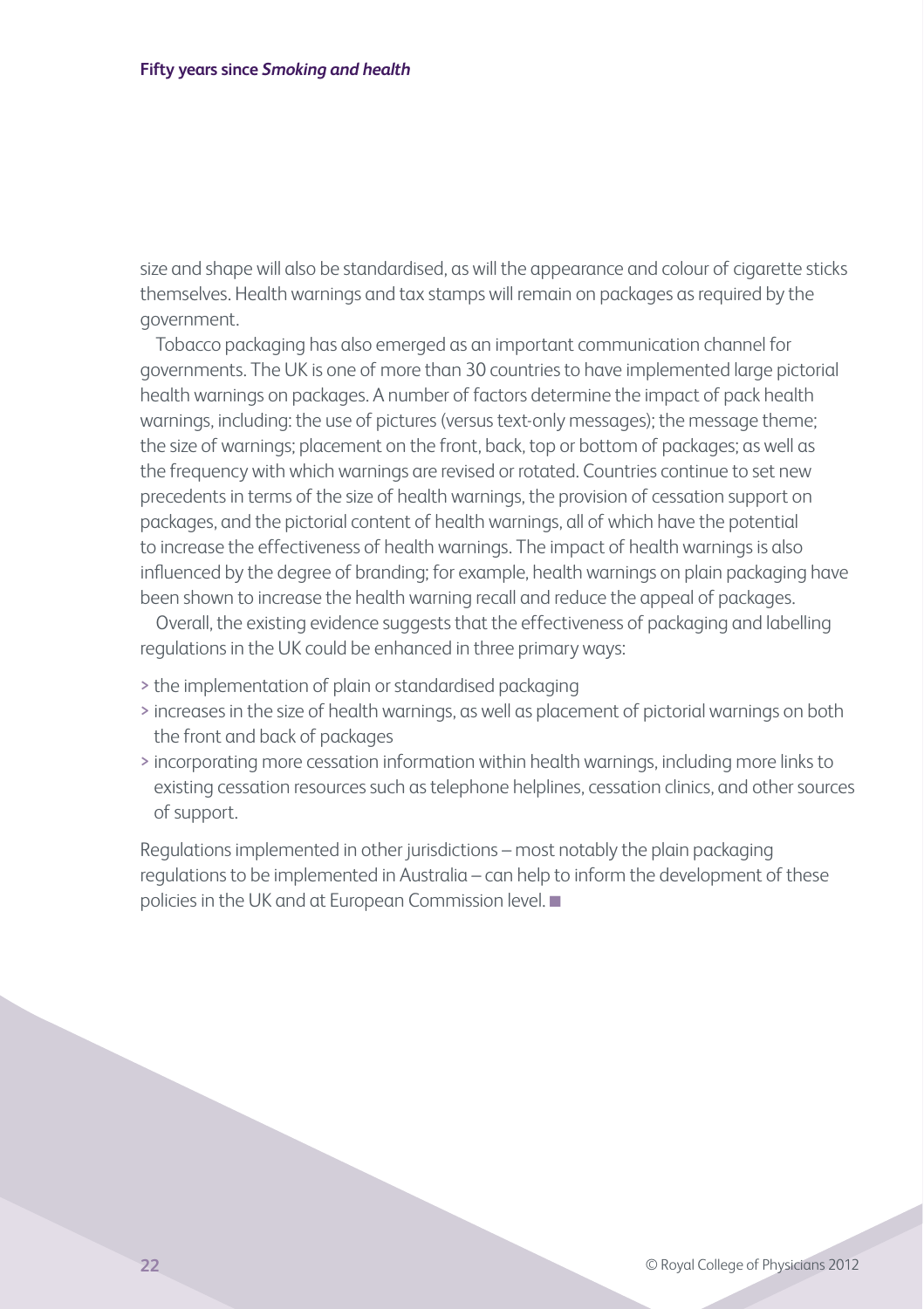### **8. Controlling access to tobacco products as a tobacco control strategy**

### **Professor Richard Edwards**

University of Otago, New Zealand

**Much of the focus of tobacco control over recent decades has been on reducing demand for tobacco products. This is particularly the case for adult smoking, for which interventions – such as mass media campaigns, health warnings, tobacco tax increases, and controls on marketing – aim mainly to create triggers and a supportive environment for smokers to cut down and, ideally, to quit smoking. This contrasts with alcohol (and even more so with illicit drugs, where supply is generally the main intervention focus), where there is also attention to controlling the supply, for example through restricted opening hours and places of sale, and licensing of alcohol retailers.** 

The major exception in the tobacco control arena is in the area of initiation, as laws to restrict the age of purchase of cigarettes are now the norm. However, reviews of international evidence suggest that these interventions have a modest effect, and even then only if rigorously enforced.<sup>2,3</sup> In England, legislation to raise the legal age of purchase from 16 to 18 years from October 2007 contributed to a substantial fall, by over 20 percentage points, in the proportion of regular smokers aged 11–15 who reported that they usually obtain cigarettes from a shop. However, in 2010 58% still reported shops to be their usual source of cigarettes (see Fig 1 overleaf).1

Other indicators, such as reported difficulty in purchasing cigarettes, trying to purchase cigarettes, and refusal of shops to sell cigarettes, also improved after the 2007 English legislation. Still, in 2010 42% of underage smokers who had tried to purchase cigarettes reported that they were always successful, and 89% of regular and 53% of occasional smokers reported that they had asked someone else to buy cigarettes for them (proxy purchase), and this was usually (around 90%) successful. A high proportion of purchases of cigarettes were for packets of 10 (41%).<sup>1</sup> A great deal more needs to be done, therefore, to enforce existing legislation and further reduce availability of cigarettes to young people.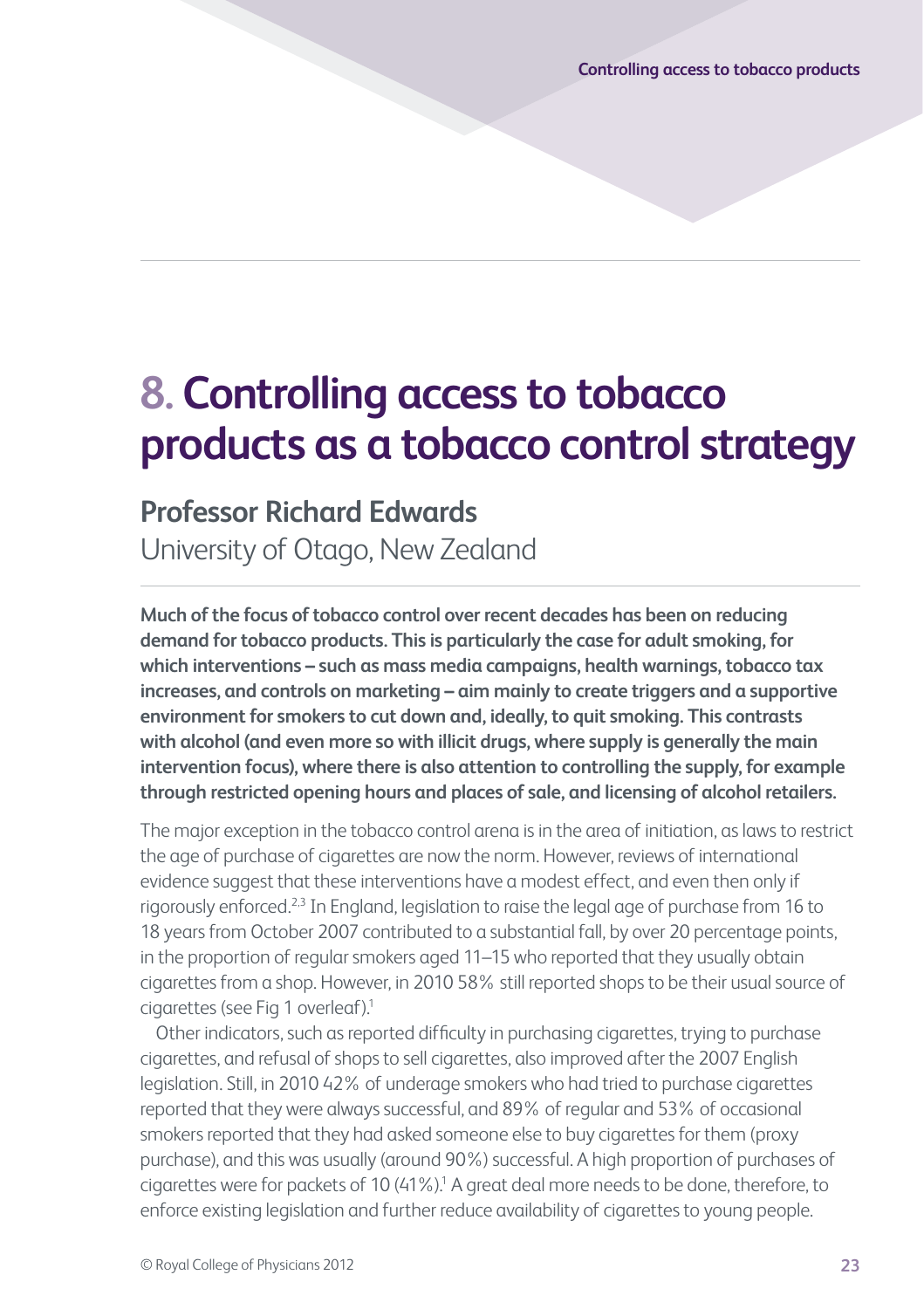

**Fig 1 Usual source of cigarettes among 11- to 15-year-old regular smokers: 1982–2010.**  Source: Smoking, drinking and drug use among young people in England 2010.

Another intervention in the retail environment in which there is currently considerable interest and policy momentum around the world is the removal of point-of-sale (PoS) tobacco displays. There is increasing evidence from epidemiological, qualitative and experimental studies that PoS displays are highly visible to children, and that exposure to PoS displays is associated with increased susceptibility and initiation of smoking among youth, and undermining quit attempts and prompting impulse purchases among adults. This evidence has been described in a systematic review,<sup>4</sup> and supported by several further studies published since.<sup>5-9</sup> There is also emerging evidence that the removal of PoS displays has positive impacts on smoking-related attitudes and beliefs among children.10



The experience with other interventions to control the availability of tobacco products in the retail environment and other potential retail interventions is much more limited, and there is little or no evidence base. Therefore, the current position remains that in most jurisdictions there are no or minimal restrictions on selling tobacco products, despite their highly addictive and toxic nature. As a result, tobacco products are almost universally available in the

**Point-of-sale display in a Nottingham convenience shop with prominent tobacco display surrounded by sweets**  (Photo courtesy of D Spanopoulos)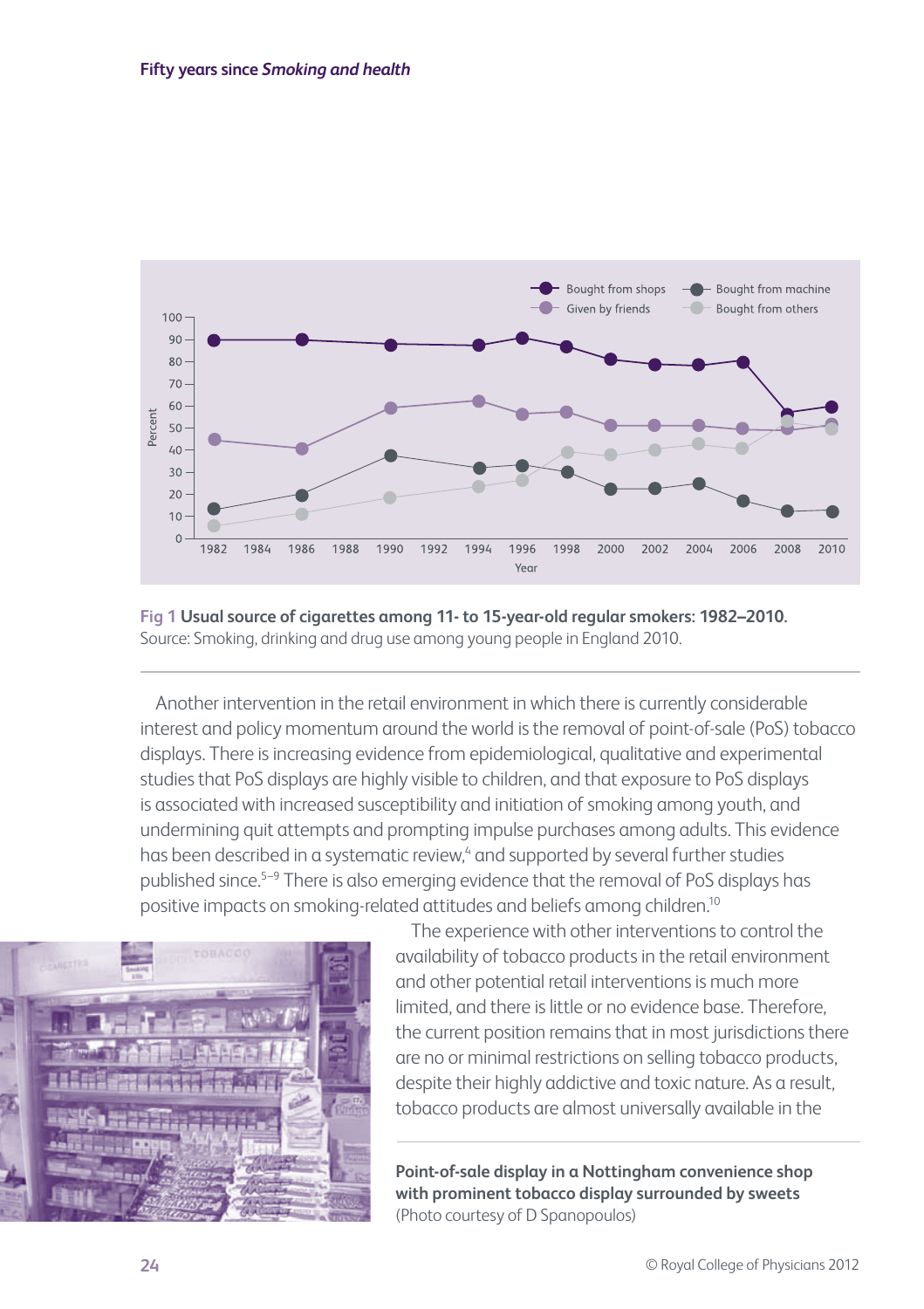most commonly frequented retail environments, within a few minutes' walk or drive for most people to their local corner shop, convenience store, garage or supermarket.<sup>11</sup> However, there are many potential interventions in the retail environment that could have an impact on smoking uptake and perpetuation, which include:

- > measures to make proxy purchase and supply illegal, with appropriate enforcement
- > a requirement that tobacco retail sales staff are aged 18 or over, with mandatory training in the harms of tobacco and cessation approaches and services
- > making tobacco retail environments accessible only to customers aged over 18
- > restricting the number/density of outlets in a locality, for example through stipulating a minimum distance between outlets, maximum density, and restricted opening hours
- > restricting the proximity of retail outlets to children's facilities in order to reduce children's and youth access; for example, by introducing designated zones around schools which are free of tobacco retailers
- > restricting the types of venues or retail environments in which tobacco can be sold; for example, preventing sales at events where more than 20% of those attending are minors or at venues where alcohol is sold
- > requiring nicotine replacement therapy and information on local cessation support to be available wherever tobacco products are sold
- > further reducing personal duty-free import allowances
- > requiring the tobacco industry, importers and distributors and retailers to provide tobacco product sales and imports data, and tobacco industry communications and marketing strategies
- > introducing minimum prices and minimum pack sizes.

Many of these interventions would be facilitated and underpinned by the introduction of a mandatory positive licensing scheme for tobacco retailers. A positive licensing scheme is one where retailers have to show that they meet specified criteria, and where licences are removed if criteria are not met. Licensing also offers the advantages of facilitating monitoring of activity and sales in the retail sector, enabling the progressive introduction of restrictions on retail supply, providing the opportunity for community control over the availability of tobacco, and sending a clear signal that tobacco is not a normal consumer product, and that selling tobacco is a privilege, not a right.

There are also bigger-picture interventions to restrict the supply of tobacco at national or regional levels – for example the 'sinking lid' approach to reducing the importation and supply of tobacco products, in which a steady reduction in tobacco product availability is seen over time.<sup>12</sup> This is likely to have most application in jurisdictions which are relatively geographically isolated, and where border controls are strong so that smuggling is not a major issue.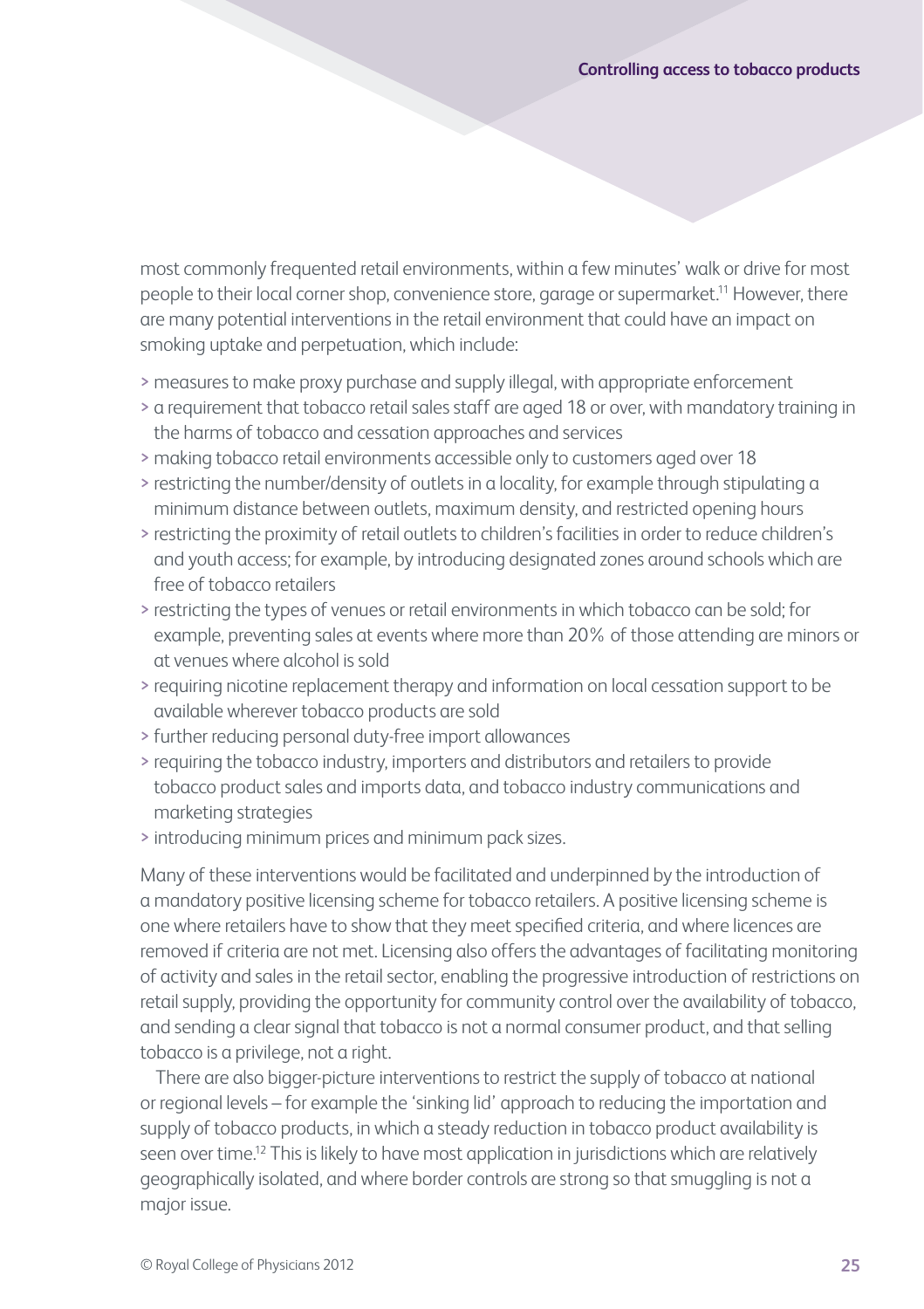In conclusion, there is an urgent need for policy development, testing and research in this area of tobacco control. Combining interventions to restrict the supply of tobacco products with an intensification of current tobacco control measures to reduce demand, is likely to be a potent strategy to achieve a tobacco-free future for coming generations. ■

#### **References**

- 1 Fuller E (ed). *Smoking, drinking and drug use among young people in England 2010*. London: NHS ICHSC, 2011.
- 2 Difranza JR. Which interventions against the sale of tobacco to minors can be expected to reduce smoking? *Tob Control* 2011 (online first).
- 3 Stead LF, Lancaster T. Interventions for preventing tobacco sales to minors. *Cochrane Database Syst Rev* 2005 (1):CD001497.
- 4 Paynter J, Edwards R. The impact of tobacco promotion at the point of sale: a systematic review. *Nicotine Tob Res* 2009;11(1):25–35.
- 5 Carter OBJ, Mills BW, Donovan RJ. The effect of retail cigarette pack displays on unplanned purchases: results from immediate post-purchase interviews. *Tob Control* 2009;18(3):218.
- 6 Germain D, McCarthy M, Wakefield M. Smoker sensitivity to retail tobacco displays and quitting: a cohort study. *Addiction* 2010;105(1):159–63.
- 7 Henriksen L, Schleicher NC, Feighery EC, Fortmann SP. A longitudinal study of exposure to retail cigarette advertising and smoking initiation. *Pediatrics* 2010;126(2):232–8.
- 8 Hoek J, Gifford H, Pirikahu G, Thomson G, Edwards R. How do tobacco retail displays affect cessation attempts? Findings from a qualitative study. *Tob Control* 2010;19(4):334.
- 9 Paynter J, Edwards R, Schluter PJ, McDuff I. Point of sale tobacco displays and smoking among 14-15 year olds in New Zealand: a cross-sectional study. *Tob Control* 2009;18(4):268–74.
- 10 McNeill A, Lewis S, Quinn C et al. Evaluation of the removal of point-of-sale tobacco displays in Ireland. *Tob Control* 2011;20(2):137–43.
- 11 Pearce J, Hiscock R, Moon G, Barnett R. The neighbourhood effects of geographical access to tobacco retailers on individual smoking behaviour. *J Epidemiol Community Health* 2009;63(1):69–77.
- 12 Thomson G, Wilson N, Blakely T, Edwards R. Ending appreciable tobacco use in a nation: using a sinking lid on supply. *Tob Control* 2010;19(5):431–5.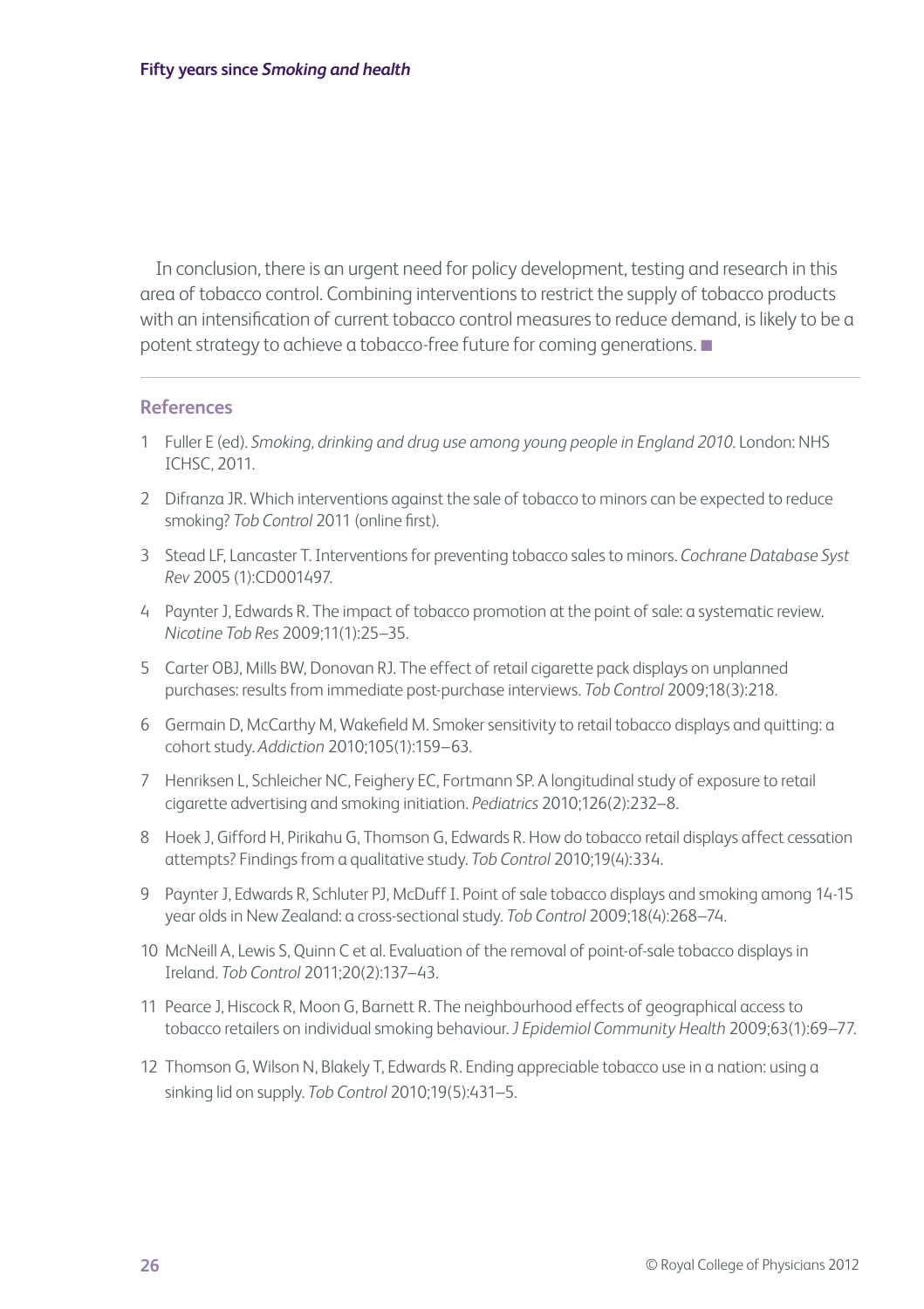<span id="page-34-0"></span>**Part 3 Helping smokers who want to quit, and protecting others from smoke and smoking**

### **9. Smoking cessation interventions**

**Professor Robert West** Health Behaviour Research Centre, University College London, UK; and UK Centre for Tobacco Control Studies

**Every year that a smoker continues to smoke beyond his or her mid-thirties results**  in a 3-month reduction of life expectancy.<sup>1</sup> It is therefore extremely important that **smokers stop smoking as early as possible. Unaided cessation attempts have a less than 5% chance of succeeding for a year or more.2 There is strong evidence from high-quality randomised controlled trials that the chances of success can be improved by behavioural support and several types of pharmacology.3 Combining the two can improve the chances of long-term success to more than 20%.3 Since 1999, every smoker in the UK has had access, via the NHS, to free behavioural support and free or nearly-free medication.4**

Behavioural support can be delivered face-to-face, by telephone or through other means such as the internet and text messaging. This face-to-face support can be delivered to individuals or to groups. Individual face-to-face support forms the large bulk of the support provided in the UK through the NHS.<sup>5</sup> Behavioural support consists of advice, discussion and practical exercises serving two main functions: boosting motivation to remain abstinent, and maximising capacity to avoid and resist urges to smoke.6 It may do this directly, for example by providing moral support and encouragement or advising on ways of minimising exposure to smoking cues. It may also do it indirectly, by advising on adjunctive activities that help with this, and particularly the use of smoking cessation pharmacotherapy, such as nicotine replacement therapy or varenicline. In addition, it must include activities that support these aims, such as the assessment of past smoking and quitting history, contraindications for medications, and so on. A total of 43 specific 'behaviour change techniques' have been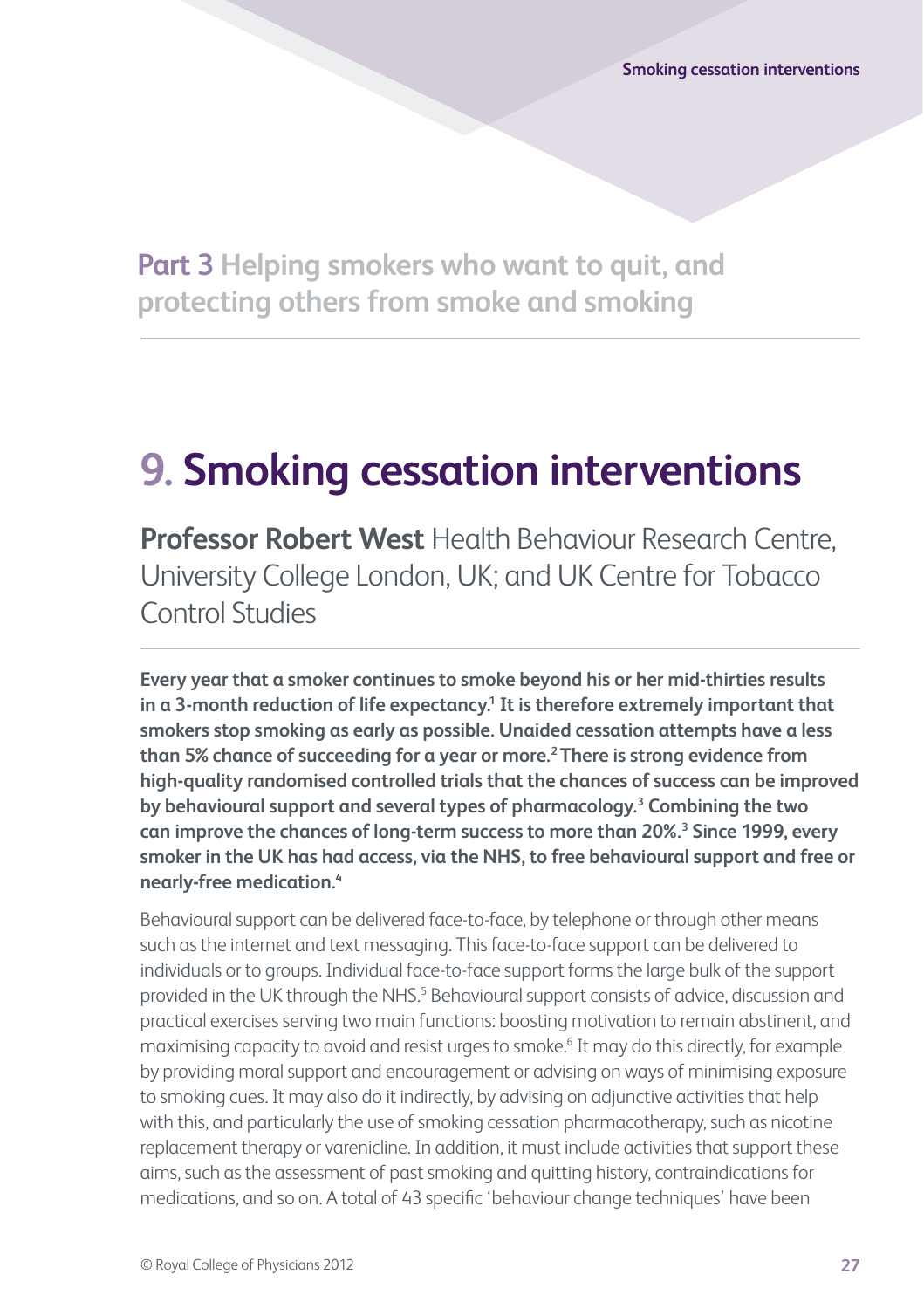identified that form part of the individual face-to-face support programmes in treatment manuals of English stop smoking services.7 A further 14 have been identifi ed in group support.8 The NHS Centre for Smoking Cessation and Training (NCSCT), established by the Department of Health (DH), offers clear guidance on the structure and content of behavioural support.5

Pharmacotherapy serves to reduce urges to smoke by providing partial substitution for the nicotine from cigarettes, and blocking the rewarding effect of nicotine from a cigarette, should a lapse occur.<sup>9</sup> The most commonly used pharmacotherapy is nicotine replacement therapy (NRT),<sup>10</sup> typically and most effectively used in the form of transdermal patches, which deliver nicotine slowly over a period of hours, supplemented by faster-acting products that, depending on the product, deliver peak nicotine concentrations within 10 to 30 minutes.<sup>11</sup> The next most commonly used pharmacotherapeutic formulation is varenicline,<sup>10</sup> which is a partial agonist targeting particular central nervous system nicotinic receptors known to play a central role in urges to smoke.12 Less common, but also effective, is bupropion, an atypical antidepressant whose effectiveness was discovered by serendipity, and whose mode of action in reducing cigarette cravings is in fact unknown.13

Stop smoking services in the UK combine behavioural support and medication. According to annual monitoring data, the English services treated almost 800,000 smokers between April 2010 and March 2011.<sup>14</sup> They have proven themselves capable of reaching all sectors of society, including those on low incomes and with mental health problems.14,15 Overall, the services have been highly cost-effective, but success rates are extremely variable, and on average somewhat lower than might be expected.16 One likely reason for this is that services have been incentivised to prioritise throughput over success rates, and this has led to many services offering only minimal support.

The immediate challenge for the stop smoking services is to bring the performance of *all* the services up to the standard achieved by the best of them. This involves ensuring that NHS commissioners require providers to adhere to the clearly defined standards of care<sup>5</sup> and monitor performance using rigorous criteria. The DH has commissioned the NCSCT to develop an audit tool for this purpose.

Even with extensive promotion, it appears that the large majority of smokers do not wish to access face-to-face support. It is likely that access could be increased if more GPs and hospital doctors routinely offered this kind of help to smokers. At present, only a quarter of smokers are offered support by their GP.<sup>17</sup> However, even if this is increased to 50%, the proportion of smokers accessing face-to-face support in a given year is likely to remain below 10%.

Research is underway to determine how the reach of behavioural support can be extended using: web-based support programmes, Skype, SMS text messaging, telephone support and smartphones, all of which show promise. In addition, a recent trial has raised the prospect of reducing medication costs by confirming that the very low-cost cessation medication,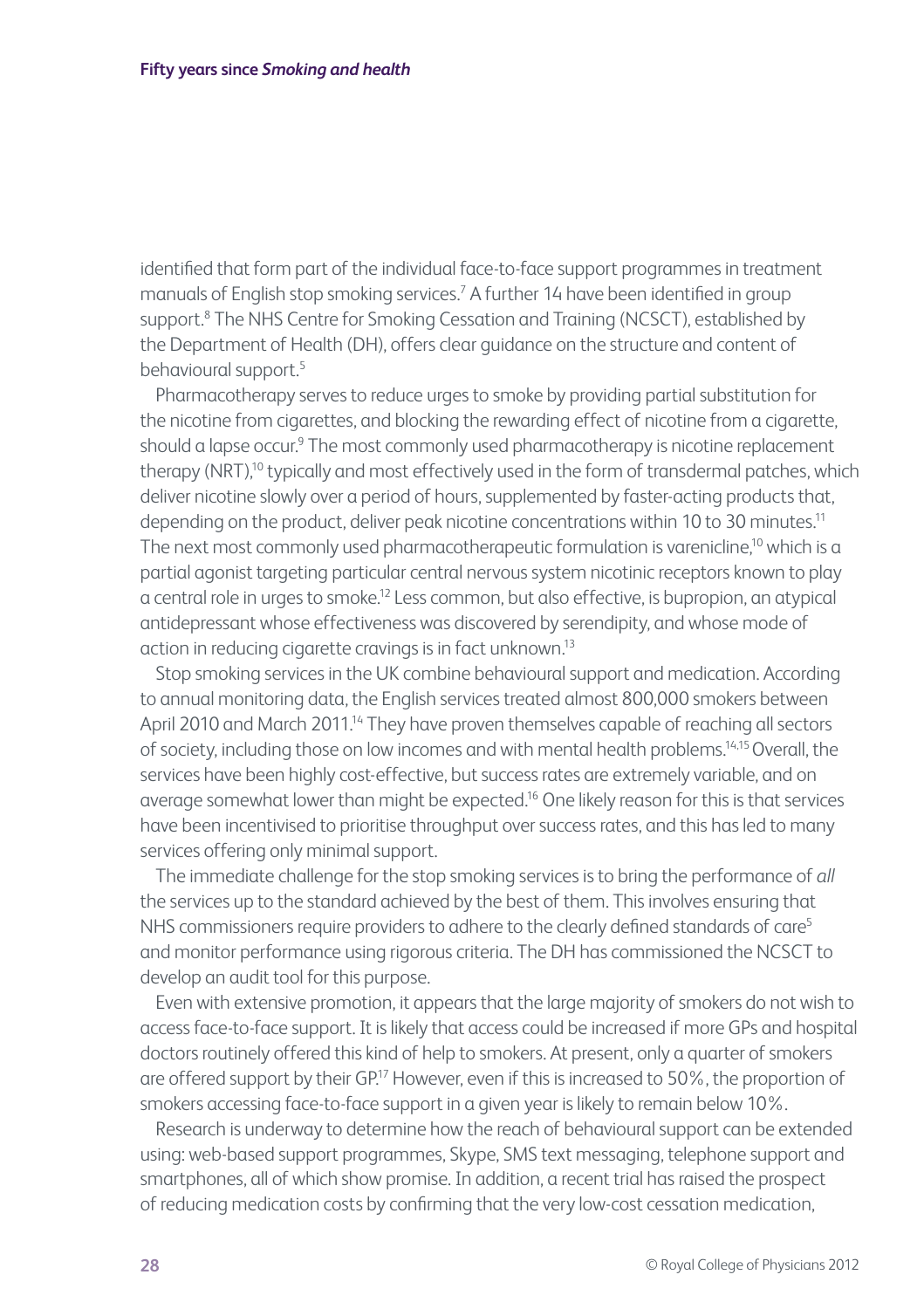cytisine, is effective.18 It is also possible that more smokers might be encouraged to stop by encouraging them to use NRT to reduce the amount they smoke as a step along the way.<sup>19</sup> Thus, a realistic vision for the medium term is one in which a majority of smokers try to stop each year, and a majority of these do so through a one-stop shop in which they can select what they want from a menu of services combining low-cost medication with behavioural support delivered using permutations of the following modalities: face-to-face, Skype, SMS, telephone, website and smartphone.

The UK has among the most highly developed smoking cessation programmes in the world, but there is considerable room for improvement both in terms of the quality of care and extending its reach. ■

#### **References**

- 1 Doll R, Peto R, Boreham J, Sutherland I. Mortality in relation to smoking: 50 years' observations on male British doctors. *BMJ* 2004;328(7455):1519.
- 2 Hughes JR, Keely J, Naud S. Shape of the relapse curve and long-term abstinence among untreated smokers. *Addiction* 2004;99(1):29–38.
- 3 West R, McNeill A, Raw M. National smoking cessation guidelines for health professionals: an update. *Thorax* 2000;55:987–99.
- 4 Department of Health. *A smoke-free future: a comprehensive tobacco control strategy for England*. London: DH, 2010.
- 5 Department of Health. *Local stop smoking services service delivery and monitoring guidance 2011/2012*. London: DH, 2011.
- 6 Michie S, Hyder N, Walia A, West R. Development of a taxonomy of behaviour change techniques used in individual behavioural support for smoking cessation. *Addict Behav* 2011;36(4):315–19.
- 7 Michie S, Churchill S, West R. Identifying evidence-based competences required to deliver behavioural support for smoking cessation. *Ann Behav Med* 2011;41(1):59–70.
- 8 West R, Evans A, Michie S. Behaviour change techniques used in group-based behavioural support by the English Stop-Smoking Services and preliminary assessment of association with short-term quit outcomes. *Nicotine Tob Res* 2011;12(7):742–7.
- 9 West R. The multiple facets of cigarette addiction and what they mean for encouraging and helping smokers to stop. *COPD* 2009;6(4):277–83.
- 10 Brose LS, West R, McDermott MS *et al*. What makes for an effective stop-smoking service? *Thorax*  2011;66(10):924–6.
- 11 Stead LF, Perera R, Bullen C, Mant D, Lancaster T. Nicotine replacement therapy for smoking cessation. *Cochrane Database Syst Rev* 2008(1):CD000146.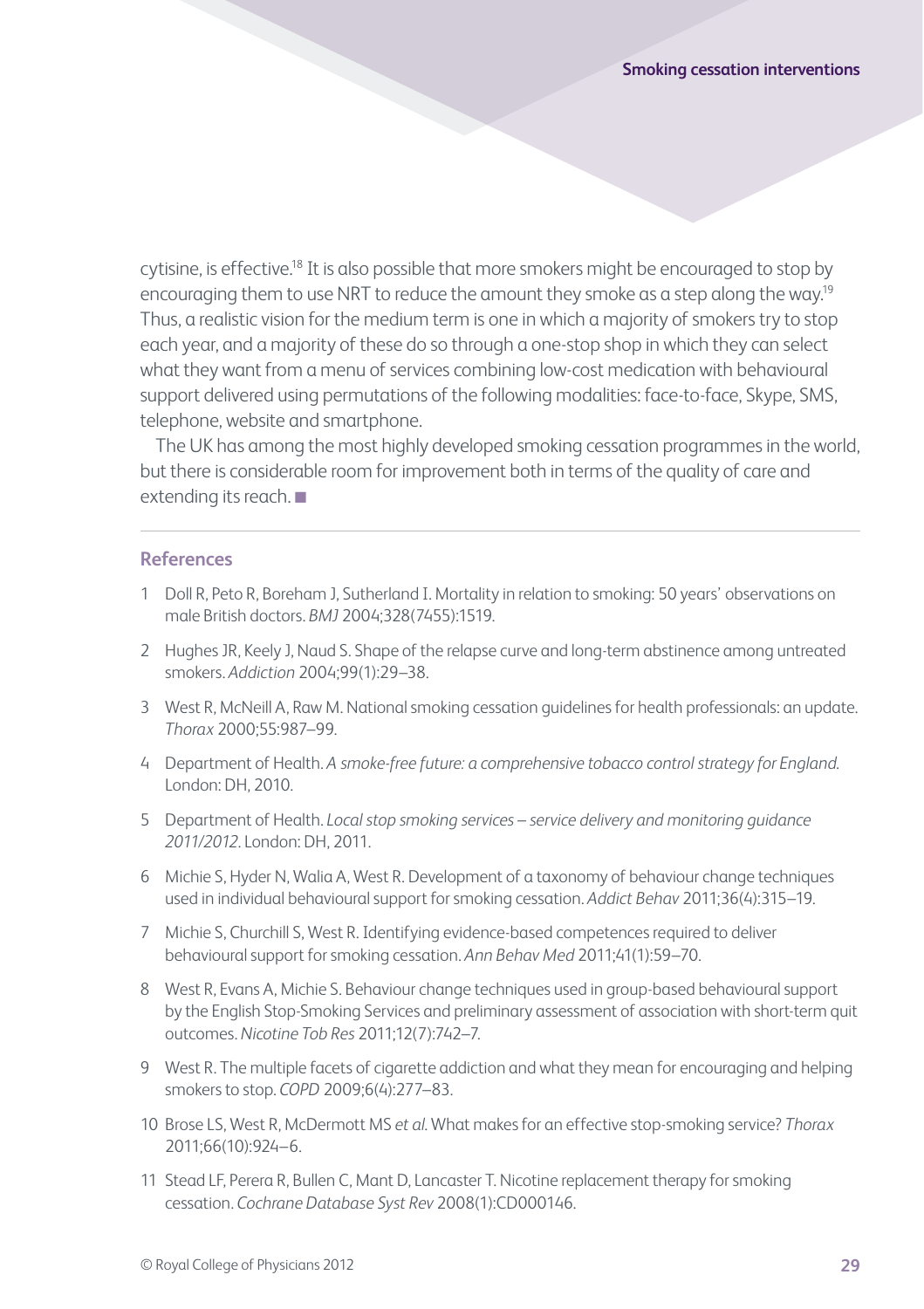- 12 Cahill K, Stead L, Lancaster T. Nicotine receptor partial agonists for smoking cessation. *Cochrane Database Syst Rev* 2011(2):CD006103.
- 13 Hughes J, Stead L, Lancaster T. Antidepressants for smoking cessation. *Cochrane Database Syst Rev* 2007(1):CD000031.
- 14 Department of Health. *Statistics on smoking cessation services in health authorities: England, April 2010 to March 2011*. London: DH,2011.
- 15 Stapleton JA, Watson L, Spirling LI *et al*. Varenicline in the routine treatment of tobacco dependence: a pre-post comparison with nicotine replacement therapy and an evaluation in those with mental illness. *Addiction* 2008;103(1):146–54.
- 16 National Institute for Clinical Excellence. *Smoking cessation services in primary care, pharmacies, local authorities and workplaces, particularly for manual working groups, pregnant women and hard to reach communities*. London: NICE, 2008.
- 17 West R, Fidler J. *Smoking and Smoking Cessation in England 2010*. London: Vasco Graphics, 2011. (available from www.smokinginengland.info)
- 18 West R, Zatonski W, Cedzynska M *et al*. Randomised placebo-controlled trial of cytisine for smoking cessation. *N Engl J Med* 2011;365(13):1193–1200.
- 19 Moore D, Aveyard P, Connock M *et al*. Effectiveness and safety of nicotine replacement therapy assisted reduction to stop smoking: systematic review and meta-analysis. *BMJ* 2009;338:b1024.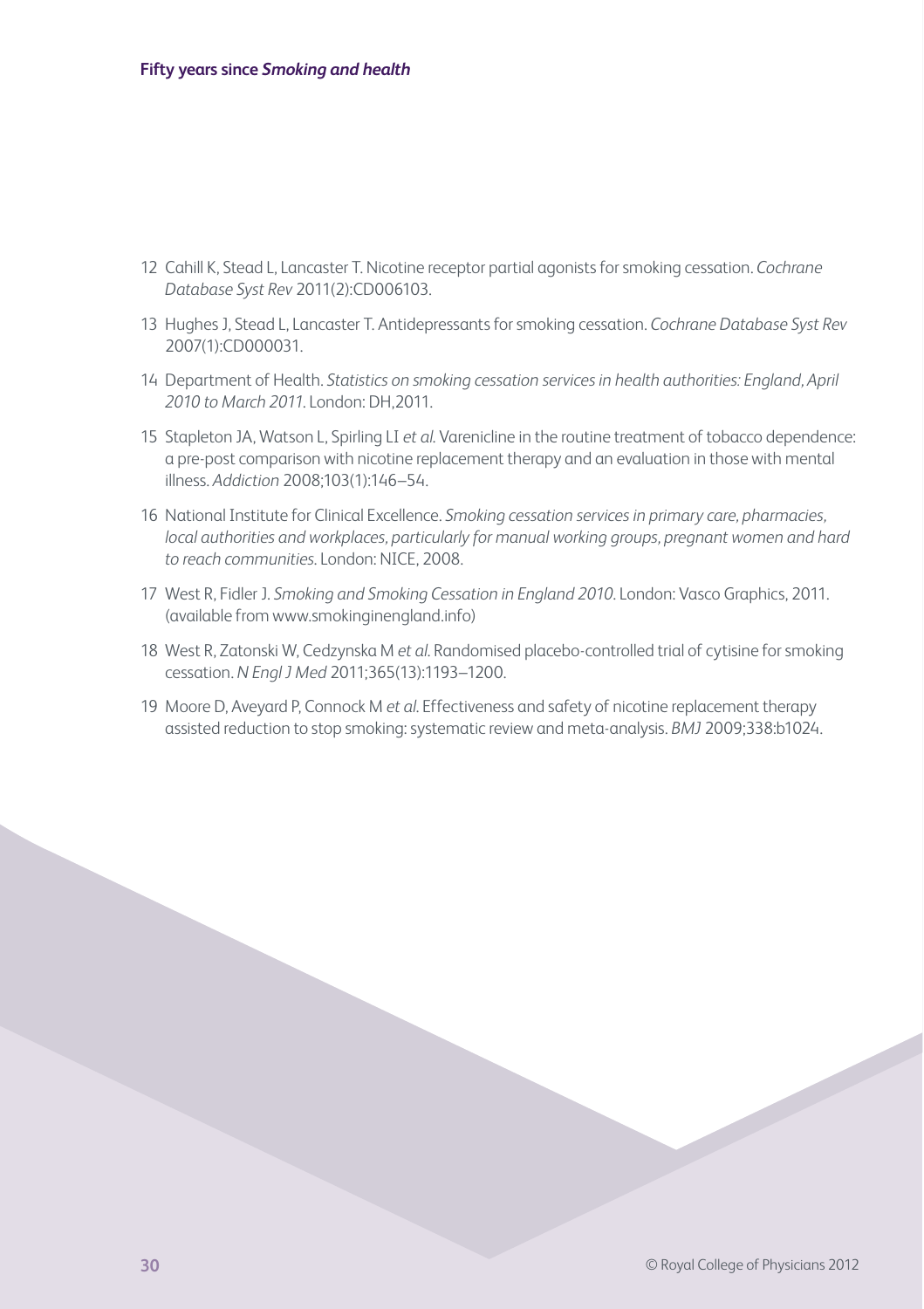### **10. Reducing harm from nicotine use**

**Professor Ann McNeill** Professor of health policy and promotion, University of Nottingham; and UK Centre for Tobacco Control Studies

**Conventional tobacco control policy aims to prevent uptake of smoking, and to promote cessation among existing smokers. However, even if policies are fully and comprehensively implemented, their impact is – at best – a fall in smoking prevalence of the order of 1% of the population per annum. For the millions of smokers in the UK and elsewhere who prove resistant to these conventional approaches, it is important to identify more immediately effective means to prevent the burden of death and disability that they will otherwise sustain.**

Harm reduction is a strategy of great and as yet largely unrealised potential, to complement conventional approaches<sup>1,2,3</sup> by recognising that smokers smoke primarily because they are addicted to nicotine, but sustain harm predominantly from the many other constituents of tobacco smoke. Since nicotine itself is not a highly hazardous drug, encouraging smokers to obtain nicotine from sources that do not involve tobacco combustion is a potential means to reduce the morbidity and mortality they sustain, without the need to overcome their addiction to nicotine. However, while there is now strong interest in the potential of harm reduction in the UK, elsewhere harm reduction remains the 'Cinderella' of tobacco policy, and a divisive subject among tobacco control experts and advocates internationally.

Proof of concept for harm reduction arises from the availability in Sweden of an oral smokeless tobacco product, known as 'snus', that is prohibited elsewhere in the European Union.4 In Sweden, large numbers of smokers have switched from smoking to using snus, and in combination with a substantial cohort of tobacco users that initiated snus use and have never become regular smokers this means that while around one-third of Swedish men use tobacco, only about 12% are daily smokers. As a result, Sweden has the lowest smoking prevalence, and lowest male lung cancer incidence in Europe. Snus has been proven a viable harm-reduction product because it delivers high doses of nicotine and is as freely available as cigarettes, but also less expensive, as well as being generally socially acceptable. Snus is not a safe product, but its health risks are minimal compared with those of regular smoking.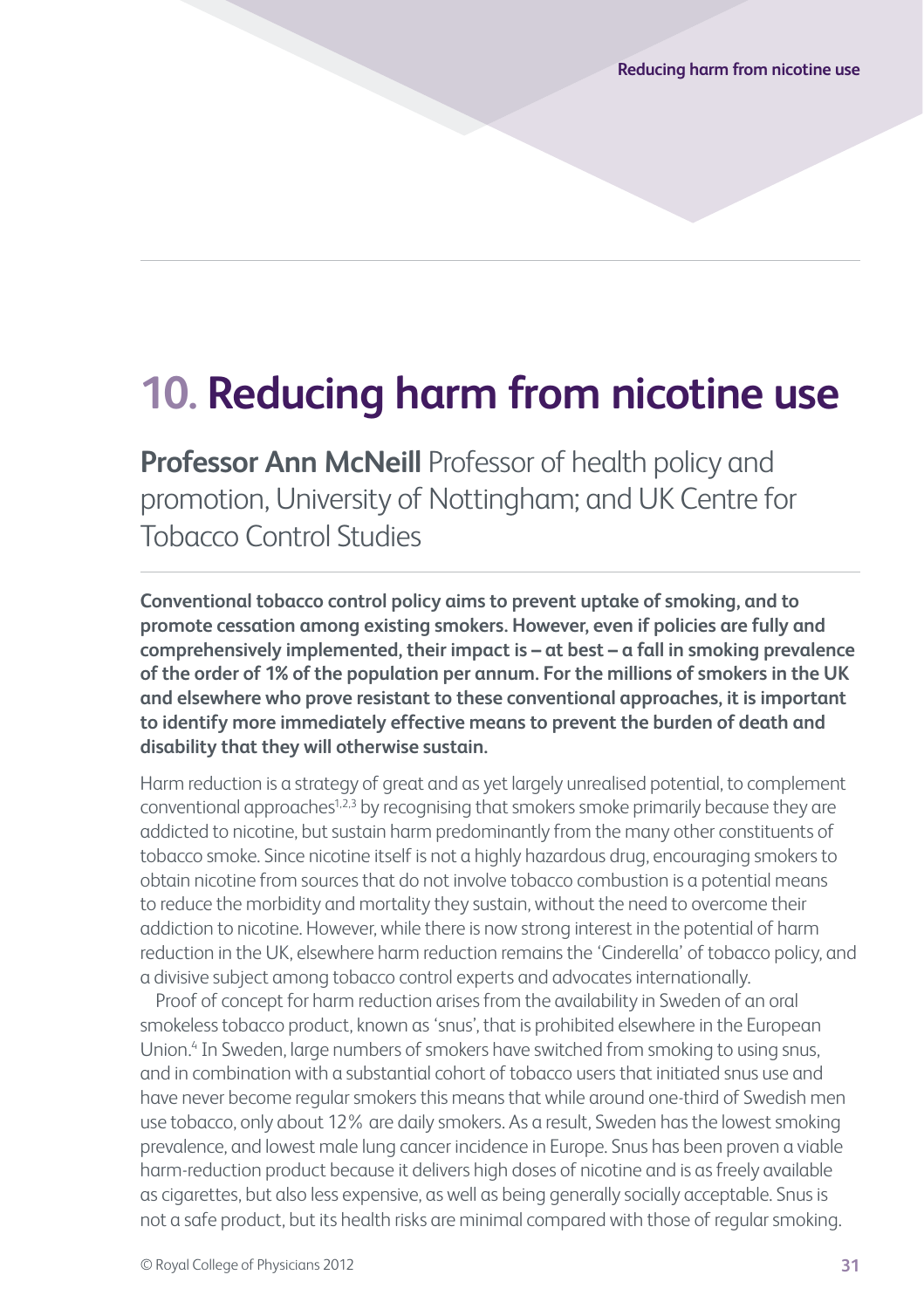More recent proof of demand for alternative products is provided by the rapid development of a market for electronic cigarettes,<sup>5</sup> which mostly provide relatively slow and low-dose nicotine absorption, but are also acceptable alternatives for some smokers and are priced competitively in relation to cigarettes.

The main approach under consideration by UK authorities is to advocate the development and use of alternative sources of medicinal nicotine that can be used in a similar way to snus, and thus offer a partial, or ideally complete, substitute for smoking. For many years the only available substitutes have been conventional nicotine replacement therapies (NRT), but these products have, to date, been marketed and used primarily as cessation treatments. They are also more expensive, much less freely available, less attractively packaged and presented, and deliver nicotine much less quickly than cigarettes. Harm reduction products should ideally be effective nicotine delivery devices that are less expensive than cigarettes, available in newsagents and other retail outlets in the same way as cigarettes currently are, and supported by purity and safety standards that protect the smoker without stifling product innovation and development.

Concerns include reservations among some health professionals that harm reduction products, even if much less hazardous than smoking, are not free from risk. It is thought that they are likely to be addictive, and might be abused or act as a gateway into regular smoking; and that harm reduction messages might dilute the imperative to stop all nicotine use and smoking as quickly as possible. There are also concerns that tobacco companies, who are likely to enter the harm-reduction market, have a despicable record for honesty and product safety, and are therefore likely to abuse any freedom to promote alternative nicotine products. However, with the right scientific data, appropriate regulation and careful market monitoring, these concerns are all potentially resolvable.

The UK's Medicines and Healthcare products Regulatory Agency (MHRA) signalled a new approach to NRT regulation in 2005 when it recognised the relative safety of NRT compared with smoking. It enabled NRT products to be used, *inter alia*, alongside a reduction in cigarette consumption as a first step towards quitting, for adolescents and for patients with stable coronary heart disease.<sup>6</sup> More recent changes have licensed NRT for temporary abstinence, and for maintenance of nicotine use in place of smoking. However, studies using data around GP prescriptions have demonstrated that the 2005 changes to NRT indications did not change prescribing patterns.7 This suggests that health professionals were either not made aware of the changes, or did not feel it was appropriate to alter their prescribing behaviour. Clearly more education and training is needed for health professionals if NRT is to be utilised in this way. On the other hand, concerns that dilution of abrupt cessation messages might affect quit rates have not been borne out in practice, since it transpires that the majority of smokers engage in some harm-reducing behaviours, although many are currently doing so in an unstructured and unsupported manner.<sup>8</sup>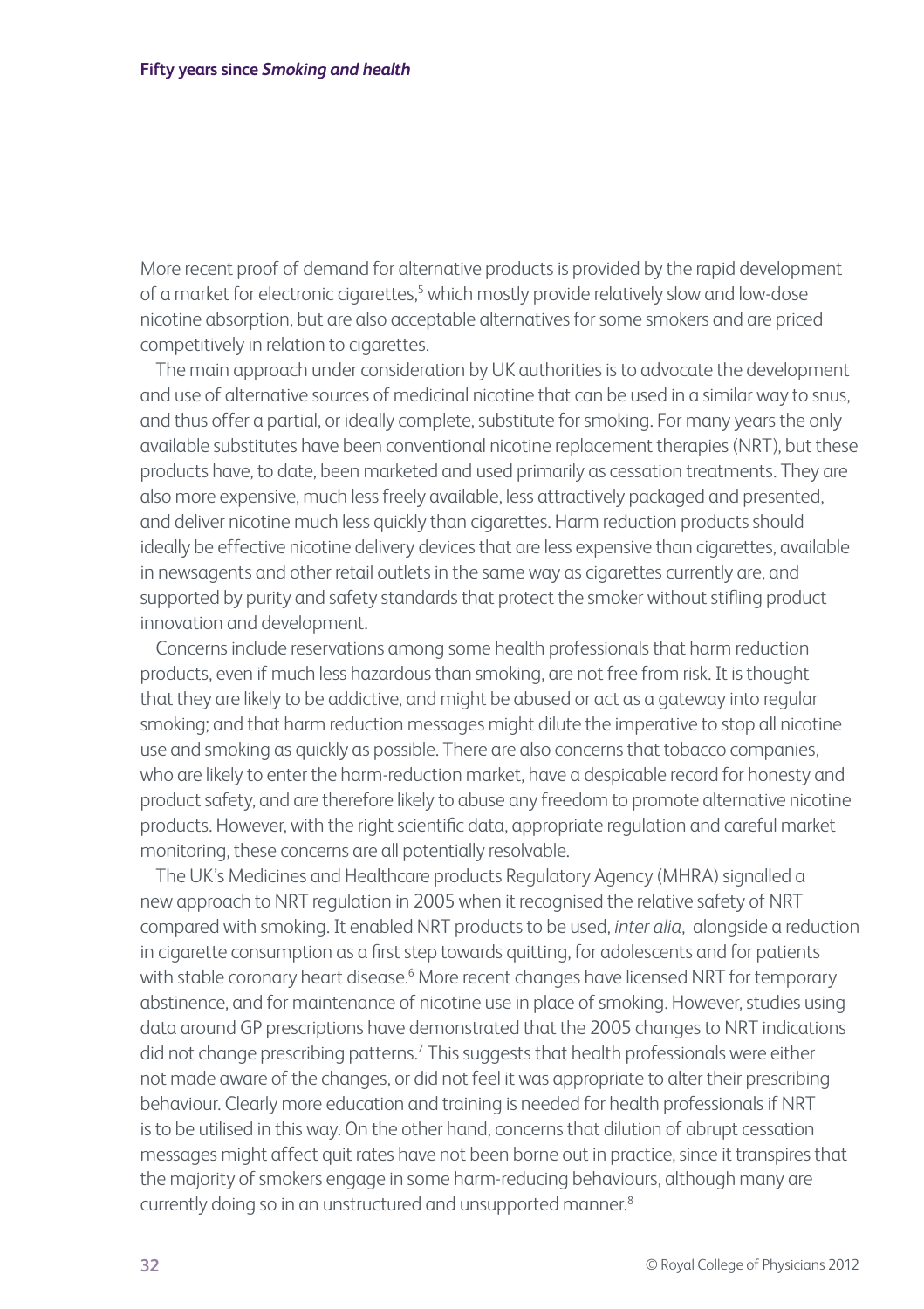Thus it appears that alternative nicotine products are of interest to smokers, but that smokers are currently being given very little guidance and support in how best to use these products to stop smoking, or to sustain nicotine use without smoking. There are two notable recent developments which should address this. The National Institute of Clinical Excellence has convened a programme development group to provide guidance to the NHS on harmreduction approaches for smoking cessation. The MHRA, following a recent consultation, is carrying out a programme of research and information-gathering on the levels of nicotine which have a significant pharmacological effect, the actual use of existing nicotine products in the marketplace, their effect on smoking cessation, and modelling the potential impact of bringing such products into medicines regulation on public health outcomes and on business. Both of these processes are due to report in 2013.

However, despite the controversy, harm reduction offers a potentially important alternative approach in tobacco control that should be explored and exploited rather than dismissed.<sup>9,10</sup> For harm-reduction strategies to succeed and become mainstream, we need to see a radical change in policy from government and regulators, that will: encourage innovation in alternative nicotine products; regulate them permissively to guarantee purity and acceptable safety standards without stifling innovation; impose more proportionate regulation and controls on smoked tobacco products to further discourage their continued use; inform health professionals and the public about this new strategy; and monitor performance and effectiveness when in place. Much research is needed to realise these objectives, but harm reduction is an approach of such potential that this is now an imperative in UK public health.

#### **References**

- 1 Stratton K, Shetty P *et al* (eds). *Clearing the smoke: assessing the science base for tobacco harm reduction*. Washington DC: National Academies Press, 2001
- 2 Royal College of Physicians. *Protecting smokers, saving lives. The case for a tobacco and nicotine regulatory authority*. London: RCP, 2002.
- 3 Royal College of Physicians. *Harm reduction in nicotine addiction*. London: RCP, 2007.
- 4 Foulds JL, Ramstrom L, Burke M, Fagerstrom K. Effect of smokeless tobacco (snus) on smoking and public health in Sweden. *Tob Control* 2003;12:349–59.
- 5 Yamin CK, Bitton A, Bates DW. E-cigarettes: a rapidly growing internet phenomenon. *Ann Intern Med* 2010;153:607–9.
- 6 Medicines and Healthcare products Regulatory Agency. *Report of the Committee on Safety of Medicines Working Group on Nicotine Replacement Therapy*. London: MHRA, 2005.
- 7 Langley TE, Huang Y, Lewis S *et al*. Prescribing of nicotine replacement therapy in adolescents in England. *Addiction* 2011;106:1513–19.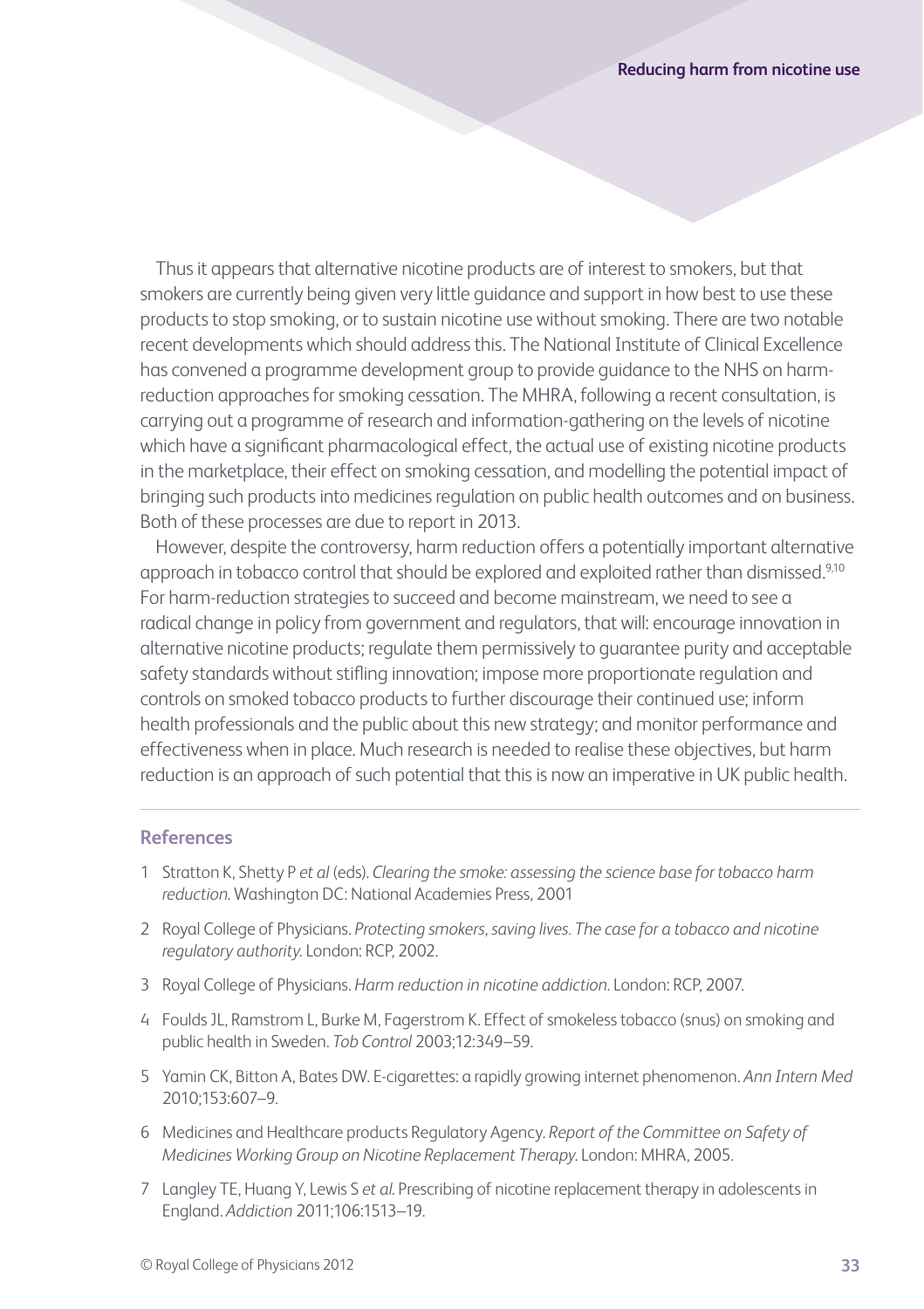- 8 Beard E, McNeill A, Aveyard P, Michie S, West R.Use of nicotine replacement therapy for smoking reduction and during enforced temporary abstinence: a national survey of English smokers. *Addiction* 2011;106:197–204.
- 9 Gartner C, Hall W, McNeill A. Chapter 9: Harm reduction policies for tobacco. In: Rhodes T, Hedrich D (eds). *EMCDDA scientific monograph: harm reduction: evidence, impacts and challenges*. Lisbon, Portugal: EMCDDA, 2010.
- 10 Le Houezec J, McNeill A, Britton J. Tobacco, nicotine and harm reduction. *Drug Alcohol Rev* 2011;30:119–23.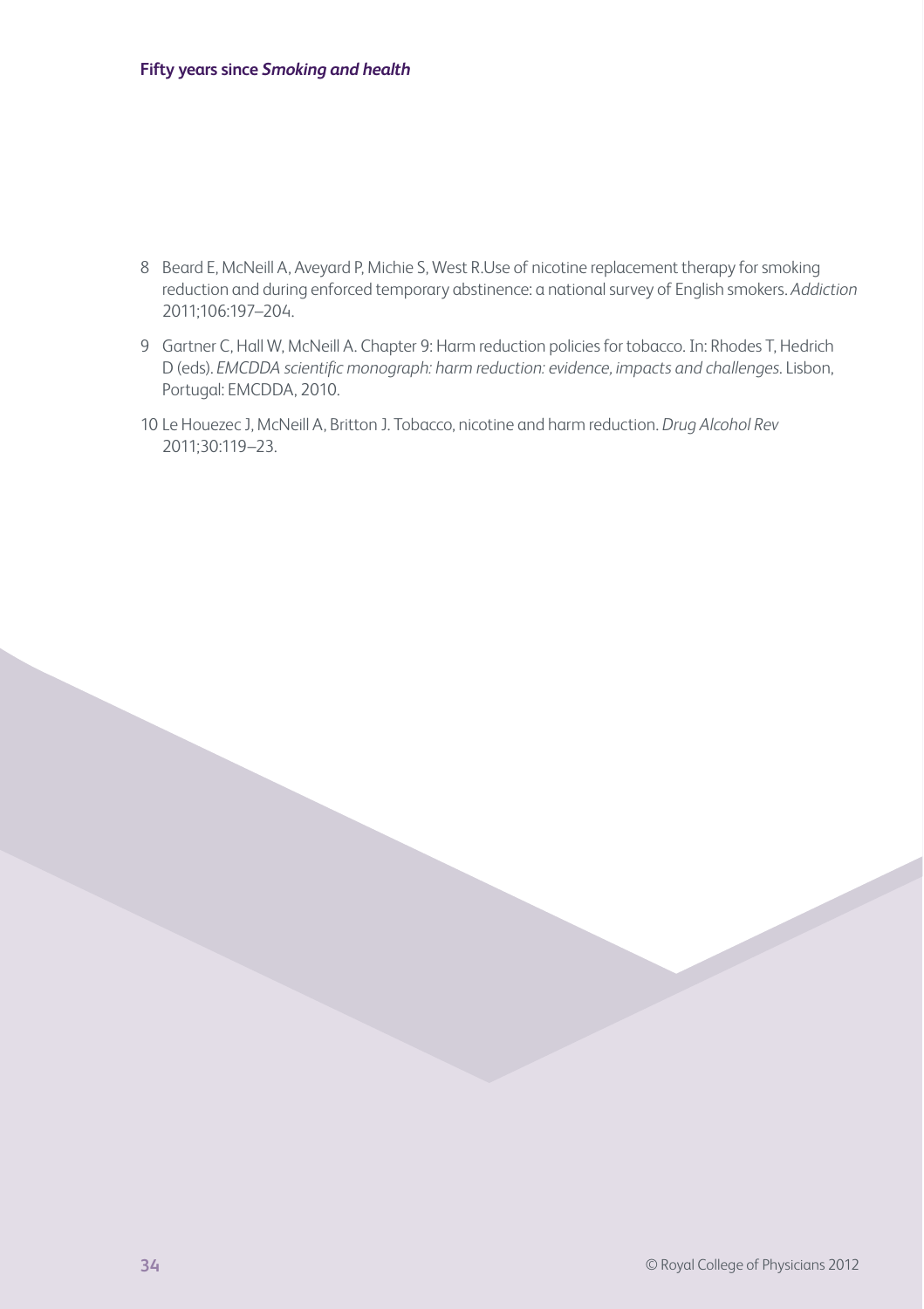### **11. Passive smoking and smoke-free policy**

**Professor Linda Bauld** Professor of socio-management, University of Stirling; and UK Centre for Tobacco Control Studies

**Second-hand smoke (SHS) is made up of the smoke emitted from the burning end of a cigarette or other tobacco product, in combination with smoke exhaled by the smoker. It contains a number of toxins and is carcinogenic to humans.1 Evidence from a range of studies accumulated over many years has shown that exposure to SHS causes death, disease and disability in adults and children,2,3 and that exposure to smoking behaviour is also a driver of uptake of smoking among young people. Policies to make public places and workplaces smoke-free protect workers and the general**  public from the harmful effects of SHS, but also influence smoking behaviour and **change social smoking norms.**

Smoke-free legislation is therefore an important component of international efforts to reduce the burden of disease attributable to tobacco use, and all parts of the UK now have comprehensive legislation prohibiting smoking in enclosed public places and workplaces. Scotland was the first country in the UK to introduce a smoke-free law, from March 2006. Smoke-free legislation was then implemented in the remainder of the UK: in Wales and Northern Ireland in April 2007, and in England in July 2007.

A significant body of evidence now exists that demonstrates that smoke-free laws have an impact on health. There is considerable consistency in this evidence, and two recent systematic reviews outline findings from studies from a range of countries.<sup>4,5</sup> Here, we focus on key findings from UK studies, beginning with a summary of how smoke-free legislation affects SHS exposure in key groups.

In adults, previous studies have shown that bar workers have among the highest occupational exposure to SHS of any group of employees, and that smoke-free legislation can reduce exposure in this group. For example, a study of bar workers in England showed that their exposure reduced on average between 73% and 91%, and measures of their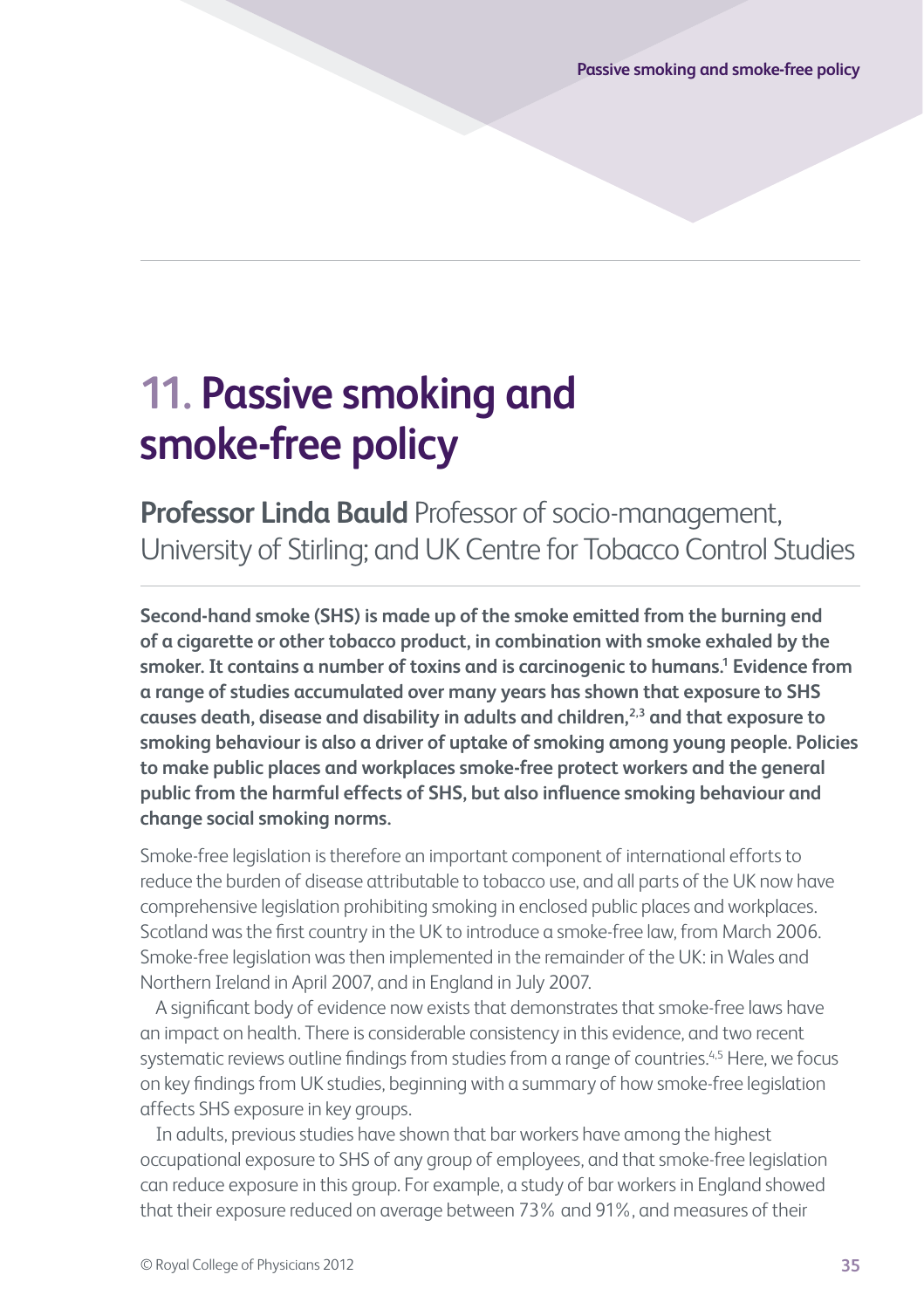respiratory health significantly improved, after the introduction of the legislation.<sup>6,7</sup> Children are particularly vulnerable to the effects of SHS, and research in Scotland, England and Wales examined changes in children's exposure before and after the introduction of smoke-free legislation.<sup>8,9</sup> In England, for example, a study found that, between 1996 and 2007, SHS exposure among children declined by nearly 70%.10 The reductions were greatest in the period immediately before the introduction of the legislation, coinciding with national mass media campaigns around the dangers of SHS. Subsequent research examined the impact on the most exposed children – those with levels of cotinine in their saliva of more than 1.7ng/ml. The number of children with exposure over this level fell consistently between 1996 and 2008, and there was no evidence of displacement of smoking to the home.11 Other studies, including qualitative research in Scotland, also found no evidence that the introduction of smoke-free legislation resulted in smoking shifting from public places to the home, and instead found an increase in the number of homes with smoking restrictions.<sup>8,12</sup>

SHS can have a particularly damaging effect on cardiovascular health, and studies have shown that smoke-free laws can reduce hospital admissions for heart attacks. In England, the legislation resulted in a statistically significant reduction (-2.4%) in the number of hospital admissions for myocardial infarctions (MIs). This amounted to 1,200 emergency admissions for MIs in the year following the introduction of smoke-free legislation.13 Research in England also identified changes in smoking behaviour after the legislation. A study looking at the impact of the law in particular communities found a general pattern of smokers cutting down their tobacco consumption in all locations where the study took place.<sup>14</sup> Another study found a statistically significant increase in the number of people making a quit attempt at the time of the legislation.<sup>15</sup> However, a recent review of studies from 21 countries, states and provinces examining the relationship between smoking cessation and smoke-free legislation concluded that the introduction of such legislation has increased the rate at which smoking prevalence was declining in some locations, but in the majority of jurisdictions had no measurable impact on existing trends in smoking prevalence.<sup>16</sup>

Despite the positive impact of smoke-free legislation in the UK and further afield, most of the world's population lives in countries that have not yet implemented any smoke-free laws. There is, therefore, considerably more work to be done at the international level. In addition, there is scope in the UK to extend protection from SHS beyond what is currently in place. A number of workplaces are currently exempt from the legislation – such as prisons and (in Scotland) psychiatric hospitals – and future policy needs to focus on extending the protection offered by the legislation to employees and the public in these locations. Active consideration should also be given at local and national levels to extending smoke-free environments to outside areas such as, for example, bar and restaurant patios and public parks and beaches. A number of US states and Canadian provinces have successfully extended smoke-free policies to include these areas. Finally, significant proportions of children in the UK remain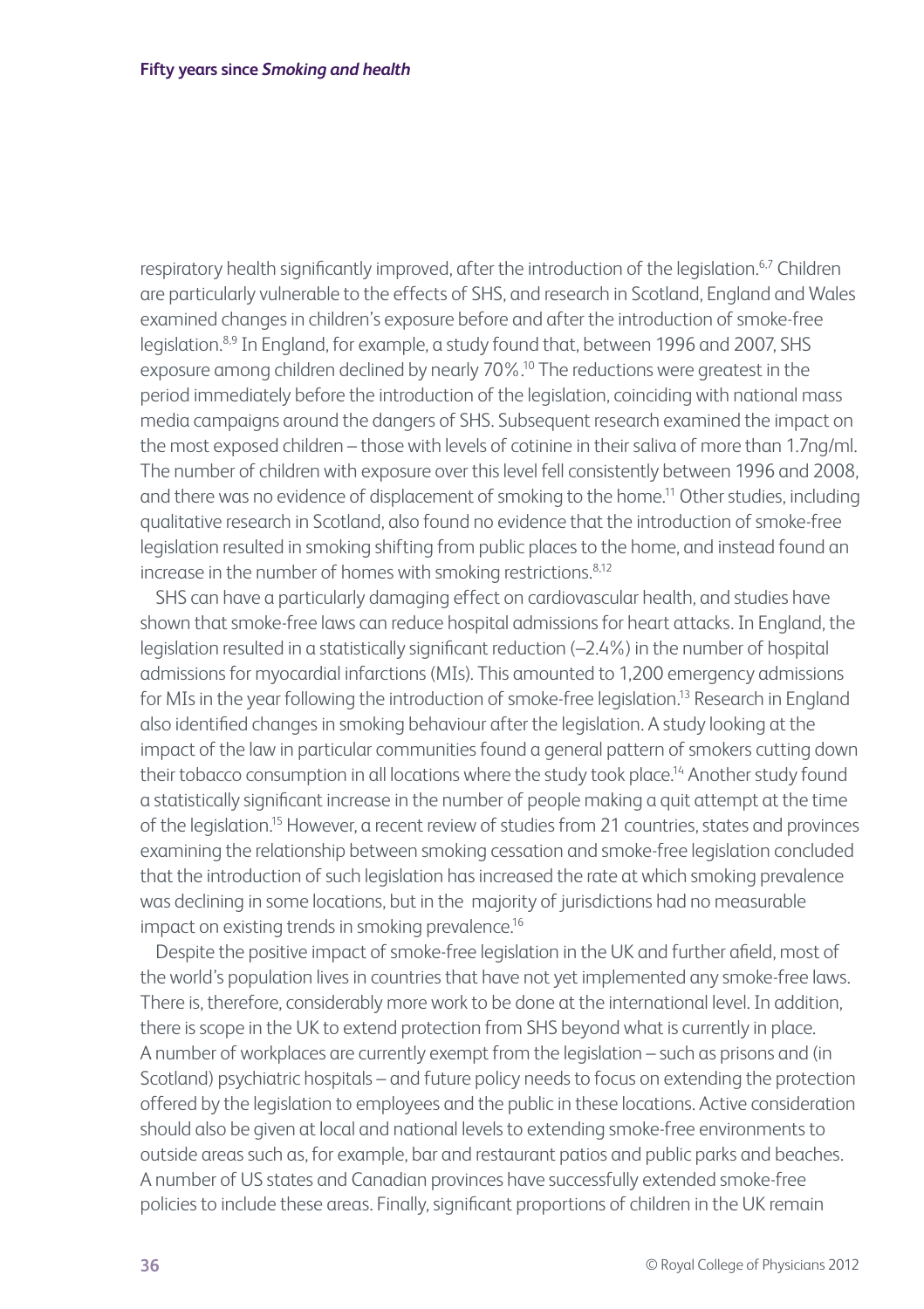highly exposed to SHS (the 34% of children who live with a parent who smokes, and the 49% of children who live in a home that allows smoking inside on most days) and considerably more could be done to protect these children.<sup>11</sup> This includes, for example, a ban on smoking in cars, recently proposed by the RCP and under consideration in some parts of the UK.<sup>3</sup> Further efforts to promote smoke-free homes through mass media campaigns and local initiatives linked to adult smoking cessation are also required. Unlike most adults, children have little control over whether they are exposed in private spaces such as the car and home, and more could be done to protect them from SHS. ■

#### **References**

- 1 International Agency for Research on Cancer. *Tobacco smoke and involuntary smoking*. IARC monographs 83. Lyon: IARC, 2004.
- 2 Royal College of Physicians. *Going smoke-free: the medical case for clean air in the home, at work and in other public places*. London: RCP, 2005. http://bookshop.rcplondon.ac.uk/contents/pub4-fc8ce703-7a85-4f1e-a579-1151971a5157.pdf
- 3 Royal College of Physicians *Passive smoking and children.* A report of the Tobacco Advisory Group of the Royal College of Physicians. London: RCP, 2010. http://bookshop.rcplondon.ac.uk/details.aspx?e=305
- 4 Callinan JE, Clarke A, Doherty K, Kelleher C. Legislative smoking bans for reducing secondhand smoke exposure, smoking prevalence and tobacco consumption. *Cochrane Database Syst Rev* 2010(4):CD005992.
- 5 International Agency for Research on Cancer. *Evaluating the effectiveness of smoke-free policies vol 13*. Lyon: IARC, 2010.
- 6 Semple S, van Tongeren M, Gee I *et al*. *Smoke-free bars 07: Changes in bar workers' and customers' exposure to second-hand smoke, health and attitudes*. Final report to the Department of Health, University of Aberdeen, the Institute of Occupational Medicine, and Liverpool John Moore's University. May 2009.
- 7 Semple S, van Tongeren M, Galea K *et al*. UK smoke-free legislation: changes in PM 2.5 concentrations in bars in Scotland, England and Wales. *Ann Occup Hyg* 2010:54(3);272–80.
- 8 Akhtar PC, Currie DB, Currie CE *et al*. Changes in child exposure to environmental tobacco smoke (CHETS) study after implementation of smoke-free legislation in Scotland: national cross sectional survey. *BMJ* 2007:335;545–9.
- 9 Holliday J, Moore G, Moore L. Changes in child exposure to secondhand smoke after implementation of smoke-free legislation in Wales: a repeated cross-sectional study. *BMC Public Health* 2009:9;430.
- 10 Sims M, Tomkins S, Judge K *et al*. Trends in and determinants of second hand smoke exposure indexed by cotinine in children in England from 1996–2006. *Addiction* 2010:105(3);543–53.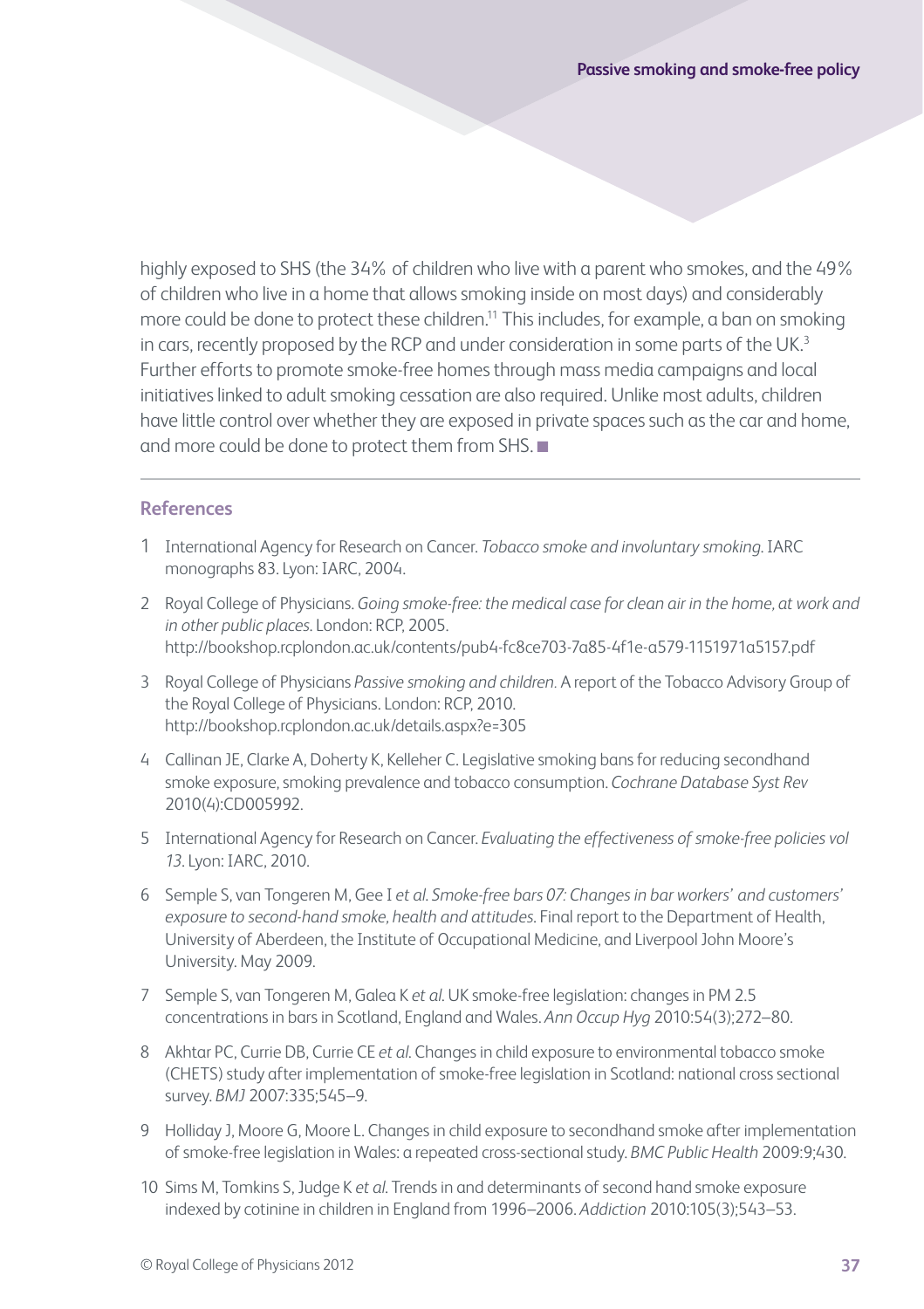- 11 Sims M, Bauld L, Gilmore A. England's smoke-free legislation: impact on the most exposed children *Addiction* (submitted)*.*
- 12 Phillips R, Amos A, Ritchie D, Cunningham-Burley S, Martin C. Smoking in the home after the smokefree legislation in Scotland: qualitative study. *BMJ* 2007:335;553.
- 13 Sims M, Maxwell R, Bauld L, Gilmore A. The short-term impact of smoke-free legislation in England: a retrospective analysis on hospital admissions for myocardial infarction. *BMJ* 2010:340;c2161.
- 14 Platt S, Amos A, Godfrey C *et al. Evaluation of smoke-free England: a longitudinal, qualitative study.* Report to the Department of Health. London: PHRC, 2009. http://www.york.ac.uk/phrc/projects\_1.htm#a506
- 15 Hackshaw L, McEwen A, West R, Bauld L. Quit attempts in response to smoke-free legislation in England. *Tob Control* 2010:19(2);160–4.
- 16 Bajoga U, Lewis S, McNeill A, Szatkowski L (2011). Does the introduction of comprehensive smokefree legislation lead to a decrease in population smoking prevalence? *Addiction* 106:7;1346–54.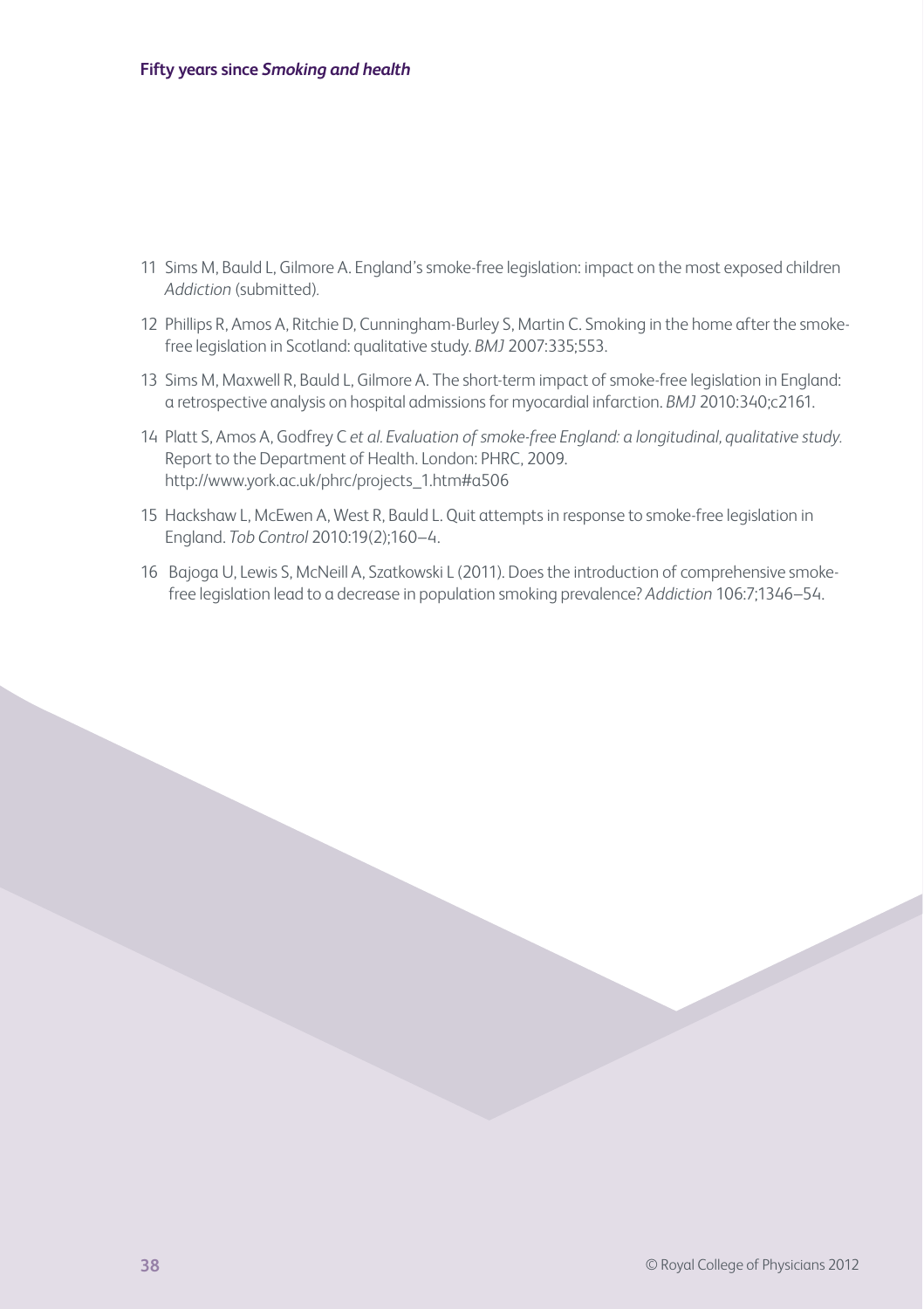### **12. Using mass media to reduce tobacco use**

**Professor Melanie Wakefield Director, Centre for** Behavioural Research in Cancer, Cancer Council Victoria, Melbourne, Australia

**Mass media campaigns to promote quitting are important investments as part of comprehensive tobacco control programmes to: educate about the harms of smoking; set the agenda for discussion among community members and policy-makers; change smoking beliefs and attitudes; increase quitting intentions and quit attempts; and reduce youth and adult smoking prevalence.1 The results of a forthcoming review of**  mass media campaigns to influence adult smoking behaviour concludes that there has **been a further strengthening of the evidence that mass media campaigns conducted in the context of comprehensive tobacco control programmes promote quitting and reduce adult smoking prevalence, but that campaign reach, intensity, duration,**  and message type may all influence success.<sup>2</sup> Achievement of sufficient population **exposure is vital, both in terms of campaign intensity and duration, with television**  remaining the primary channel to reach and influence adult smokers effectively.

Campaigns require ongoing investment to sustain a level of at least 1,200 gross ratings points (GRPs)\*per quarter, for a total of 4,800 GRPs per year, although greater investments would be expected to yield proportionally larger returns.<sup>2</sup> Higher mass media campaign exposure also appears to confer greater benefit on socioeconomically disadvantaged population subgroups. Studies also suggest that around 300 teenage GRPs per quarter may be the minimum for detecting effects on smoking uptake among youth, with effects increasing linearly until potentially beginning to diminish above 1,250 GRPs per quarter. For both youth and adults, media campaigns require ongoing investment and refreshment rather than an occasional stop–start approach, since effects decay quite rapidly once they are withdrawn.3

Radio and ambient media are best used as adjuncts to televised campaigns, rather than \* See overleaf.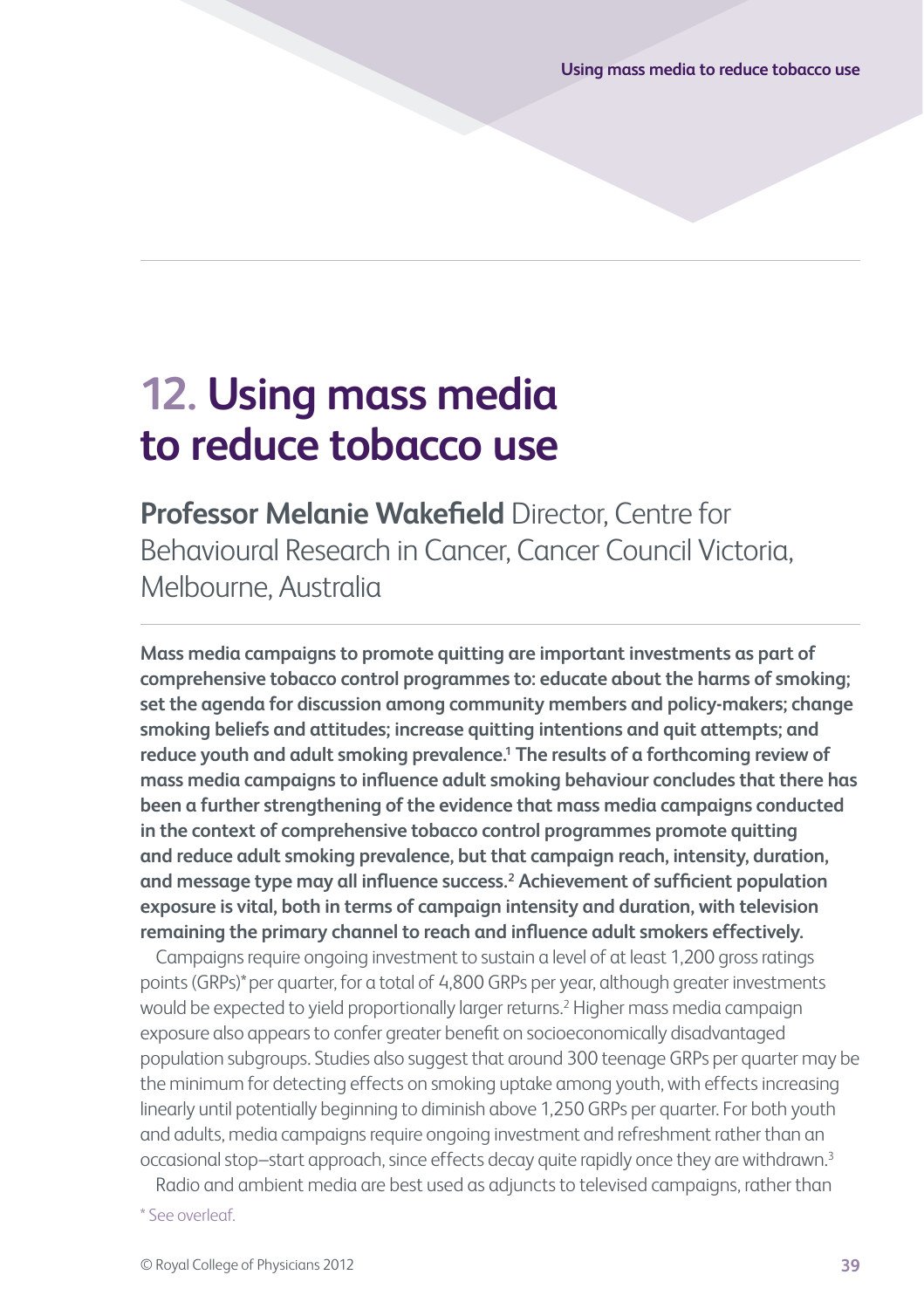\* Televised gross rating points (GRPs) are an advertising industry measure of the reach and frequency of messages in populations. 400 GRPs per month means that 100% of television viewers in a media market view an average of four ads over the course of a month, or that 50% of viewers in media market view eight ads on average.

as primary message dissemination channels. Our changing media environment poses challenges to achieving adequate exposure to planned messages. As more media channels emerge, the clutter of competing messages increases, and consumers gain greater control over the messages to which they allow themselves to be exposed. Most newer digital technologies require people to 'opt in' to advertising, by deliberately clicking on, opening or downloading an application. As this exposure is chosen and not incidental, the population reach of this advertising is more limited than traditional free-to-air forms of advertising. Online advertising is primarily a helpful adjunct to other advertising channels for recruiting smokers into online cessation programmes, although when used in isolation it may in itself attract a relatively small subgroup of smokers already motivated to quit.

Studies comparing different media message types have found messages concerning negative health effects most effective at generating increased knowledge, beliefs, higher perceived effectiveness ratings, or quitting behaviour. Evidence for other message types is more mixed.2 Many messages concerning negative health effects feature graphic imagery and/or testimonial stories, and elicit negative emotional responses. In general, these kinds of messages may be especially beneficial for low and mid socioeconomic populations,<sup>4</sup> though there is no consistent evidence that they perform differently in various adult age and gender groups. They do, however, perform very well among young people, probably because they activate emotional responses, including: empathy for those who suffer health harms of tobacco, disgust towards smoking, and anger towards the tobacco industry. In contrast, ads dealing with the cosmetic effects of smoking, addiction and athletic performance, have been found to be less effective. Also, messages from youth smoking prevention campaigns run by tobacco companies are poorly appraised by youth, and have either no or adverse effects on youth smoking intentions or behaviour.5

 Although funders often baulk at the up-front costs of campaign investment, mass media campaigns have a low cost per capita because of their potential for very high population reach. Several strategies can improve mass media efficiency and optimise effects. Buying media to ensure the bulk of smokers in the population can be exposed is critical, while specific targeting of small population subgroups using a mass-reach strategy is much less efficient. Choosing negative messages concerning health effects, that feature graphic imagery or testimonial messages, may maximise efficiency, although even campaigns with the highest-impact messages cannot be effective unless they reach a sufficient percentage of the population over time. Adapting and recycling messages already used successfully in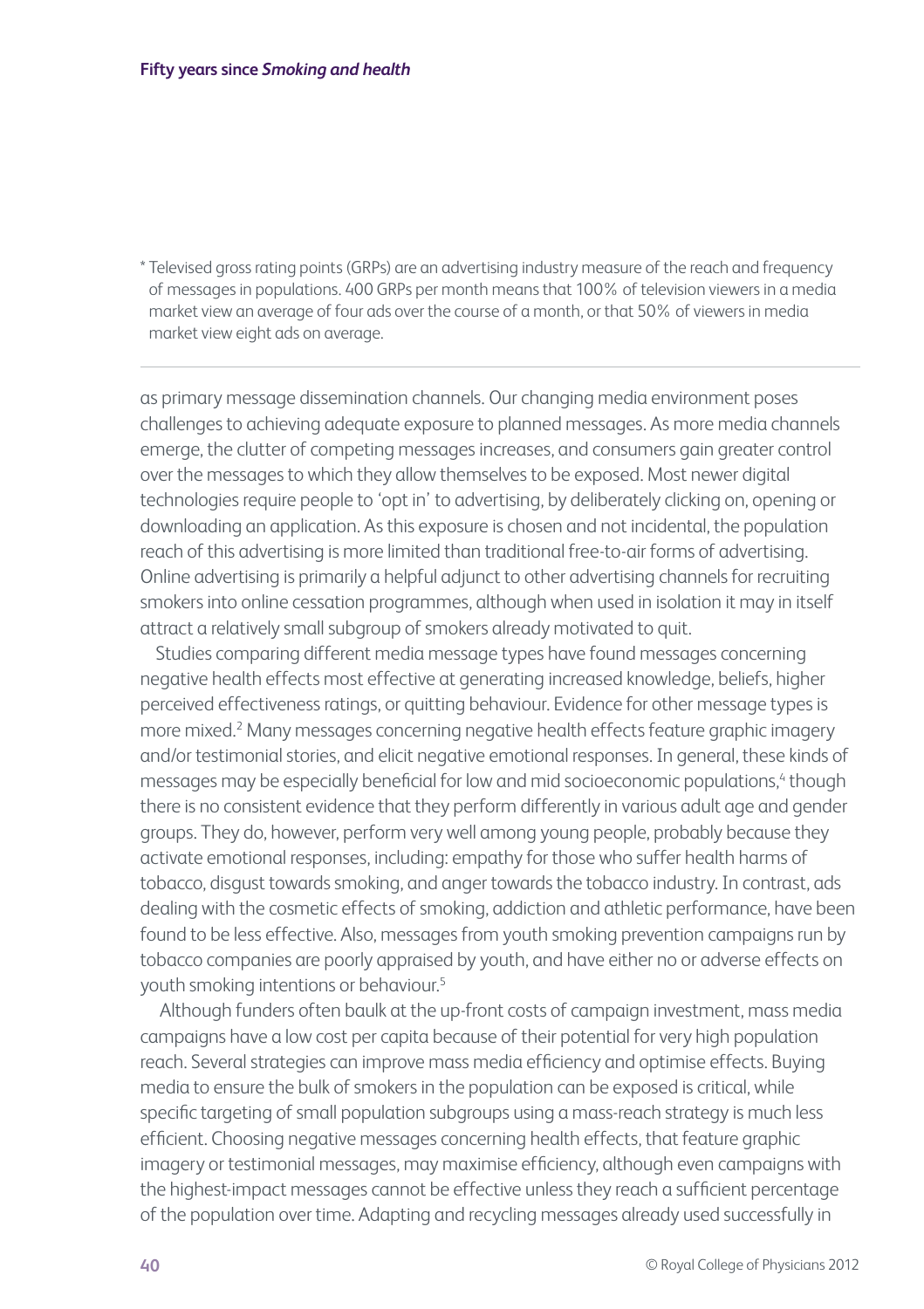other jurisdictions can avoid the substantial costs of campaign development, as long as these messages pre-test well locally.<sup>6</sup> Finally, mass media campaigns can perform optimally when there is less competition from tobacco marketing, such as price discounting and promotion of attractive tobacco imagery. Implementing comprehensive restrictions on tobacco marketing will enhance the context for mass media campaign effectiveness. Consideration should also be given to harnessing the potential synergies between media campaigns and other tobacco control policies, such as pack health warnings, tobacco price increases and smoke-free laws.7

News media can also exert influence on tobacco use. In general, it is known that news media serve as an important source of health information for the general public, and widespread news coverage of celebrity illness can lead to marked changes in population health behaviours. Since policy-makers pay particular attention to news coverage, especially front-page news and editorial items, this form of media also has the potential to influence tobacco policy development. In fact, tobacco control researchers have pointed to news coverage as being one of the key drivers of the declining secular trend for tobacco use in high-income countries in periods of limited policy and programme action. News coverage includes new research results from scientific studies, as well as news items, editorials and other commentary from experts, community organisations, industry sources and the public on tobacco policies and programmes. The degree and nature of coverage can be shaped by public relations efforts of tobacco companies, as well as public health agencies and tobacco control advocates, who may generate newsworthy data, reports and events, and/or who may be approached for comment on particular issues.

There is a small but growing body of population-based studies suggesting that greater tobacco-related news coverage reduces youth and adult smoking. This occurs not only through direct provision of new information to news media consumers, but also because news media sets the agenda for discussion within families, work and other social groups, and such discussion can lead to changes in social norms for tobacco use. In addition, news coverage can influence the passage of tobacco policies. For example, a Canadian study found that the number of newspaper articles on second-hand smoke each year was independently related to an increased rate of passage of local laws banning smoking in restaurants. Use of news media advocacy is a relatively efficient way to further extend the reach and complement the messages of paid mass media campaigns in tobacco control.

#### **In summary, a good media strategy:**

- > needs to achieve sufficient population exposure, with a minimum average of 1,200 GRPs per quarter (average of 4,800 GRPs per year), with greater effects at higher exposure levels
- > should be television-driven, since this ensures the highest population reach, but can be supplemented by other media channels such as radio, print and ambient media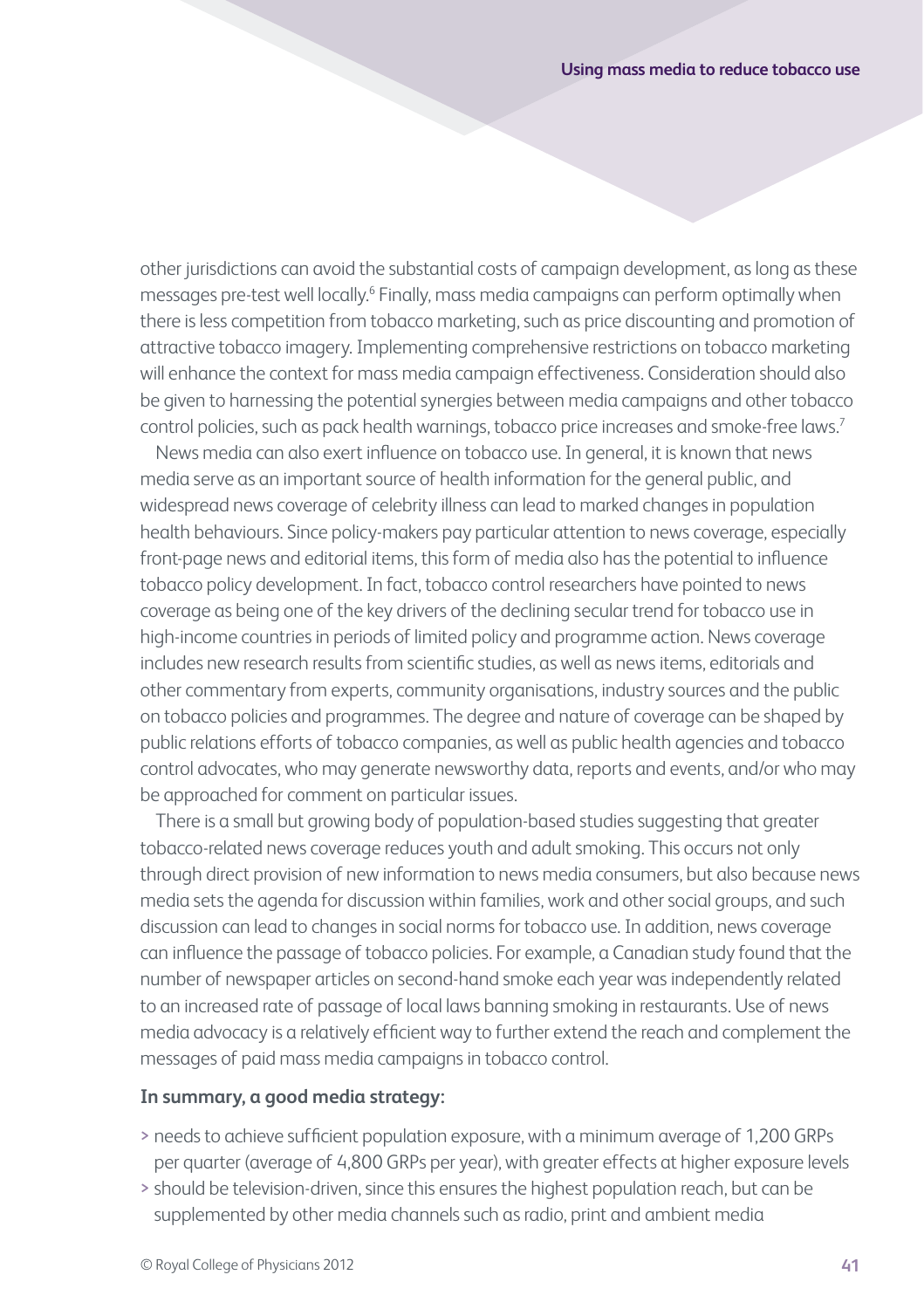- > needs messages which are varied but sustained, with a preference towards hard-hitting messages that evoke negative emotional responses, most often those about the serious health effects of smoking, presented using graphic imagery and/or testimonial-based approaches
- > considers that higher campaign reach and use of negative health effects messages are especially beneficial for more disadvantaged smokers
- $>$  is cost-effective; efficiency can be further increased by: aiming at the general population of smokers rather than small subgroups; using more effective messages; recycling successful messages already used in other countries; broadcasting them to coincide with implementation of other tobacco control policies, and using unpaid news media to extend message reach. ■

#### **References**

- 1 National Cancer Institute. *The role of the media in promoting and reducing tobacco use.* Monograph 19. Bethesda, MD: NIH, 2008. http://cancercontrol.cancer.gov/tcrb/monographs/19/monograph19.html
- 2 Durkin S, Brennan E, Wakefield M. Mass media campaigns to promote smoking cessation among adults: an integrative review. *Tob Control* 2012, in press.
- 3 Wakefield M, Spittal M, Durkin S et al. Effects of mass media campaign exposure intensity and durability on quit attempts in a population-based cohort study. *Health Educ Res* 2011;26(6):988–97.
- 4 Durkin SJ, Biener L, Wakefield MA. Effects of different types of antismoking ads on reducing disparities in smoking cessation among socio-economic subgroups. *Am J Public Health* 2009;99(12):2217–23.
- 5 Wakefield M, Terry-McElrath Y, Emery S et al. Effect of televised, tobacco company-funded smoking prevention advertising on youth smoking-related beliefs, intentions, and behaviour. *Am J Public Health* 2006;96(12)**:**2154–60.
- 6 Cotter T, Perez D, Dunlop S *et al*. The case for recycling and adapting anti-tobacco mass media campaigns. *Tob Control* 2010;19(6):514–17.
- 7 Brennan E, Durkin S, Cotter T *et al*. Mass media campaigns designed to support new pictorial health warnings on cigarette packets: evidence of a complementary relationship. *Tob Control* 2011;20:412–18.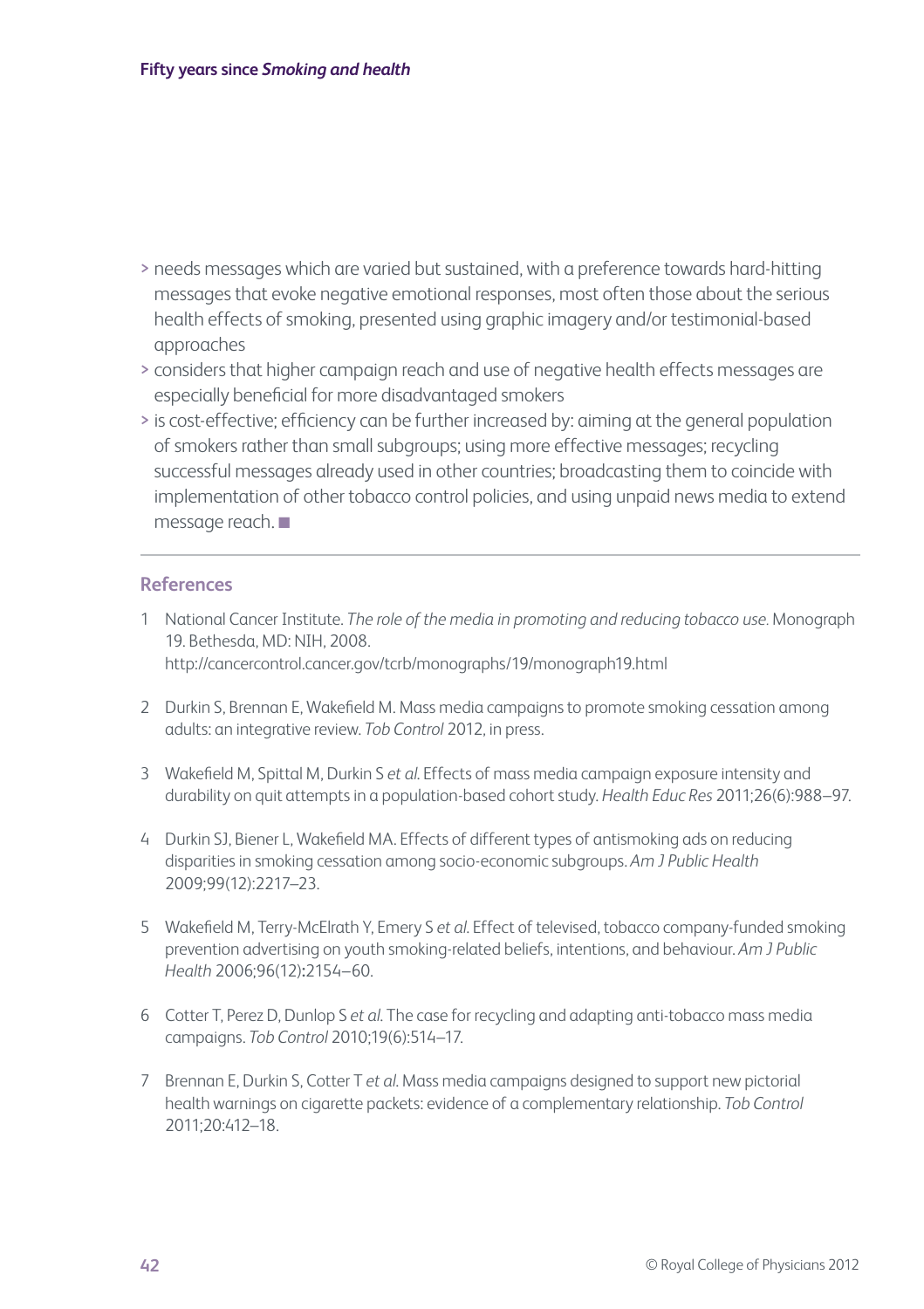<span id="page-50-0"></span>**Part 4 Smoking and health: industry and practice**

### **13. The role of the tobacco industry**

**Professor Anna Gilmore** Professor of public health, University of Bath; and UK Centre for Tobacco Control Studies. Paper presented by Jeff Collin.

**Tobacco use has been described as an 'industrial epidemic', conceptualised using a traditional epidemiological framework comprising agent (tobacco), host (consumer), vector (tobacco industry) and environment (socio-cultural, political and legal systems).1 According to this model, the development of effective tobacco control policy can be informed by a detailed 'vector analysis' of tobacco company strategies, and of the political and social environment in which these companies not only operate, but also work to shape. Such analyses have been facilitated through the public release in the 1990s of around 70 million pages of internal documents, as a result of litigation in the USA. These documents, and others previously released by whistleblowers, have stimulated a whole new area of research, which has contributed to the development of effective public policy responses to the global tobacco epidemic.2 The existence of such research may also help to explain why tobacco control has made greater progress than other contemporary public health issues involving corporate 'vectors', such as alcohol misuse and obesity.3**

Historically, tobacco companies enjoyed considerable influence over public policy-making, and the result in many countries, including the UK, was a largely self-regulatory approach to tobacco control.<sup>4,5</sup> By the late 1990s, however, the tobacco industry's status as a political insider had begun to weaken, paving the way for an increase in statutory regulation in the UK<sup>5</sup> and globally.<sup>6</sup> Research of tobacco-related documents played a key part in this process. The UK, for example, saw the 1999 House of Commons Health Committee enquiry into the tobacco industry and the 2000 Department of Trade and Industry investigation into British American Tobacco's involvement in cigarette smuggling. Both were precipitated, at least in part, by the availability of industry documents, and both deepened distrust of the industry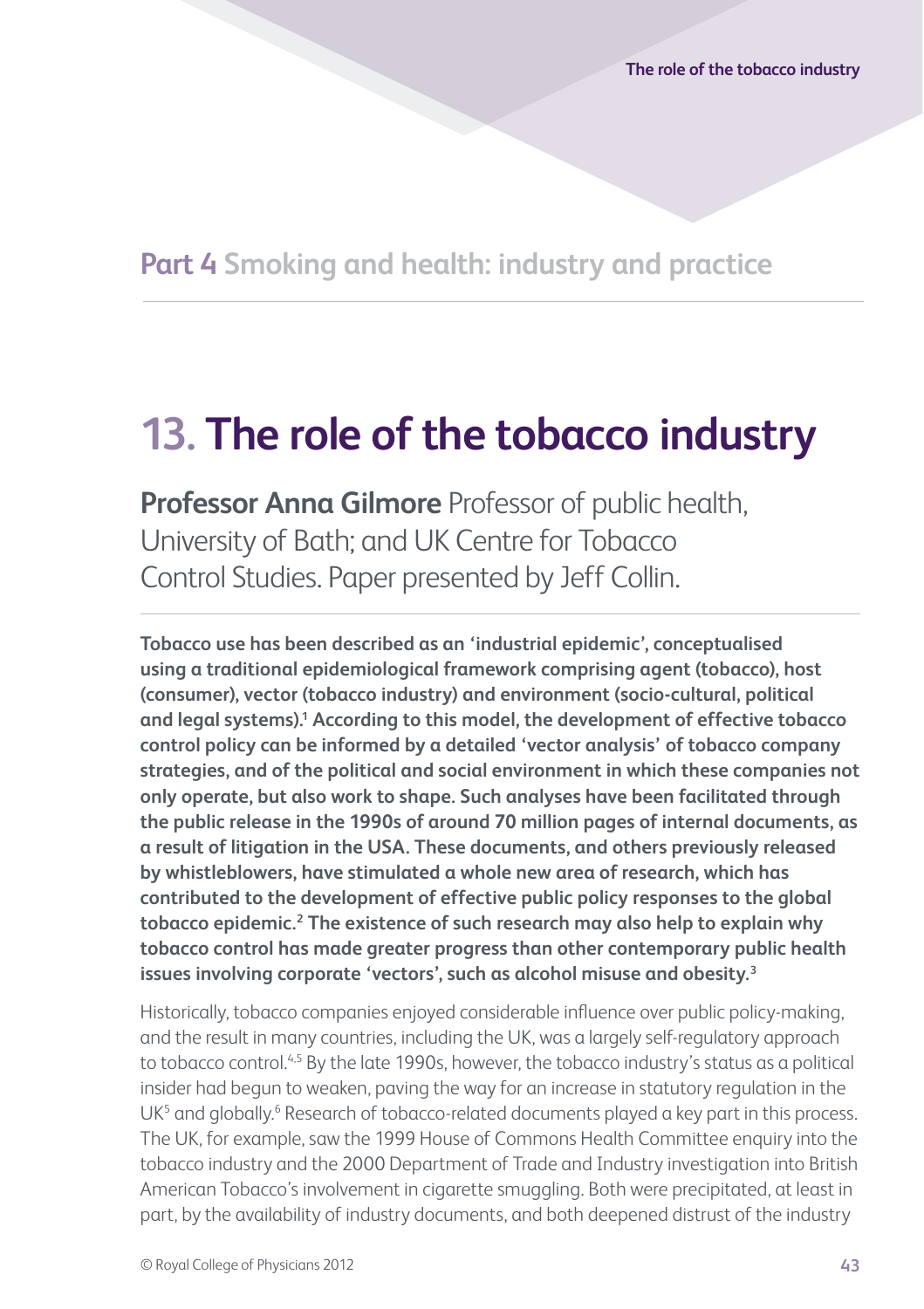among political actors, which, alongside broader revelations of the industry's unethical conduct, significantly changed the policy environment.<sup>5</sup> Among other things, tobacco document research\* has revealed that the industry:

- > understood but publicly denied and deliberately sought to undermine evidence on the carcinogenic nature of its product since at least the 1950s, and its addictive nature since the 1960s
- > sought to undermine the scientific debate on the health effects of second-hand smoke
- > aggressively defended the freedom to market a product that had been chemically altered to increase its addictiveness
- > promoted 'low-tar' cigarettes to offer false reassurance without health benefits, in order to prevent smokers from quitting
- > covertly funded and influenced scientific research across a wide spectrum of issues.<sup>7-10</sup>

Its extensive efforts to influence policy include: creating confusion over the impact of tobacco control measures; creating, funding and using credible front groups to lobby on its behalf; encouraging voluntary measures because they are ineffective and help to preclude the implementation of effective, binding measures.<sup>10-15</sup> In the words of Philip Morris's senior vice president of worldwide regulatory affairs:

Our overall approach to the issues is to fight aggressively with all available resources, against any attempt from any quarter, to diminish our ability to manufacture our products ... and market them effectively.<sup>(cited in 10)</sup>

The impact of tobacco document research is specifically reflected in the development of Article 5.3 of the World Health Organization's *Framework Convention on Tobacco Control* (FCTC), its first international public health treaty.<sup>16</sup> This article, arguably the most unique feature of the FCTC, specifically seeks to prevent the inappropriate influence of the tobacco industry on policy, stating: 'in setting and implementing their public health policies … Parties shall act to protect these policies from commercial and other vested interests of the tobacco industry.'16

But it is becoming increasingly clear that successful implementation of Article 5.3 is extremely challenging.<sup>17</sup> The example of some countries, such as the UK, which have now implemented the core policies advocated by WHO yet still have substantial tobacco

<sup>\*</sup> University of California, San Francisco Library. Tobacco documents bibliography. www.library.ucsf.edu/tobacco/docsbiblio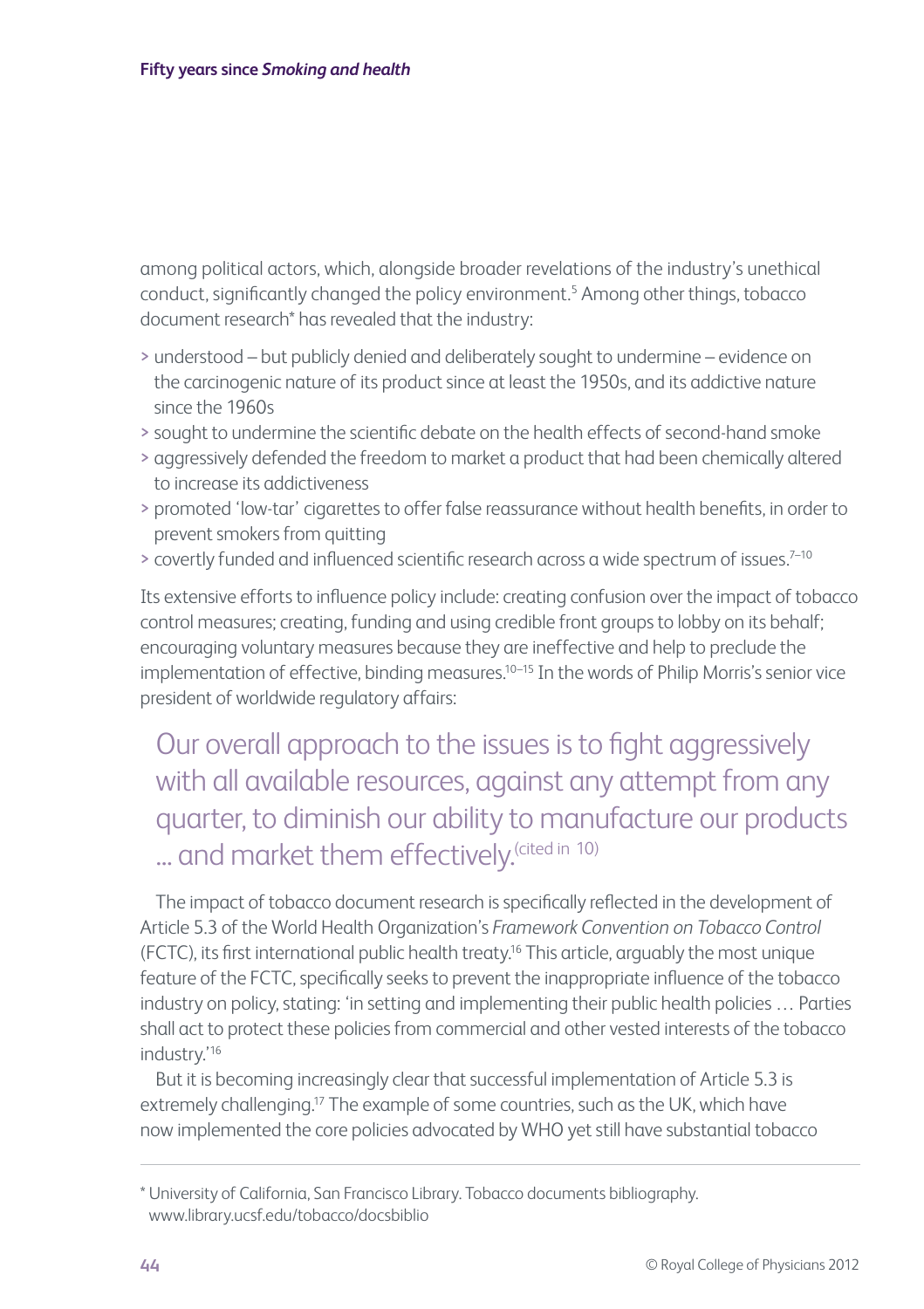epidemics, also indicates that minimising tobacco use solely via conventional tobacco control measures will be difficult. One key explanation for these problems is that the tobacco industry continuously adapts to its changing circumstances, in both structure and function. In structure, the industry has undergone considerable consolidation in recent years, to the extent that the global tobacco market (outside China) is now dominated by just four transnational tobacco companies,18 two of which – British American Tobacco and Imperial Tobacco – are registered in the UK. The resulting lack of competition has increased the industry's pricing power, ensuring that prices (and thus profits) increase more quickly than volumes fall.<sup>18</sup> This has made the manufacture of tobacco products uncommonly profitable, explains why marked increases in profits are seen even in markets experiencing major volume declines, and requires us to explore the extent to which an industry pricing strategy can undermine tobacco tax policy.18,19 In terms of function, the industry has responded to its declining legitimacy by using corporate social responsibility as a new political strategy,<sup>5</sup> and to growing marketing restrictions by being continuously innovative in its marketing methods,<sup>19,20</sup> innovations which underpin the call for plain packaging legislation. Furthermore, recent research reveals that the tobacco industry's influence over policy extends way beyond tobacco control as, working alongside other corporations – many of whose products are also potentially damaging to health – it seeks to reshape policy-making processes to systematically privilege its own interests.15

These developments collectively highlight how a more extensive, sophisticated and continuously updated understanding of the tobacco industry can inform policy development. The tobacco industry's efforts to influence stakeholders generate diverse, contemporary documentation, including company annual reports, investor relations materials and press releases, financial analyst reports, press coverage and market research reports and data. Analyses of these materials provide opportunities both for methodological innovation in our efforts to understand the tobacco industry and, given that such materials are available in other industries, in emerging efforts to understand other commercial actors in public health.<sup>19</sup>

#### **References**

- 1 Jahiel RI, Babor TF. Industrial epidemics, public health advocacy and the alcohol industry: lessons from other fields. *Addiction* 2007;102:1335-9.
- 2 Givel M, Glantz SA."Global settlement" with the tobacco industry: 6 years later. *Am J Public Health* 2004;94:218–24.
- 3 Gilmore AB, Savell E, Collin J. Public health, corporations and the new responsibility deal: promoting partnerships with vectors of disease? *J Public Health* 2011;33(1):2–4 http://jpubhealth.oxfordjournals.org/cgi/reprint/fdr008?ijkey=OoAXYBmAj7zm5bz&keytype=ref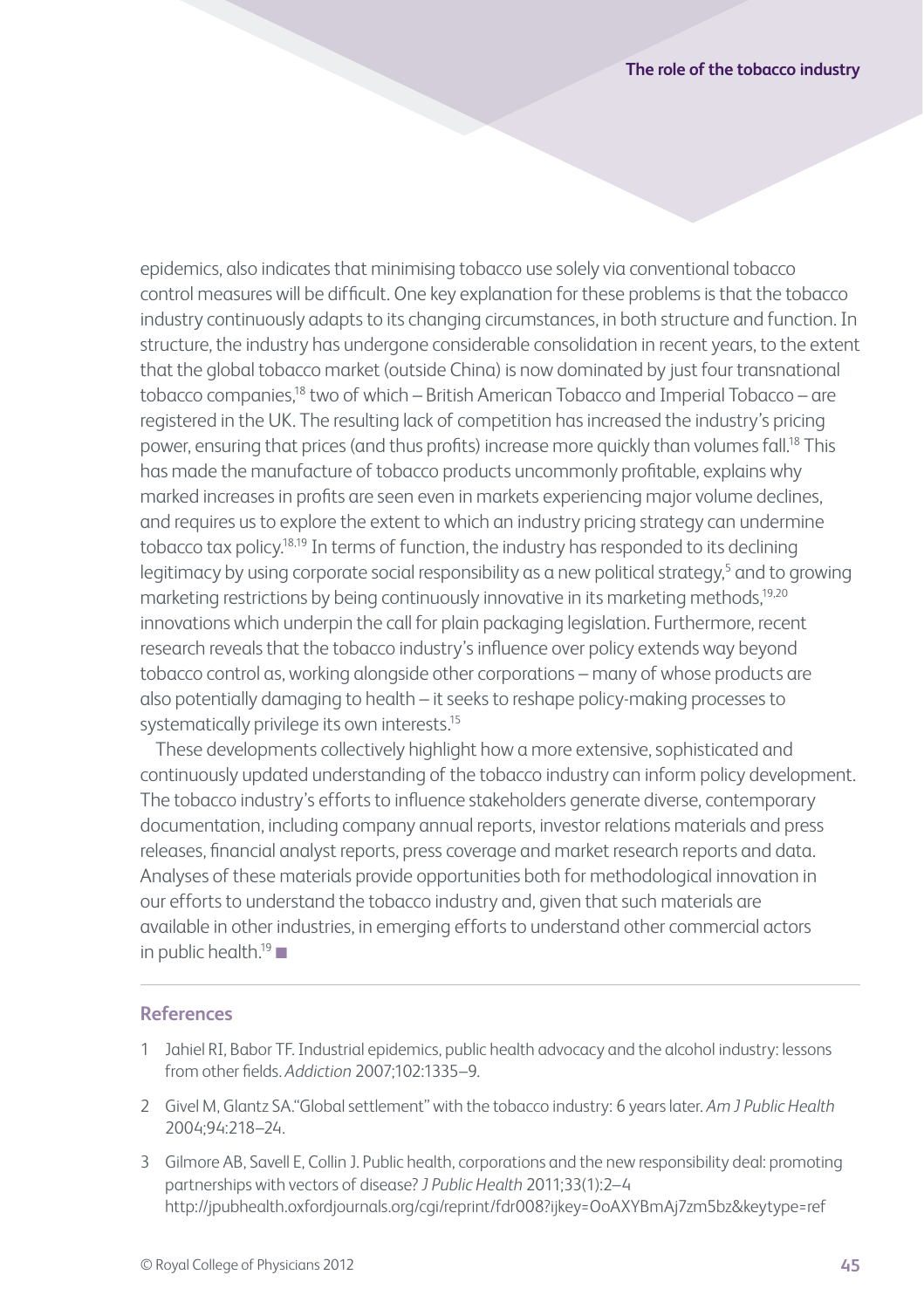- 4 Nathanson C. Collective actors and corporate targets in tobacco control: A cross-national comparison. *Health Educ Behav* 2005;32(3):337–54.
- 5 Fooks GJ, Gilmore AB, Smith KE *et al*. Corporate social responsibility and access to policy élites: an analysis of tobacco industry documents. *PLoS Med* 2011;8(8):e1001076. http://dx.doi.org/10.1371%2Fjournal.pmed.1001076
- 6 World Health Organization. *Framework Convention on Tobacco Control*. Geneva: WHO, 2003. www.who.int/fctc/text\_download/en/index.html
- 7 Glantz SA, Slade J, Bero LA, Hanauer P, Barnes DE. *The cigarette papers*. Berkeley, California: University of California Press, 1996.
- 8 Bates C, Rowell A. *Tobacco explained...the truth about the tobacco industry...in its own words*. WHO tobacco control papers. San Francisco: Center for Tobacco Control Research and Education, 2004 www.escholarship.org/uc/item/9fp6566b
- 9 Cummings KM, Morley CP, Hyland A. Failed promises of the cigarette industry and its effect on consumer misperceptions about the health risks of smoking. *Tob Control* 2002;11(Suppl 1):i110–17.
- 10 World Health Organization. *Tobacco industry interference with tobacco control*. Geneva: WHO, 2008. www.who.int/tobacco/resources/publications/Tobacco%20Industry%20Interference-FINAL.pdf
- 11 Saloojee Y, Dagli E. Tobacco industry tactics for resisting public policy on health. *Bull World Health Organ* 2000;78(7):902–10.
- 12 Assunta M, Chapman S. A mire of highly subjective and ineffective voluntary guidelines: tobacco industry efforts to thwart tobacco control in Malaysia. *Tob Control* 2004;13(Suppl 2):ii43–50.
- 13 Gilmore AB, Collin J, McKee M. British American Tobacco's erosion of health legislation in Uzbekistan. *BMJ* 2006;332:355–8.
- 14 Apollonio DE, Bero LA. The creation of industry front groups: The tobacco industry and 'get government off our back'. *Am J Public Health* 2007;97(3):419–27.
- 15 Smith KE, Fooks G, Collin J et al. 'Working the system' British American Tobacco's influence on the European Union Treaty and its implications for policy: an analysis of internal tobacco industry documents. *PLOS Med*. 2010;7(1):e1000202.
- 16 World Health Organization. *Guidelines for implementation of Article 5.3: guidelines on the protection of public health policies with respect to tobacco control from commercial and other vested interests*. Geneva, WHO: 2008 http://www.who.int/fctc/guidelines/article\_5\_3.pdf
- 17 Smith KE, Gilmore AB, Fooks G, Collin J, Weishaar H. Tobacco industry attempts to undermine Article 5.3 and the 'good governance' trap. *Tob Control* 2009;18:509–11.
- 18 Gilmore A, Sweanor D, Branston R. The case for OFSMOKE: how tobacco price regulation is needed to promote the health of markets, government revenue and the public. *Tob Control* 2010;19:423–30*.*
- 19 Gilmore A. Understanding the vector in order to plan effective tobacco control policies: an analysis of contemporary tobacco industry materials. *Tob Control*(in press).
- 20 Moodie C, Hastings G. Making the pack the hero, tobacco industry response to marketing restrictions in the UK: findings from a long-term audit. *Int J Ment Health Addict* 2009;9(1):24–38.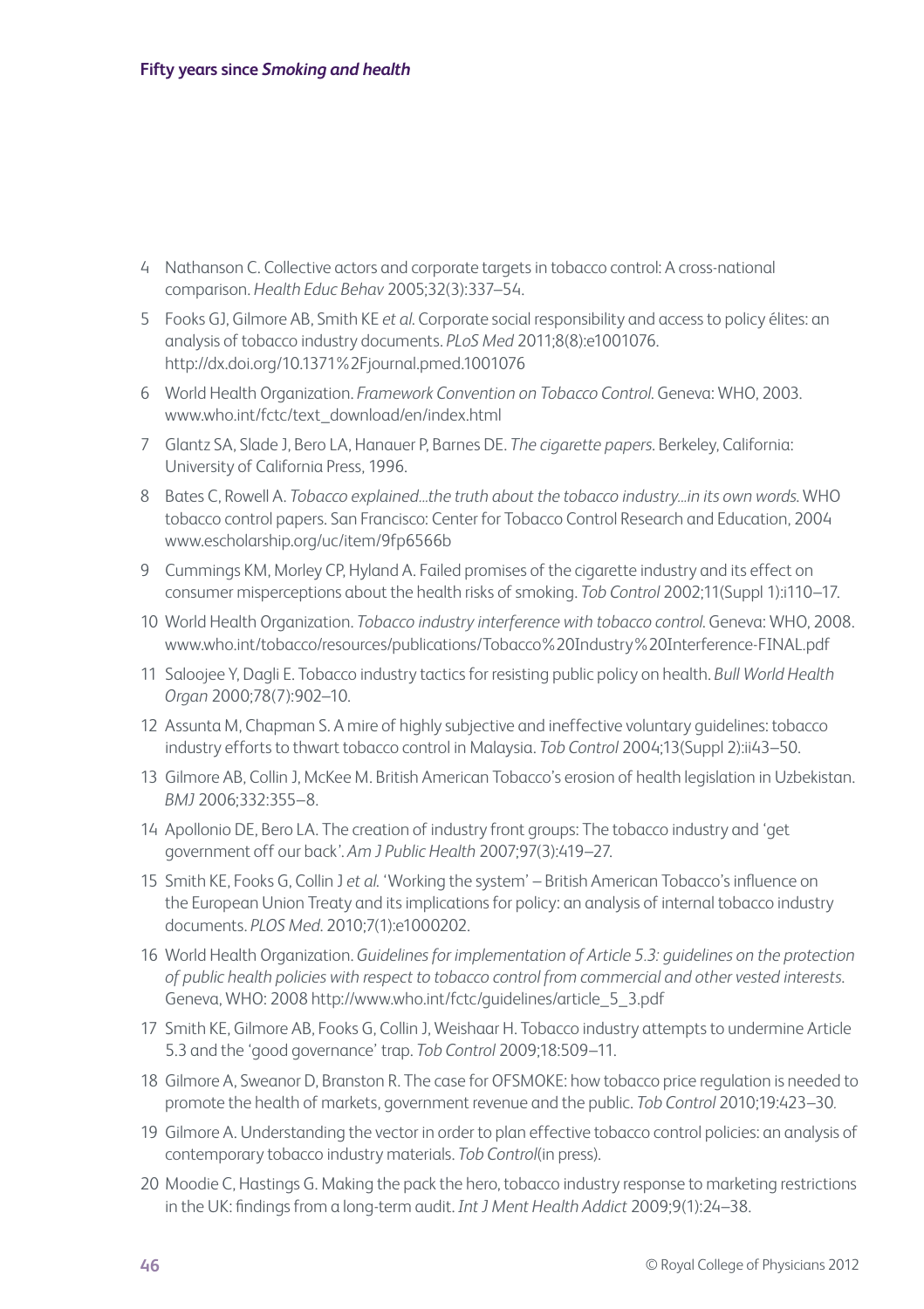## **14. Policy at the front line: the local, sub-national and national divide**

**Ailsa Rutter** Director, FRESH – Smoke Free North East, County Durham **Andrea Crossfield** Director, Tobacco Free Futures, **Manchester** 

**Over the past half century, the UK has achieved dramatic reductions in smoking prevalence in all but the poorest communities, but there is still a long way to go in tackling what remains the leading behavioural cause of inequalities in health and life expectancy. The coalition government's 2011** *Healthy lives, healthy people: a tobacco control plan for England* **aims to improve the health of the poorest fastest, by prioritising smoking. It outlines proposals for action at national level and to support local opportunities created through a new public health infrastructure.1 Central to the government's focus is a shift towards personal responsibility for behaviour, and an emphasis on local rather than national strategies to promote behaviour change. This new approach to public health delivery in England 'means that local areas will decide on their own priorities and ways of improving health in their communities, in line with the evidence base and local circumstances'.1**

The tobacco control plan for England adopts the six key strands of prevention policy laid down in the World Health Organization (WHO) *Framework Convention on Tobacco Control*<sup>2</sup> and acknowledges the synergy between these components. The plan includes commitments to some national population-level strategies, such as a three-year marketing strategy, maintaining high tobacco prices and prohibiting retail point of sale displays, and a consultation on plain packaging of tobacco products. It is vital that these commitments are met, others identified, and that, nationally, a focus on tobacco remains a central tenet of the government's overall philosophy for addressing health inequalities. The principle of subsidiarity outlined in the plan makes it clear, however, that national action on tobacco will be limited in favour of more locally orientated action based on priorities determined through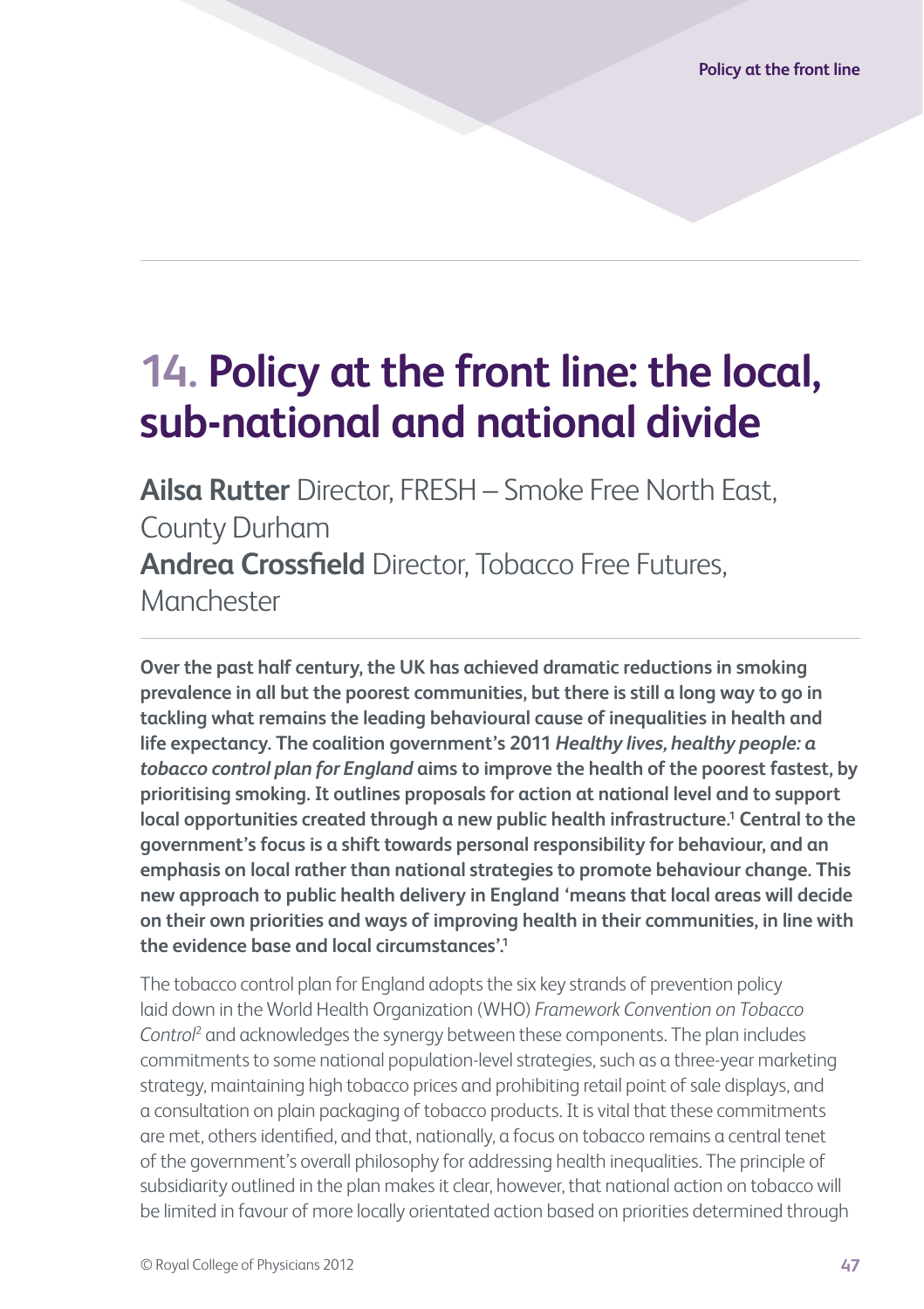the joint strategic needs assessments of local health and well being boards. This localism agenda arguably creates both opportunities and risks for tobacco control, as for wider public health.

Some of the opportunities arise from utilising the substantial power, experience and influence that local government can yield in putting health and wellbeing at the heart of policy, and ensuring that tackling tobacco is a key, cross-cutting priority. There are areas of tobacco control in which the role of localities will be crucial, for example in the effective implementation of national policy such as ensuring compliance with tobacco regulation, and in the delivery of high-quality smoking cessation support tailored to local population needs. Opportunities for engaging local communities themselves in the development and delivery of initiatives to tackle tobacco harm, such as smoke-free initiatives, can also be utilised as an effective component of a wider programme.

However, one of the core risks of the more local approach is that localities could work in isolation, with duplication of effort, fragmentation of resources, under-prioritisation of tobacco issues or, ultimately, low population reach. For example, measures that affect all smokers, such as taxation, are more appropriately applied nationally than locally, and others, like high-quality media campaigns and work to reduce illicit tobacco supply, are more effectively delivered at the sub-national level. There is also a risk of undue political interference in the local authority decision-making process. It is important for localities to work together and share best practice and key learning, to reduce any risk of 'silo' working, and also to ensure that the public receive consistent, evidence-based messages, wherever they live, work, or take their recreation. The need for a continued strong national steer to local government around tobacco issues will therefore be vital, and there is a real opportunity if localities work together to ensure that there is a bridge between local and national policy.

Evidence from other jurisdictions that have significantly reduced prevalence in recent years, such as Australia, Canada and the USA, has demonstrated that the 'bridge' provided by an 'intermediate tier' of comprehensive tobacco control delivery between national and local levels adds value, and can substantially enhance and amplify efforts and outcomes nationally and locally. Investment at this sub-national level can ensure that national policies and evidence-based practice are implemented effectively, and allows local commissioners to benefit from economies of scale, and to reach much greater population numbers. It is therefore welcome that the tobacco control plan states that 'In the future, local areas may wish to commission and deliver tobacco control initiatives over larger geographical areas, in order to achieve greater levels of effectiveness and efficiencies'.<sup>1</sup>

An example of the opportunities that sub-national initiatives can achieve – where localities collectively commission and work together – is provided by the pilot North of England programme, the first of its kind, designed to reduce both demand for and supply of illicit tobacco. This health-led programme, delivered in conjunction with customs, police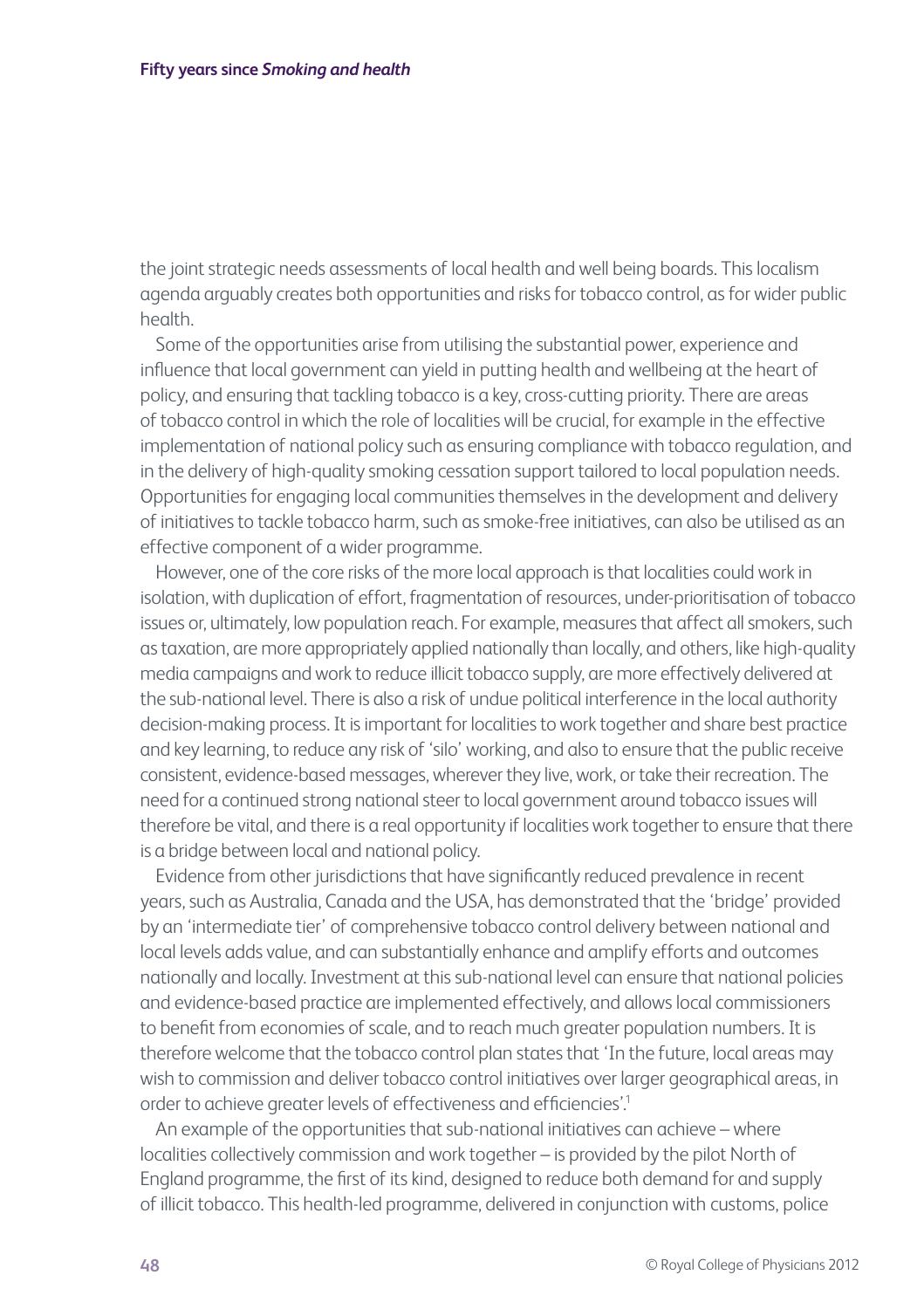and trading standards across the North of England, has improved partnership working, delivered effective marketing and communications, enhanced enforcement, and increased and improved intelligence. A recently published independent evaluation of the programme concluded that significant benefits were realised from this sub-national approach, especially in relation to: the number of organisations now committed to tackling illicit tobacco, increased trading standards enforcement, reduced size of the illicit market, and fewer individuals believing that illegal tobacco supply is a victimless crime.<sup>3</sup> Local initiatives, as part of a comprehensive sub-national programme, also provide an opportunity to curb rapidly increasing healthcare costs in the short and longer terms. Economic modelling undertaken by the Health Economics Research Group at Brunel University, on behalf of the three English sub-national tobacco programmes, shows that local NHS cost benefits from tobacco control are achieved, even within a two-year period, and that the presence of a cost-effective subnational programme supports and adds value to local delivery by contributing to a significant uplift in population-level quitting, as well as a reduction in youth smoking uptake.<sup>4</sup>

In summary, it is clear that effective tobacco control policy in the future will continue to require delivery at all levels: local, sub-national, and national. This will ensure that all communities and smokers are reached, and that efficiencies are achieved and opportunities to share the most effective practice harnessed. There is no doubt that local action is effective as part of a coordinated and comprehensive multi-tier strategy across the UK, but these approaches need to be complementary. If we are to achieve our vision of 'making smoking history for our children', we need strong investment, leadership and delivery across every level of the system.

#### **References**

- 1 Department of Health. *Healthy lives, healthy people. A tobacco control plan for England*. London: DH, 2011.
- 2 World Health Organization. *WHO Framework Convention on Tobacco Control*. Geneva: WHO, 2003.
- 3 UK Centre for Tobacco Control Studies. *Tackling illicit tobacco for better health*. Final evaluation report executive summary. Nottingham: UKCTCS, 2012. www.ukctcs.org/ukctcs/research/featuredprojects/index.aspx
- 4 Trapero-Bertran M, Pokhrel S, Trueman P. *An economic model of tobacco control*. London: Brunel University, 2011. www.brunel.ac.uk/about/acad/herg/research/tobacco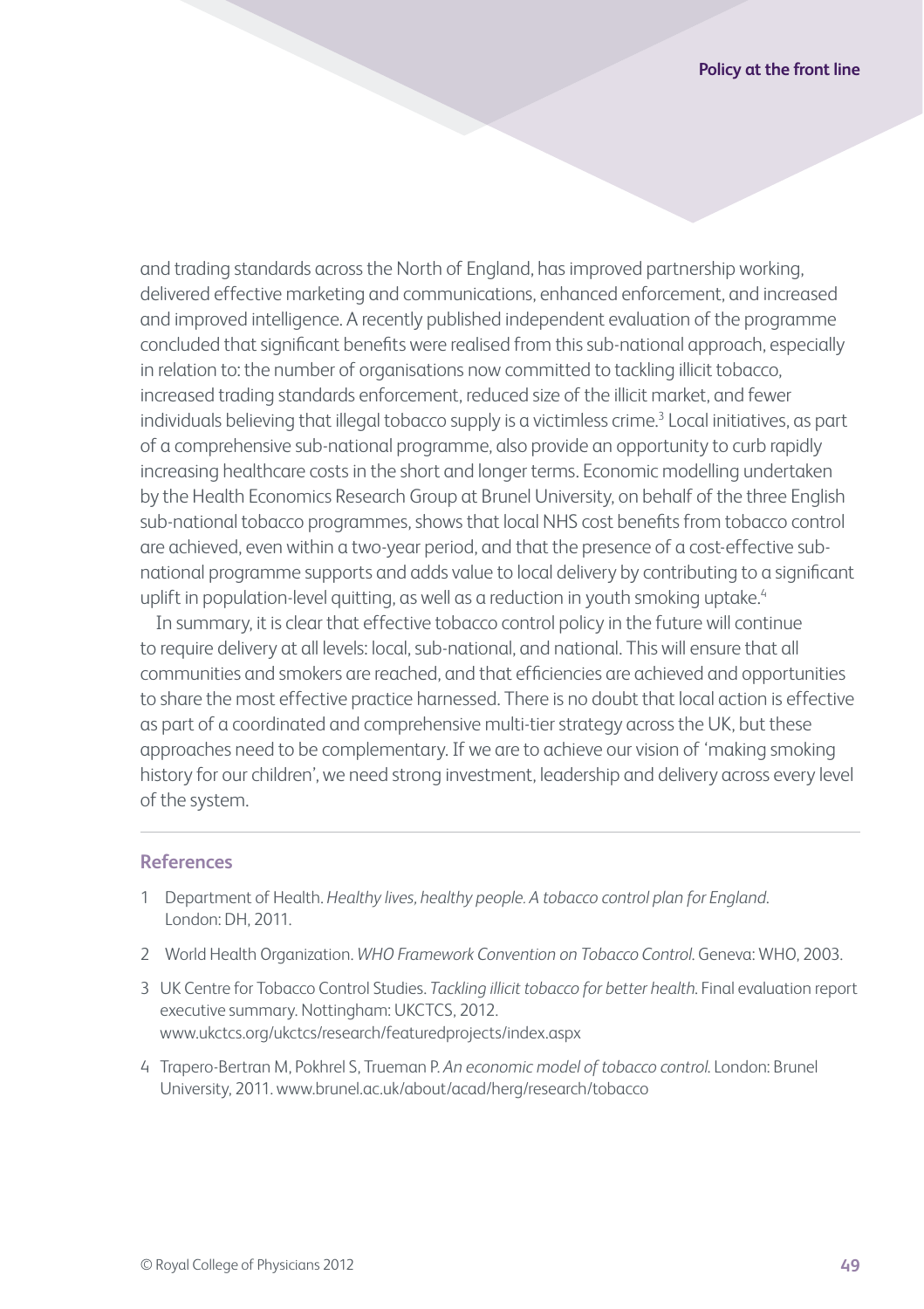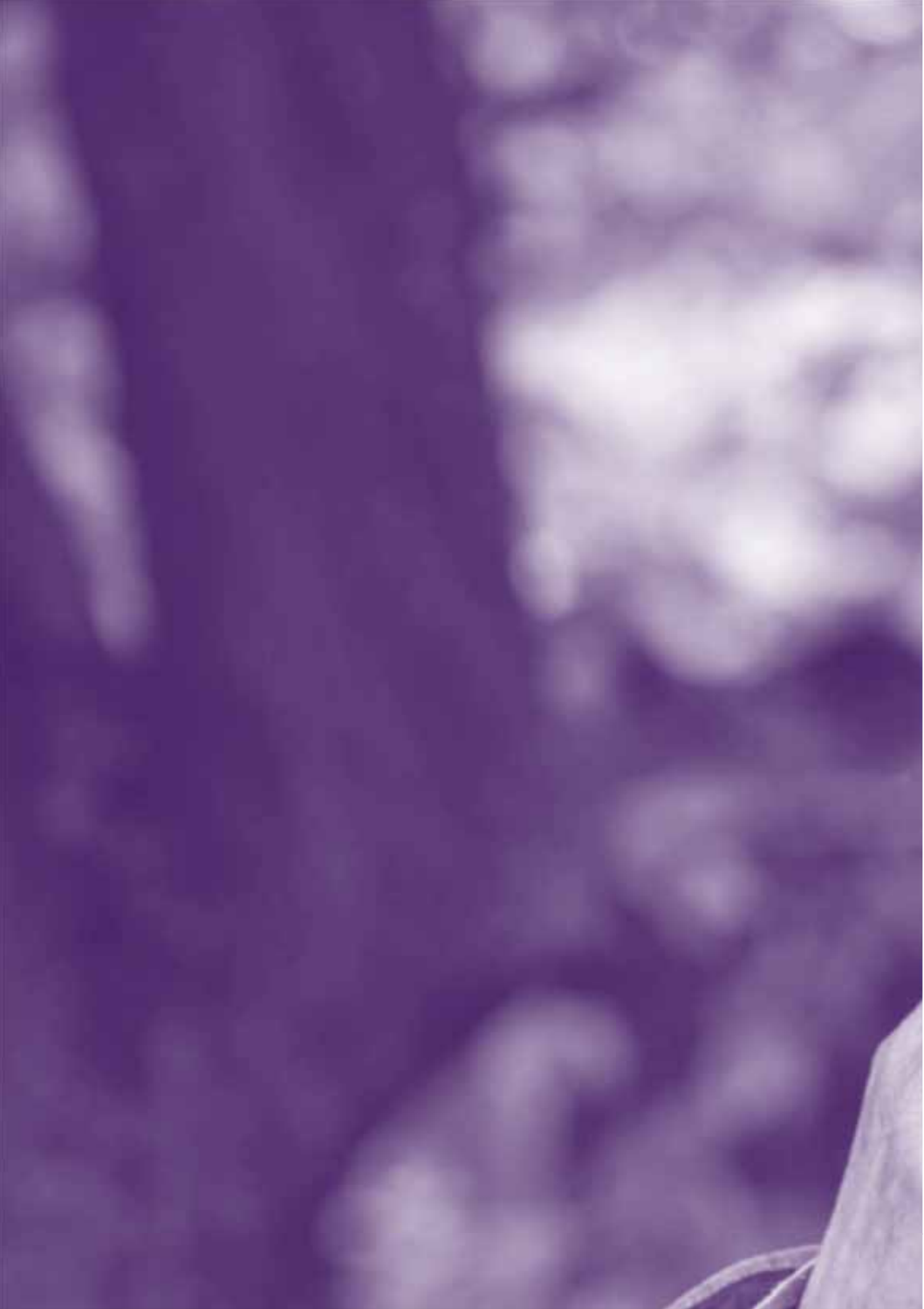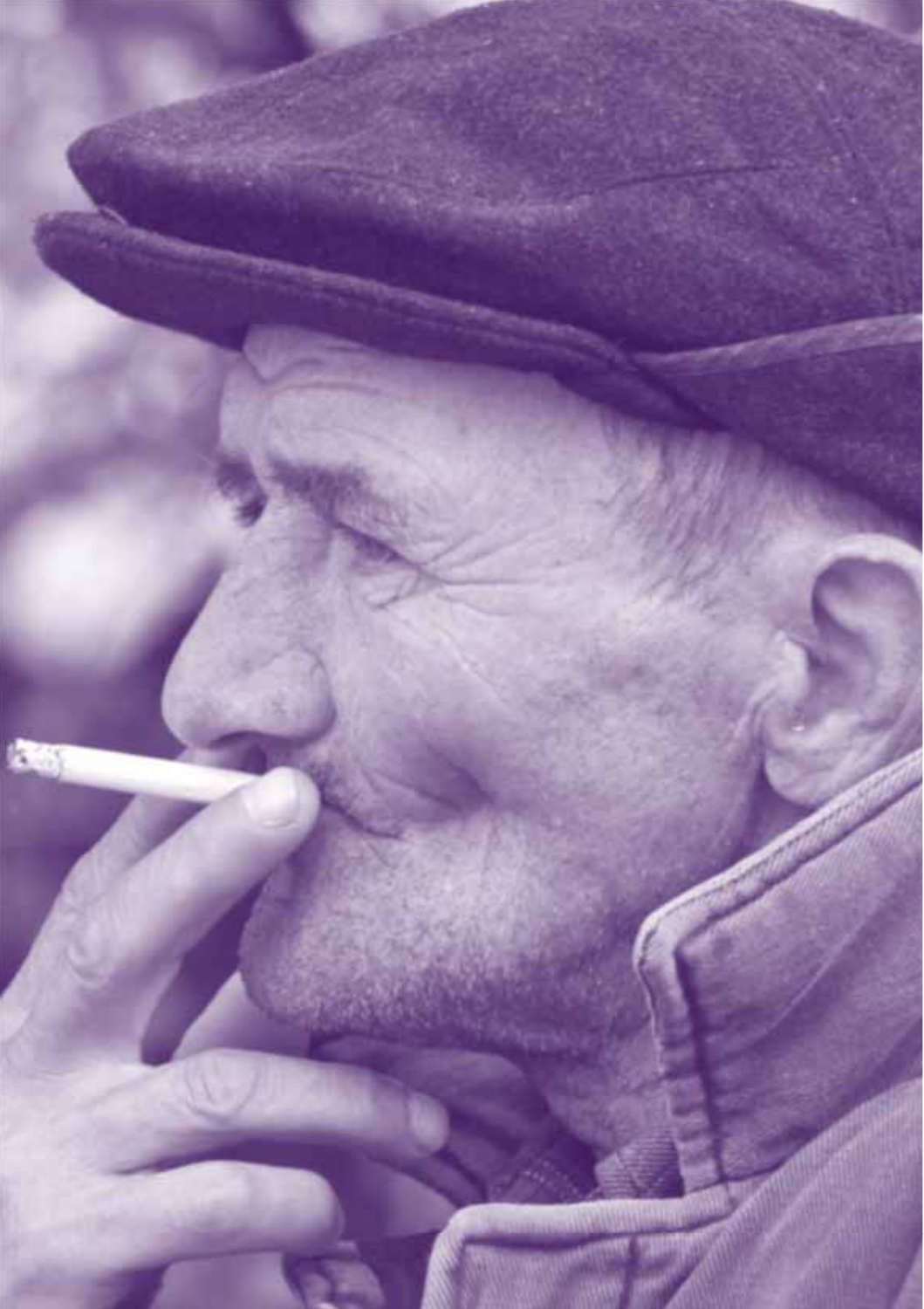# <span id="page-59-0"></span>**15. Summary and conclusions: smoking**  and health in the next fifty years

**Professor John Britton** Professor of epidemiology; and director, UK Centre for Tobacco Control Studies, University of Nottingham

In the fifty years since the Royal College of Physicians (RCP) published *Smoking* and health in March 1962,<sup>1</sup> the place of tobacco in UK society has changed beyond **recognition. Smoking prevalence has halved, and the epidemic of deaths caused by smoking, which lags about 20 years behind smoking prevalence, is now also in decline. With the UK having been a world leader in the production, promotion and consumption of cigarettes throughout much of 20th century, the publication of the government White Paper** *Smoking kills***<sup>2</sup> in 1998 heralded the emergence of the UK as a new world leader in smoking prevention.3 Yet smoking is still the largest avoidable cause of premature death and disability in the UK, where there are still around 10 million smokers, of whom half will die prematurely as a result of their smoking, unless they quit. Smoking prevention has been most successful among the more skilled,**  educated and affluent socioeconomic groups, with the result that smoking is now **also the largest avoidable cause of social health inequalities in the UK. Smoking also remains a massive drain on economic resources, costing the NHS alone around £5**  billion,<sup>4</sup> and wider society an estimated £14 billion.<sup>5</sup> There is still a great deal to do.

One of the special characteristics of the 1962 RCP report was that, as well as describing the health impacts of smoking, it advocated policies to prevent them. Based on common sense rather than scientific evidence – of which little was available at the time – these policies have proved to be the foundations of modern, internationally accepted and now evidence-based tobacco control strategy.<sup>6</sup> Not all were successful or effective, but most were, and still are. Preventing smoking now, as in 1962, depends on: reducing the affordability of cigarettes; using the media to educate and promote health; making non-smoking the norm in public places and workplaces and, ideally, anywhere in the presence of non-smokers; preventing advertising and promotion; preventing supply to children; and providing effective support to individuals who want to quit. Comprehensive application of all of these measures maximises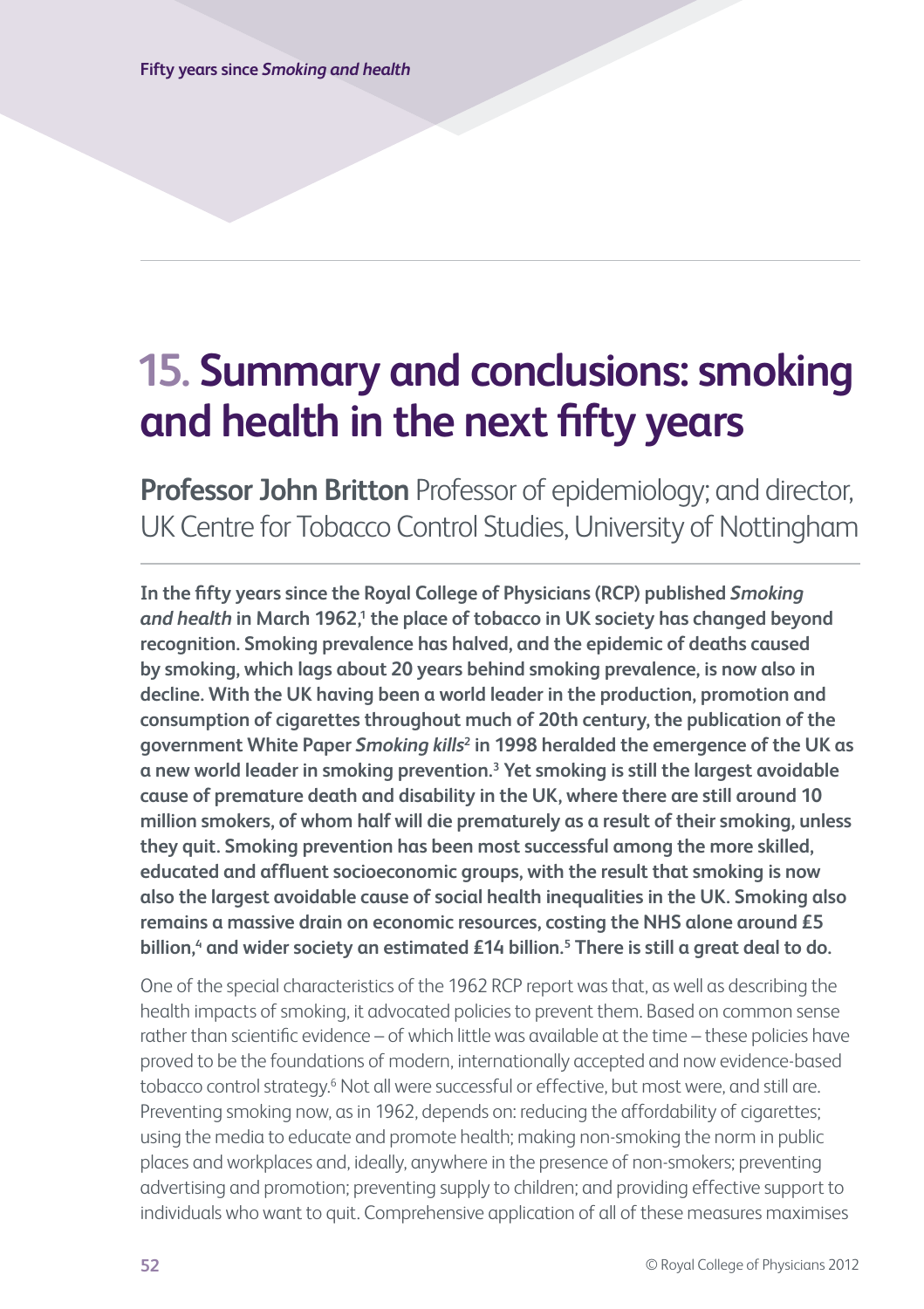the synergy between population measures to stimulate behaviour change, and individual measures to support them. However, it is population strategies that have the greatest impact.<sup>7</sup>

Despite the progress of the last 50 years, and the renewed offensive against smoking since the publication of *Smoking kills,* there is much more than can and must be done to rid society of the harm caused by smoking. For example, although now heavily taxed, cigarettes are more affordable in the UK now than they were in 1965, and real prices are undercut further by discounting, small pack sizes, hand-rolling tobacco, and illicit trade. Most conventional means of advertising and promotion of tobacco have now been prohibited in the UK, but the industry continues to benefit from widely prevalent portrayals of smoking behaviour and brand imagery in the media, which could easily be prevented. Although the exploitation of point-of-sale displays to communicate with existing and potential new customers is now set to end in the UK, the use of tobacco packaging to promote brands and mislead on health risks remains unchecked. Smoke-free policies are highly popular and attract near-universal compliance, but could be extended substantially into more areas of everyday life. Media campaigns need to be sustained, varied, innovative, and delivered through national and local media. Tighter restrictions on the retail availability of cigarettes would help smokers who want to quit, while children need protection from all sources of supply, not just sale. Children also need more effective protection against exposure to smoke in the home and other private areas, and to the role-modelling effect of adult smoking behaviour. Local cessation services could improve by assimilating the practices and approaches of the most successful, while also adapting to the special needs of different sectors of the population, including those who do not routinely access conventional health services. Health professionals must reform their practice to integrate and deliver cessation services as a routine and systematic component of the care they provide, especially in areas such as mental health, in which the smoking culture is still strong. The accelerated decline in smoking prevalence achieved by *Smoking*  kills has stalled in recent years, with prevalence now stuck at 21%.<sup>8</sup> It is therefore now time to take policy forward again, with new initiatives to regain the momentum for change, and particularly in those groups that have to date benefitted least.

It is also important to exploit the potential of harm reduction. Although contentious for many reasons, the widespread use of snus as a smoking substitute in Sweden demonstrates the principle that if effective and acceptable alternatives to smoking are freely available, many smokers will use them to personal and public health benefit.<sup>9</sup> Although supply of snus is – and for the foreseeable future is likely to remain – illegal under European Union law, liberalising changes to nicotine regulation (currently under review by the Medicines and Healthcare products Regulatory Agency) could help to create a new dimension in tobacco control. The market could be opened to a new generation of innovative nicotine products that will provide smokers with an opportunity to choose an effective low-hazard alternative that is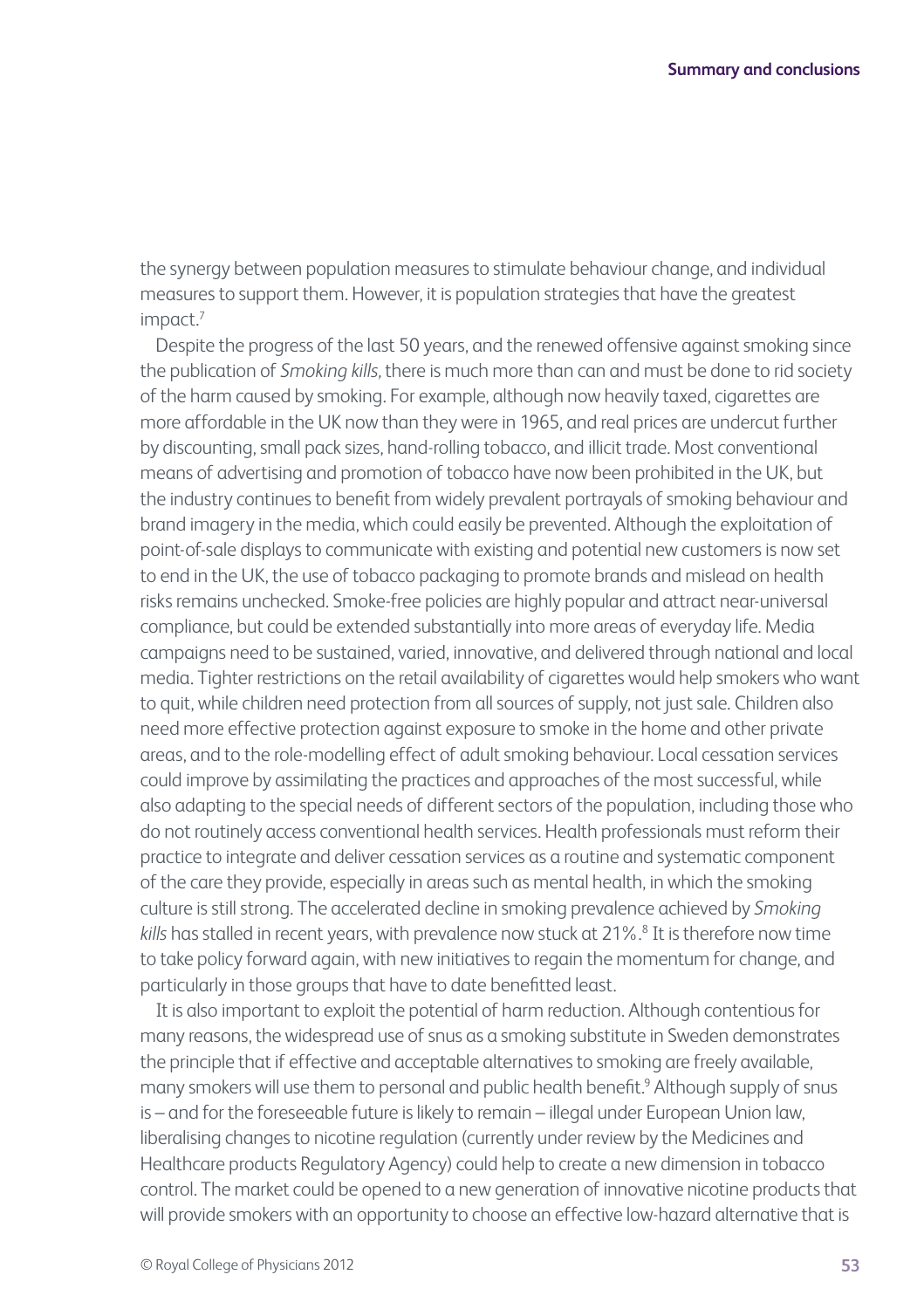attractive and competitive with cigarettes at the point of sale. The RCP has campaigned hard, with many others, to catalyse this development,<sup>10, 11</sup> which has the potential to save thousands of lives every year, and in which the UK now has the opportunity again to lead the world.

Perhaps the most important lesson of the last fifty years, though it may seem obvious, is that success in tackling the smoking epidemic depends not just on identifying effective measures, but also putting them into practice. The marked reduction in smoking prevalence achieved by *Smoking kills* reflects the impact of several predominantly population-level policies, most of them contentious at the time, and all of which have been widely accepted by a public that does not need to be persuaded that preventing smoking makes sense. These successes were achieved by political leadership that combined a pragmatic willingness to apply measures that are likely to work in the public interest, with the strength to face down commercial and other special interests that oppose them. These are lessons that are equally important, as society attempts to address other major modern challenges to health, such as alcohol abuse and obesity. But although tobacco is now, as fifty years ago, the largest threat to public health in the UK, the difference is that we know what must be done to eradicate smoking from society. There is no alternative but to get on and do it. ■

#### **References**

- 1 Royal College of Physicians. *Smoking and health. A report on smoking in relation to lung cancer and other diseases*. London: RCP, 1962.
- 2 Department of Health. *Smoking kills.* A White Paper on tobacco. London: TSO, 1998.
- 3 Joossens L, Raw M. *The tobacco control scale 2010 in Europe*. Brussels: ECL, 2011.
- 4 Allender S, Balakrishnan R, Scarborough P, Webster P, Rayner M. The burden of smoking-related ill health in the UK. *Tob Control* 2009;18:262–7.
- 5 Nash R, Featherstone H. *Cough up*. London: Policy Exchange, 2010.
- 6 World Health Organization. *WHO Framework Convention on Tobacco Control*. Geneva: WHO, 2003.
- 7 Rose G. Sick individuals and sick populations. *Int J Epidemiol* 1985;14:32–8.
- 8 Robinson S, Harris H. *Smoking and drinking among adults, 2009*. Newport: ONS, 2011.
- 9 Scientific Committee on Emerging and Newly Identified Health Risks. *Health effects of smokeless tobacco products*. Brussels: EC, 2008.
- 10 Royal College of Physicians. *Protecting smokers, saving lives. The case for a tobacco and nicotine regulatory authority*. London: RCP, 2002.
- 11 Royal College of Physicians. *Harm reduction in nicotine addiction*. London: RCP, 2007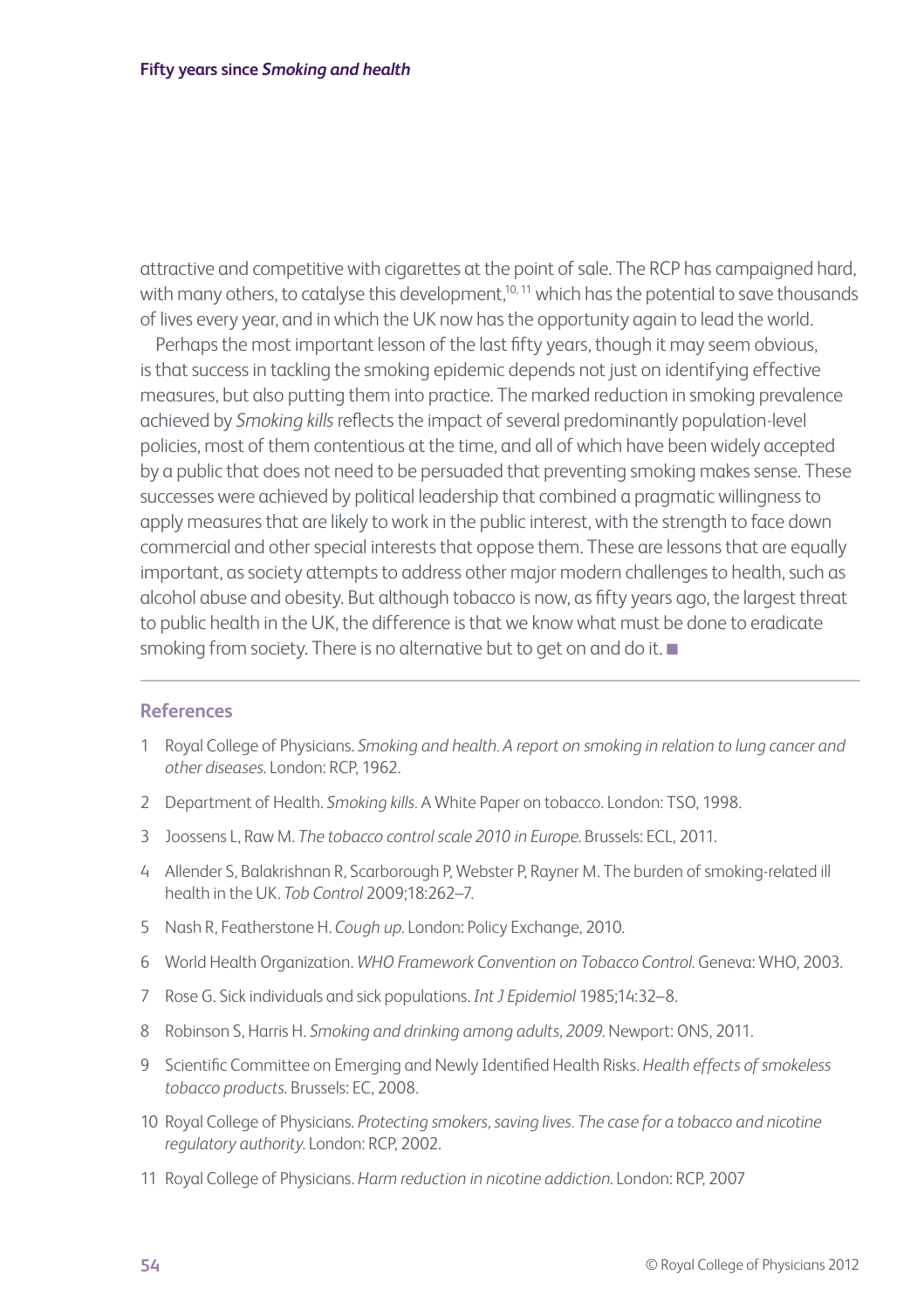